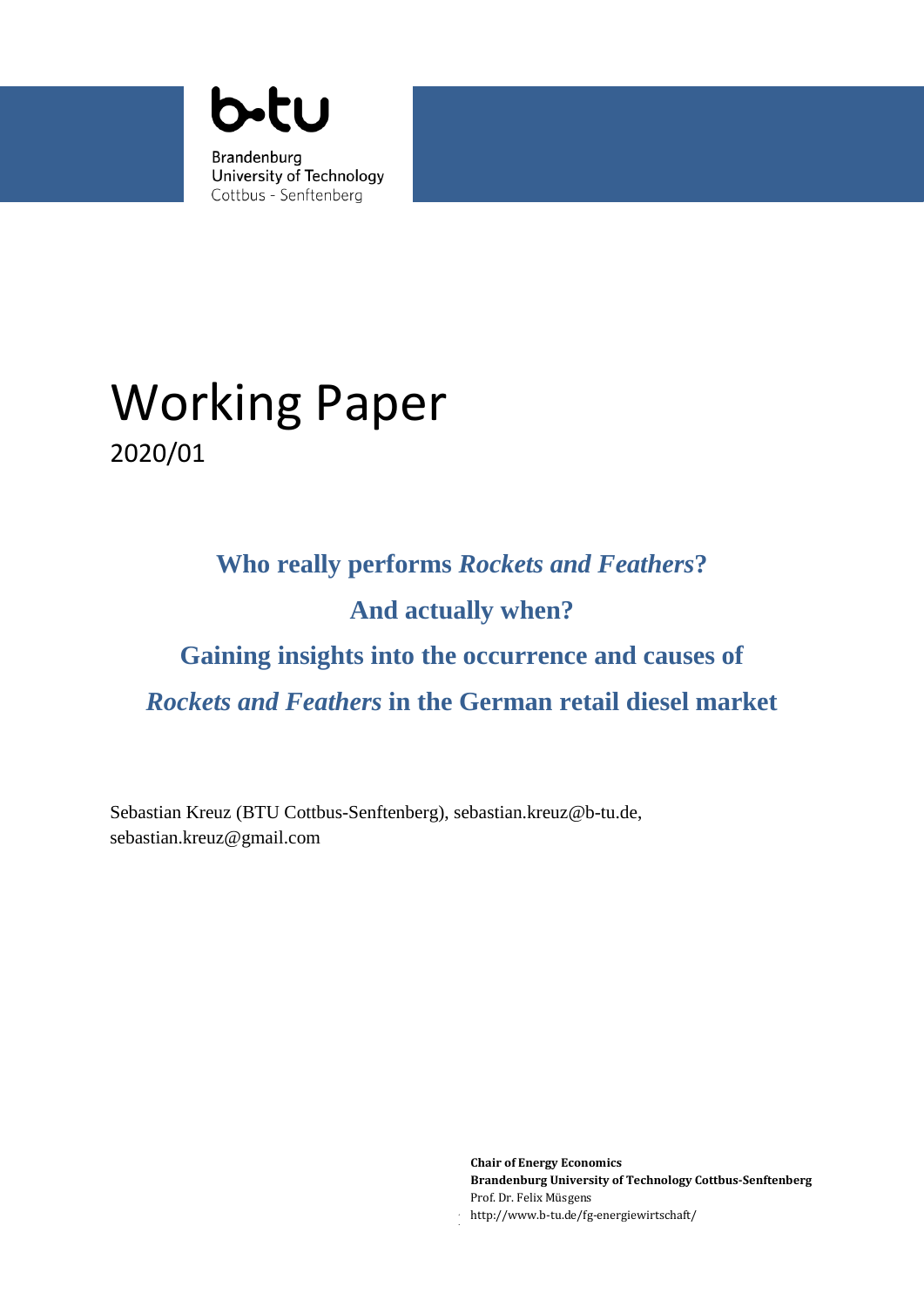## **TABLE OF CONTENT**

| $\mathbf{1}$ |     |  |  |  |  |
|--------------|-----|--|--|--|--|
| 2            |     |  |  |  |  |
|              | 2.1 |  |  |  |  |
|              | 2.2 |  |  |  |  |
| 3            |     |  |  |  |  |
| 4            |     |  |  |  |  |
| 5            |     |  |  |  |  |
|              | 5.1 |  |  |  |  |
|              | 5.2 |  |  |  |  |
|              | 5.3 |  |  |  |  |
| 6            |     |  |  |  |  |
|              |     |  |  |  |  |
| 7            |     |  |  |  |  |
| 8            |     |  |  |  |  |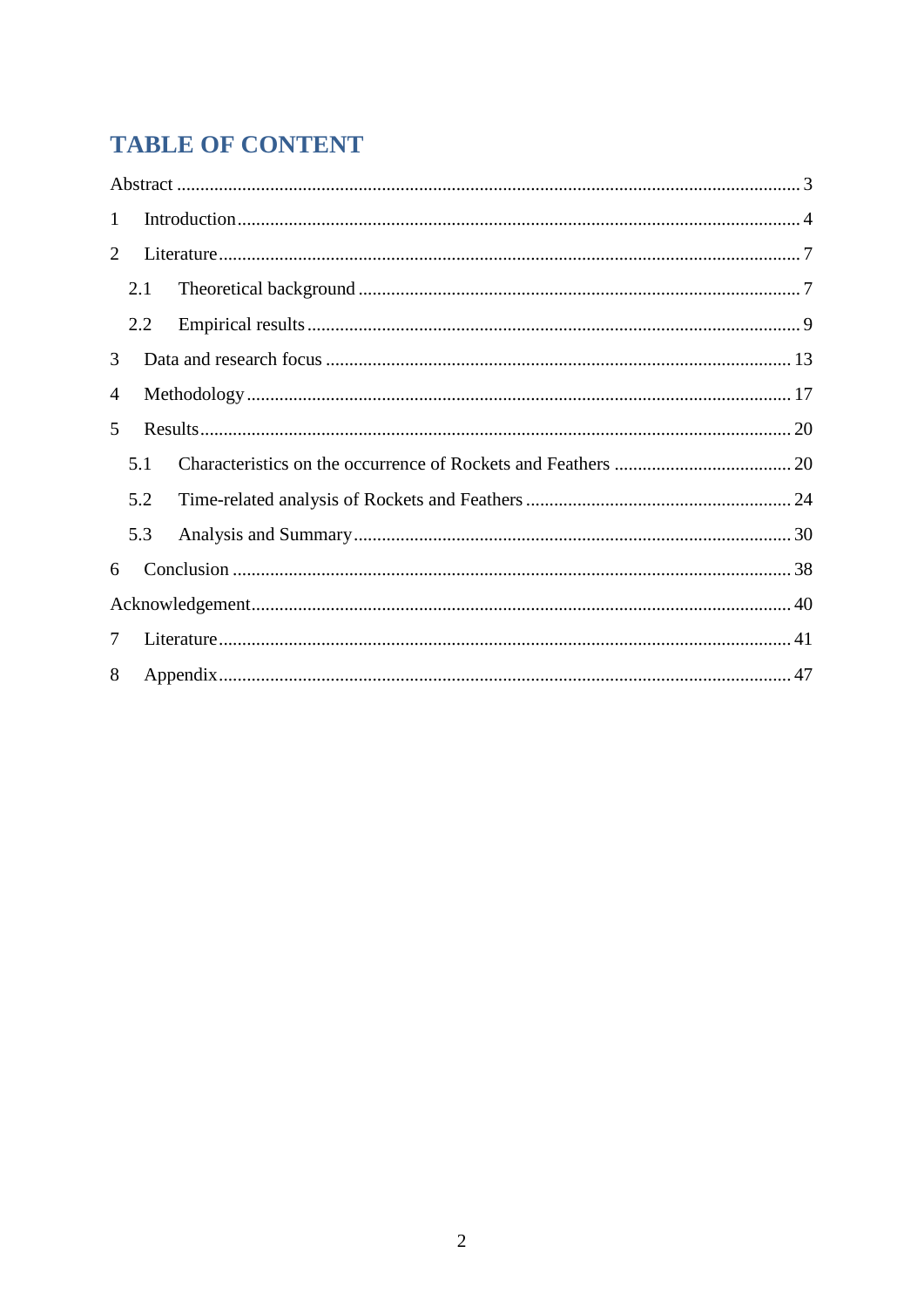### <span id="page-2-0"></span>**ABSTRACT**

*The phenomenon of Rockets and Feathers occurs in various markets, can yield different outcomes and its analysis is conducted using diverse methods, periods and types of data. But still, faster-rising price increases and slow-moving price cuts after corresponding input price changes, is politically and economically compelling, especially in the retail fuel market. We analyse an enormous data set from fuel retailers in Germany – the largest European economy – for various characteristics over two consecutive and recent years. The paper focuses on several aspects: Amidst just one in eight stations showing Rockets and Feathers, collusion aspects are in parts established. Just a selection of German major brands and especially expensive stations are more likely to exercise Rockets and Feathers. Additionally, we analyse the results with respect to shorter periods within our time frame (rolling windows). One main finding is that aspects of consumer search frictions triggering Rockets and Feathers can partly be proven. Nevertheless, a fairly but given small base of stations show Rockets and Feathers independent of potential consumer search behaviour.*

**Keywords:** Asymmetric pricing, Market power, Price transmission, Retail fuel, Sticky pricing, Time-series models

**JEL classification codes:** C22 Time-Series Models, L11 Production, Pricing, and Market Structure, L13 Oligopoly and Other Imperfect Markets, L91 Transportation: General, Q41 Energy Prices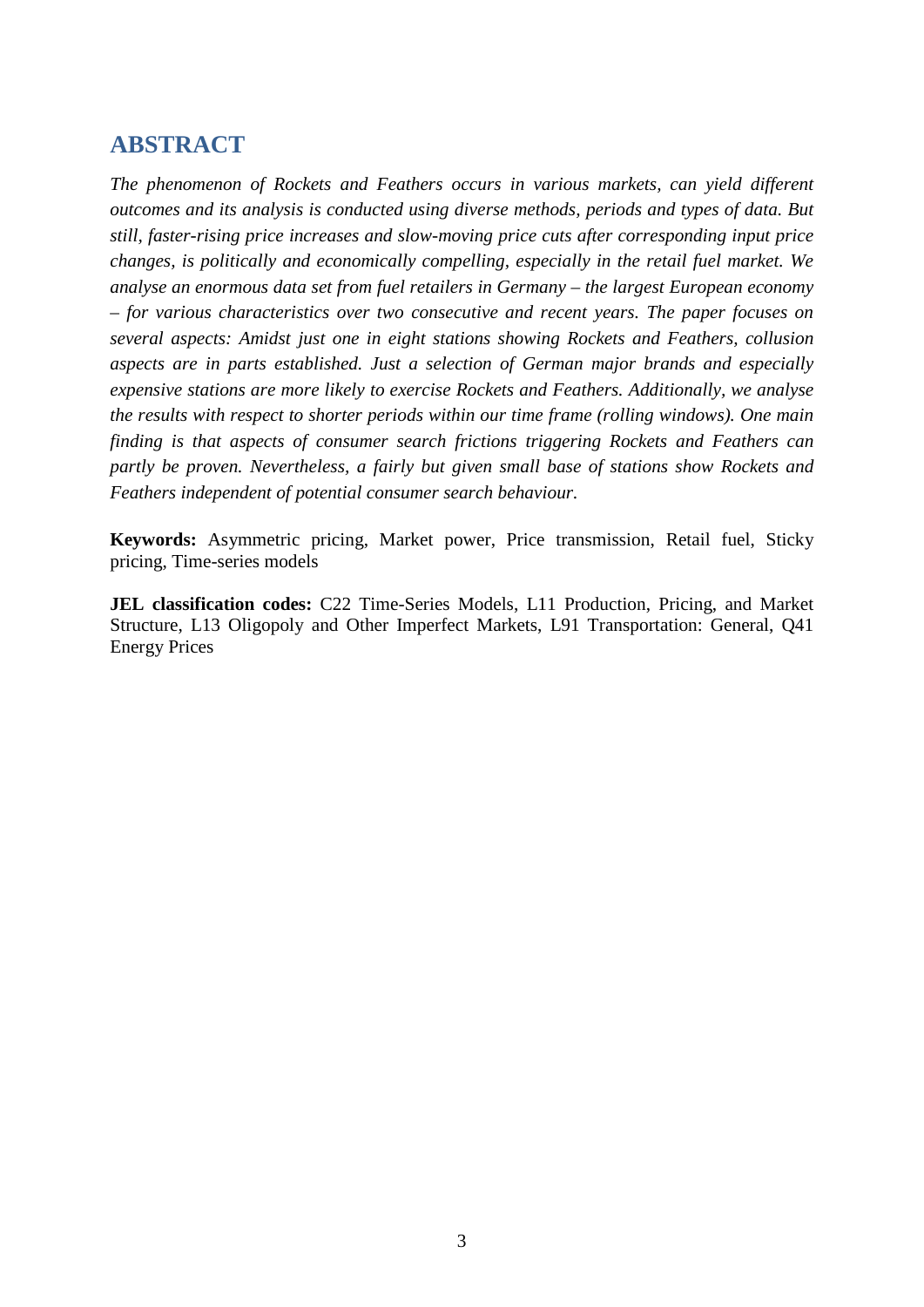## <span id="page-3-0"></span>**1 INTRODUCTION**

The relationship between retail fuel prices and prices of fuel input goods, such as crude oil, is a widely and intensively discussed topic. Since the early 1990s, research in that area has focused mostly on econometric models to investigate the connection between retail fuel prices and its input costs for numerous countries and regions. This relationship is usually tested for asymmetric price responses or price transmission, i.e. the different adjustment speeds of retail fuel prices after input price increases are compared to input price decreases. Therefore, an essential goal of numerous published studies is to test whether retail fuel prices rise fast like rockets with input price increases but decline significantly more slowly like feathers as input prices decrease (Rockets and Feathers,  $R\&F$ ).<sup>[1](#page-3-1)</sup> Typically, the phenomenon is attributable, either to questions regarding certain forms of tacit collusion, or alternatively to consumer search and informational frictions accelerating asymmetric price distortions. The latter one describes theories explaining the occurrence of R&F with consumers' lacking price information and by that showing different search intensities over time. Both concepts contain certain forms of market power, but are different explanations for the phenomenon, as revealing the actual reason is crucial for regulation efforts.

One essential reason for the continued interest, is that 'changes in gasoline prices are always under public scrutiny' (Balke et al. 1998). Public awareness of the topic, e.g. local public protests (Deltas 2008) centre the topic and as a result, regulatory institutions, such as the Federal Cartel Office in Germany (Federal Cartel Office 2011a, 2011b) or the Spanish Antitrust Authority (Bello et al. 2018), monitor pricing strategies transmission in the retail fuel markets. Some authors label the discussion regarding R&F still as 'unsettled' (Apergis and Vouzavalis 2018, p. 519), 'unexplained' (Tappata 2009, p. 684) or 'not fully understood' (Heim 2019, p. 16). Although literature on R&F has been published for some decades, Bayer and Ke (2011) opine that the economic theory explaining R&F is still 'only emerging' (p. 2) and argue that 'it is not possible to easily draw a clear and simple policy implication from the observation of asymmetric price adjustment' (p. 28). Haucap et al. (2017) evaluate the general discussion related to the retail gasoline market as still being 'poorly understood by policymakers' (p. 100) and identifies 'suspicions sometimes voiced in policy circles' (p. 101). Thus, there remain open questions about whether and why R&F is or is not observed. Therefore, explanations for R&F have high relevance for policies and regulation approaches within the retail fuel market and beyond. This is given because different reasons for R&F might lead to diverging policy recommendations.

Some general characteristics of the retail fuel market, such as large-scale refinery infrastructure, an oligopolistic market structure and homogenous fuels sold by price-setting firms, are mentioned often and might favour price coordination (Bellos et al. 2018). On the other side, high competition intensity can be supported by the additional presence of

<span id="page-3-1"></span><sup>&</sup>lt;sup>1</sup> In the literature, this phenomenon is also frequently called 'asymmetric cost pass-through', 'asymmetric price transmission' or 'vertical price transmission'. In this paper, we will use the often referred term of 'Rockets and Feathers' (R&F) based on Bacon (1991).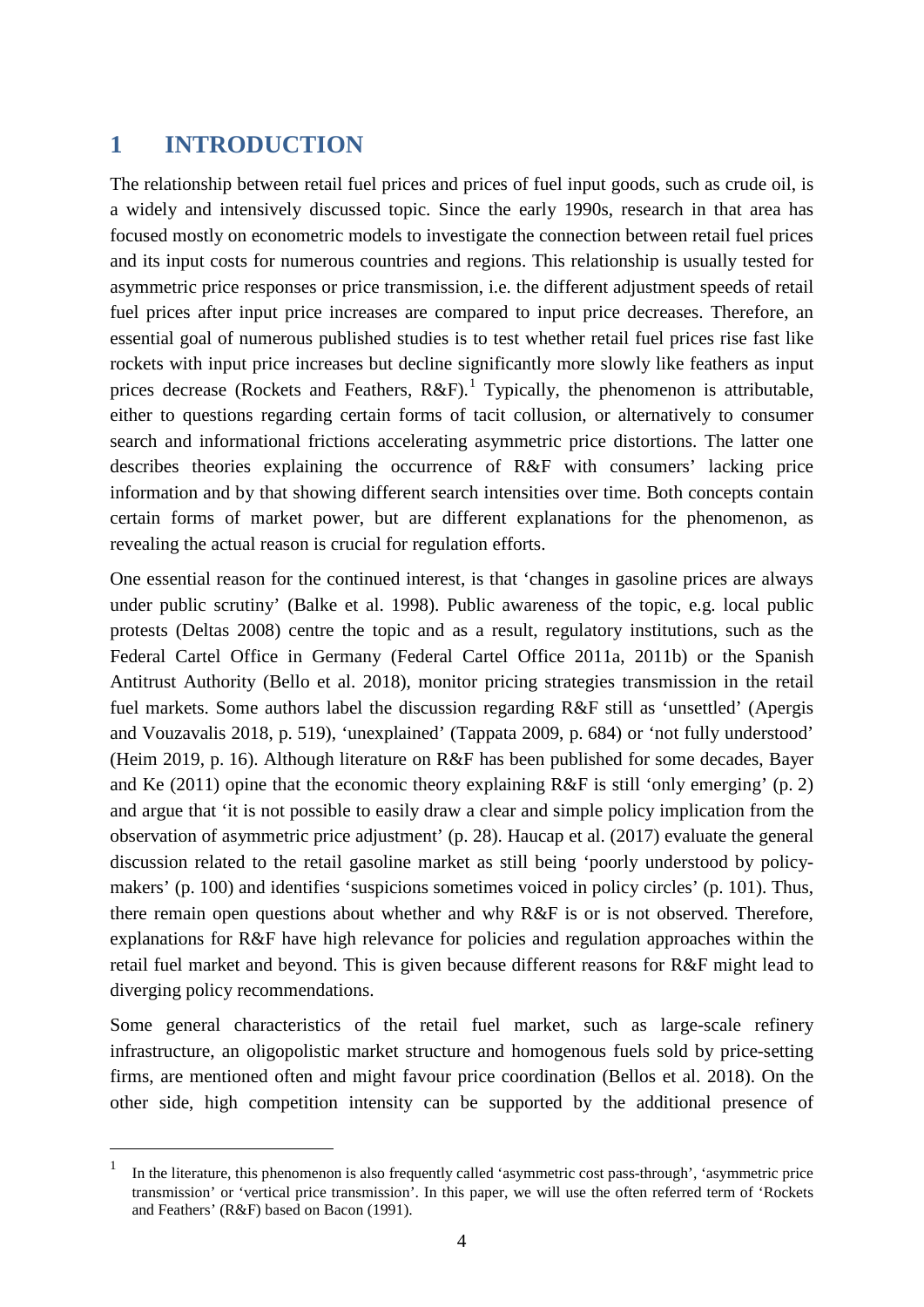independent petrol stations or "maverick" firms, which might make price coordination of major brands more difficult. Moreover, retail prices can be changed rapidly by station owners<sup>[2](#page-4-0)</sup> or companies and due to technical improvements at very low cost. Additionally, transparent and widespread price information is nowadays available at very low costs. This can favour competition and restrict market power as consumers have a more transparent market overview.<sup>[3](#page-4-1)</sup> Contrary to that, Dewenter et al. (2017) and further the German Federal Cartel Office (2011b) argue that more widespread and transparent information within certain oligopolistic markets can be harmful for customers as prices can increase. Ivaldi et al. (2003) argue that collusion is at least more difficult to sustain when transparency is less apparent. Therefore, transparency makes it very easy to detect price defection by competitors. Borenstein and Shepard (1996) conclude that 'the gain from defecting will be small, making tacit collusion easier to sustain' (p. 431).

Within this paper, we analyse recent German data of retail fuel prices of the Market Transparency Unit for Fuels<sup>[4](#page-4-2)</sup> from the years 2014 to 2016. The Market Transparency Unit for Fuels collects real-time data related to gasoline price changes for nearly all petrol stations in Germany. Our work focuses on price asymmetries regarding the phenomenon of R&F, which results in faster fuel price changes after oil price increases, compared to decreases for the retail diesel market. We use station-specific data from about 8,600 petrol stations from June 2014 to May 2016 (about 60 % of all German petrol stations). First, we test for a long-run cointegration relationship and, second, for pricing asymmetries by optimising error correction models for each retail station. We consider several characteristics regarding the issue of asymmetric price responses within the German diesel fuel sector, such as specific brands, price levels and spatial attributes<sup>[5](#page-4-3)</sup>. Furthermore, we analyse the development of R&F over the given data period with the help of rolling windows. This aspect is particularly interesting and offers complementary analyses of the dynamics of R&F. It allows us to evaluate whether the share of R&F changes over time and enables us to identify relevant triggers.

Certain aspects of our analysis are new: We use a highly disaggregated and recent daily data set, which provides even more valuable results regarding price systematics than lower frequency data (see e.g. Bachmeier and Griffin 2003). By considering more than half of all German petrol stations, we focus on a broad perspective on the biggest European economy. Besides testing for pure asymmetries, we also analyse which characteristics influence the likelihood of R&F at a specific retail station, such as brands, price levels and indicators for potential competition intensity. To the best of our knowledge, a comparable deep analysis has

<span id="page-4-0"></span> $\frac{2}{3}$  This is just given, if it is legally allowed, as some countries restrict the amount of price changes for a certain time period (see e.g. Byrne and Roos 2017 for Australia).<br>5 Furthermore, for the retail fuel market, consumer ability of observing input price fluctuations is easier today,

<span id="page-4-1"></span>compared to other daily life products such as food (Bayer and Ke 2011).

<span id="page-4-2"></span><sup>&</sup>lt;sup>4</sup> The Market Transparency Unit for Fuels does not publish the data directly. Rather, the information is published by homepage providers. The authors obtained the data from Tankerkönig (2018), which procures the data straight from the Market Transparency Unit for Fuels in Germany.

<span id="page-4-3"></span> $\frac{5}{10}$  By that, we follow Borenstein and Shepard (1996), who argue that the main difference of petrol stations is among others the specific brand and the location.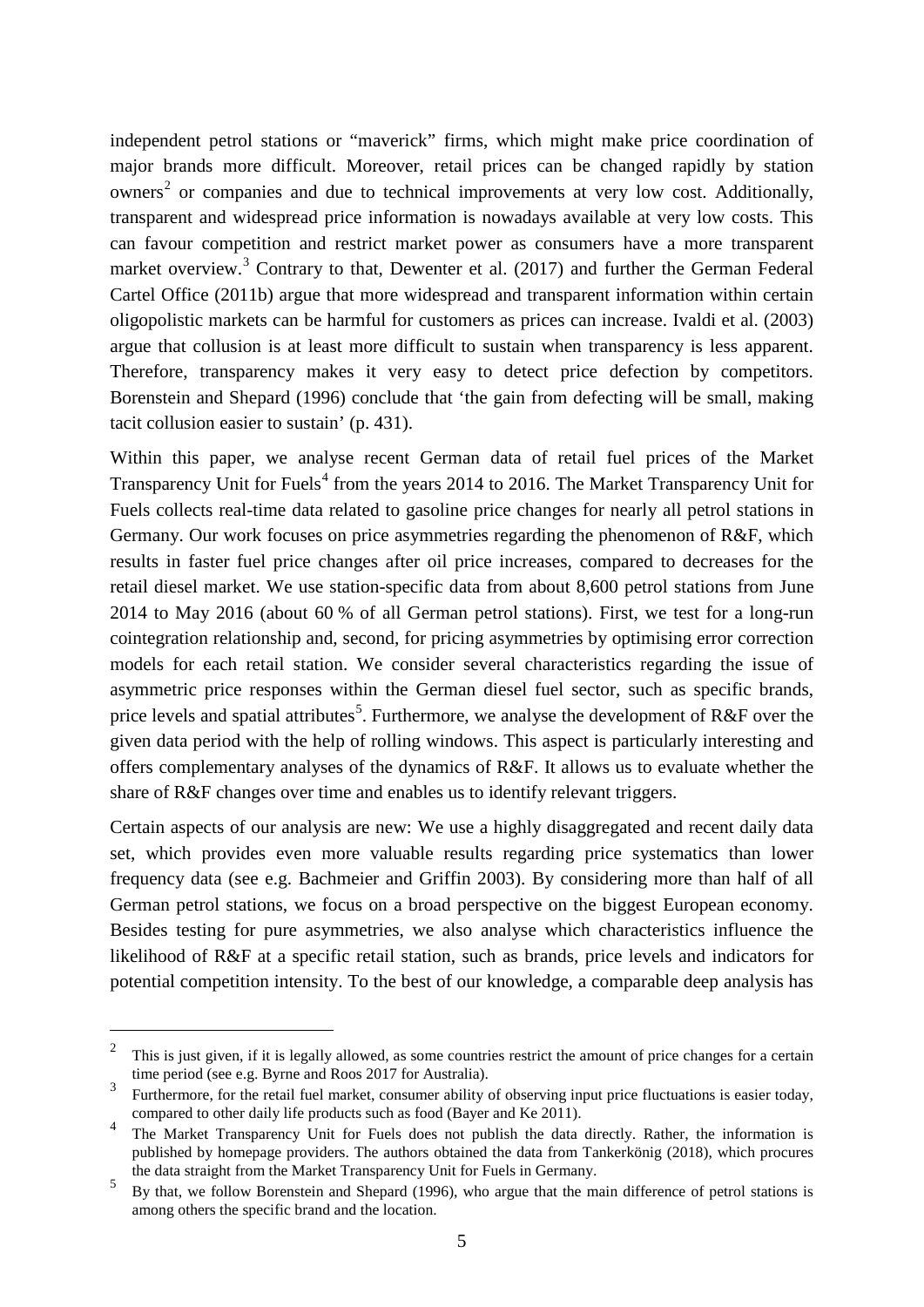to this extent not been conducted.<sup>[6](#page-5-0)</sup> Additionally, as a meta-analysis of Perdiguero-García 2013 argues, the occurrence of R&F is not static. Rather it varies over time as firms do not keep constant pricing strategies.<sup>[7](#page-5-1)</sup> Therefore, we analyse, to the best of our knowledge the first time in that resolution, the occurrence of R&F over time with the help of rolling regression (rolling windows) within shorter time periods (sub samples). By using rolling windows, we try to detect characteristics for the existence and disappearance of R&F as the phenomenon seems to change over time.

The analysis shows that (a) for the German market, just about 13 % of retail stations display characteristics of R&F over the whole period. In addition, (b) certain characteristics are related to higher shares of R&F: Our results show, that just a selection of the so-called dominant firms in Germany (Federal Cartel Office 2011a, 2011b) and stations with higher general price levels, show higher shares of R&F. Finally, (c) R&F varies over time and is not a steady or invariant phenomenon within the German market. We see those variations partly related to retail fuel prices, margins and cointegration levels.

We analyse price movements after the implementation of the Market Transparency Unit for Fuels and therefore during a period of improved levels of information and price transparency for customers and companies. Therefore, frictions regarding search and information cannot be the only reason for the detected levels of R&F, while tacit collusion is left as another major explanation. By that, both concepts can be seen as explanations for certain shares of R&F in the German diesel market. Nevertheless, due to the low levels of R&F over time, the market shows little sign of prevalent restrictions of competition.

The paper is structured as follows: Section 2 gives an overview of the literature, focusing on the two most prominent reasons for asymmetric price transmission and further presents relevant empirical examples. Section 3 describes the data set used, while section 4 shows the methodological approach. Section 5 analyses the results regarding the entire data set and additionally regarding the used approach of rolling windows. Section 6 concludes and presents further research questions.

<span id="page-5-0"></span> <sup>6</sup> Frondel et al. (2019) are focusing on the German market with comparable research questions but do not analyse certain characteristics of stations in that detail. Asana-Otoo and Dannemann (2019) analyse a slightly higher amount of stations for the German gasoline (Super E5) market and just partly for diesel. Besides country-wide and additionally regional price data aggregation, the authors further analyse station-specific data for certain brands, but lack a comparable deep analysis for specific characteristics.

<span id="page-5-1"></span><sup>&</sup>lt;sup>7</sup> Further studies regarding that point are e.g. Slade (1987), who analyse changing market environments, with price wars and periods with cooperation of market players in the retail fuel market in Canada. Radchenko (2006) tests for the influence of oil price volatility on price asymmetries for two different periods. Hosken et al. (2008) show in their analysis that pricing strategies of retail stations change over time. Additionally, Contin-Pilart et al. (2009) analyse two periods, before and after policy regulation changes for the Spanish market. Equally, Frondel et al. (2019) compare results for two different periods, before and after the introduction of the Market Transparency Unit for Fuels in Germany.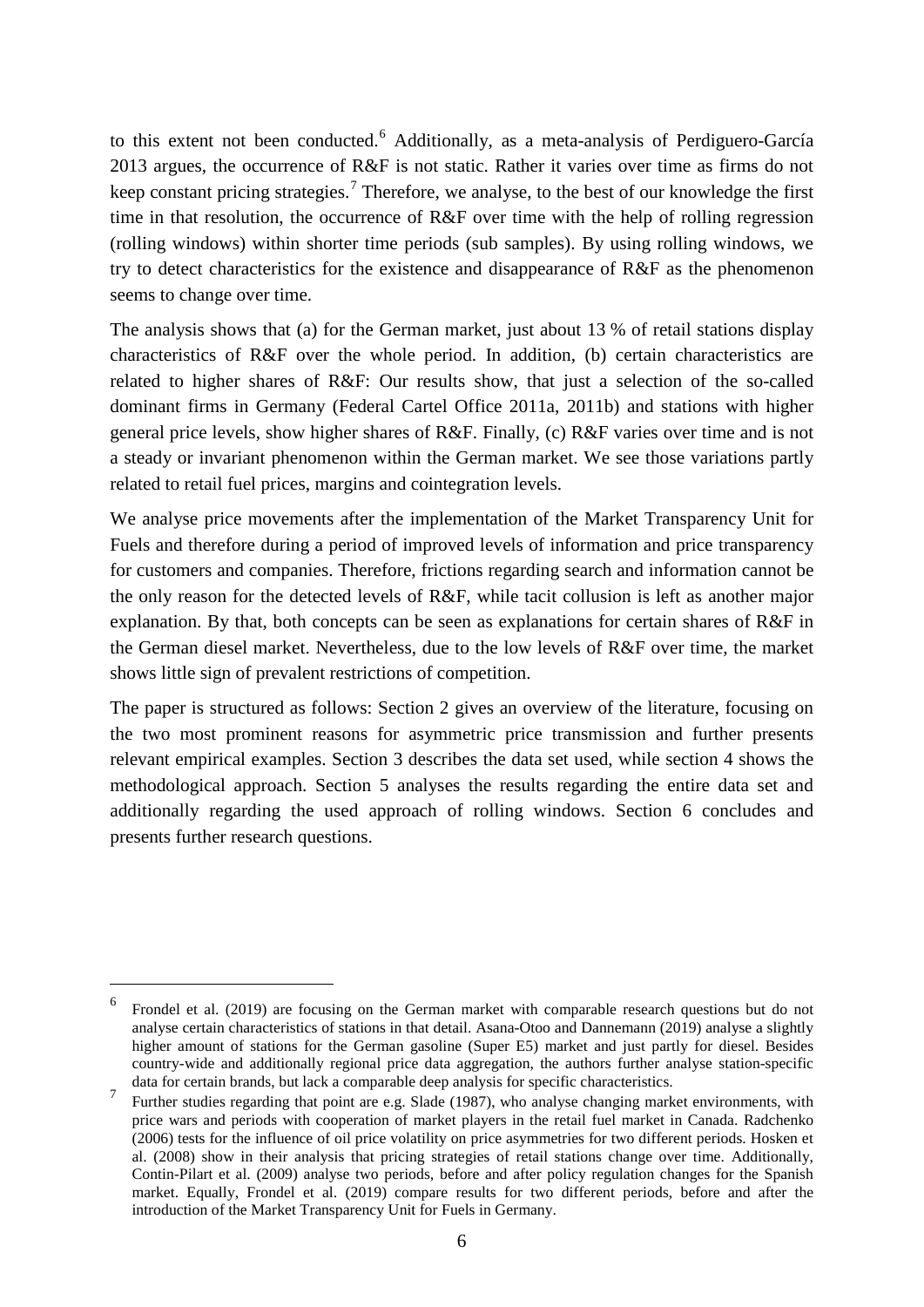## <span id="page-6-0"></span>**2 LITERATURE**

One of the first papers dealing with asymmetric price transmission and R&F for retail fuel prices and, for the first time naming the phenomenon 'rockets and feathers', was published by Bacon (1991). Therein, the author finds evidence for R&F in the United Kingdom from 1982 to 1989. Nevertheless, asymmetric pricing does not just exist in retail fuel markets, but also in banking (Neumark and Sharpe 1992, O'Brien 2000), electricity markets (Heim 2019), the dairy product market (Loy et al. 2016) and the agriculture sector (Cramon-Taubadel 1998, Meyer and Cramon-Taubadel 2005). Meyer and Cramon-Taubadel (2005) even argue that agricultural economics in particular, had been responsible for most of the research publications related to R&F at that time.

The following literature section shows the general relevance of the R&F phenomenon, with a strong focus on oil and fuel markets. Section 2.1 discusses theories and reasons for the existence of asymmetric price transmission. Section 2.2 gives a summary of actual research results which are related to the methods and research questions used in this paper.

#### <span id="page-6-1"></span>**2.1Theoretical background**

Conventional microeconomic theory would usually suggest that input price changes correspond to marginal cost changes. These price changes should move in a symmetric way. Borenstein and Shepard (2002) generally state that the 'price adjustment rate in an imperfectly competitive industry, to a given cost shock, will differ from the adjustment rate of a competitive industry' (p. 118). Hence, symmetric price responses might give evidence of efficient and competitive markets. So what are the reasons that firms do not see grounds to decrease prices after input price reductions, as they increase prices after price surges? Balke et al. (1998) summarizes several reasons to explain the presence of asymmetric price responses between oil and retail fuel prices. Examples are tacit collusion, consumer response to changing prices as well as search costs, inventory management, accounting practices and refinery adjustment costs. Out of these,  $(1)$  tacit collusion<sup>[8](#page-6-2)</sup> as well as  $(2)$  consumer search characteristics<sup>[9](#page-6-3)</sup> are – from our research – the most prevalent theories analysed in recent studies (see e.g. Borenstein et al. 1997, Johnson 2002, Bachmeier and Griffin 2003, Abosedra and Radchenko 2006, Yang and Ye 2008, Tappata 2009, Lewis 2011, Bayer and Ke 2011, Remer 2015). Consequently, our paper focuses on these two mainly discussed reasons for R&F.

**First**, tacit collusion can be defined as repeated interactions of firms in the way that each of them is e.g. adapting prices with an understanding that the other firms might or will cooperate, follows the same behaviour and act jointly (see e.g. Borenstein and Shepard 1996, Stiglitz and Walsh 2006). If collusion is absent, firms would charge marginal costs. In the case of perfect collusion, each firm charges monopoly prices and receives a share of the

<span id="page-6-2"></span><sup>&</sup>lt;sup>8</sup> Alternatively used terms are implicit or tacit/implicit oligopolistic collusion.

<span id="page-6-3"></span>Alternatively used terms are 'search frictions' (Bayer and Ke 2011), 'reference price search behaviour' (Lewis 2011) or 'consumers' response asymmetry to changes in costs' (Deltas 2008).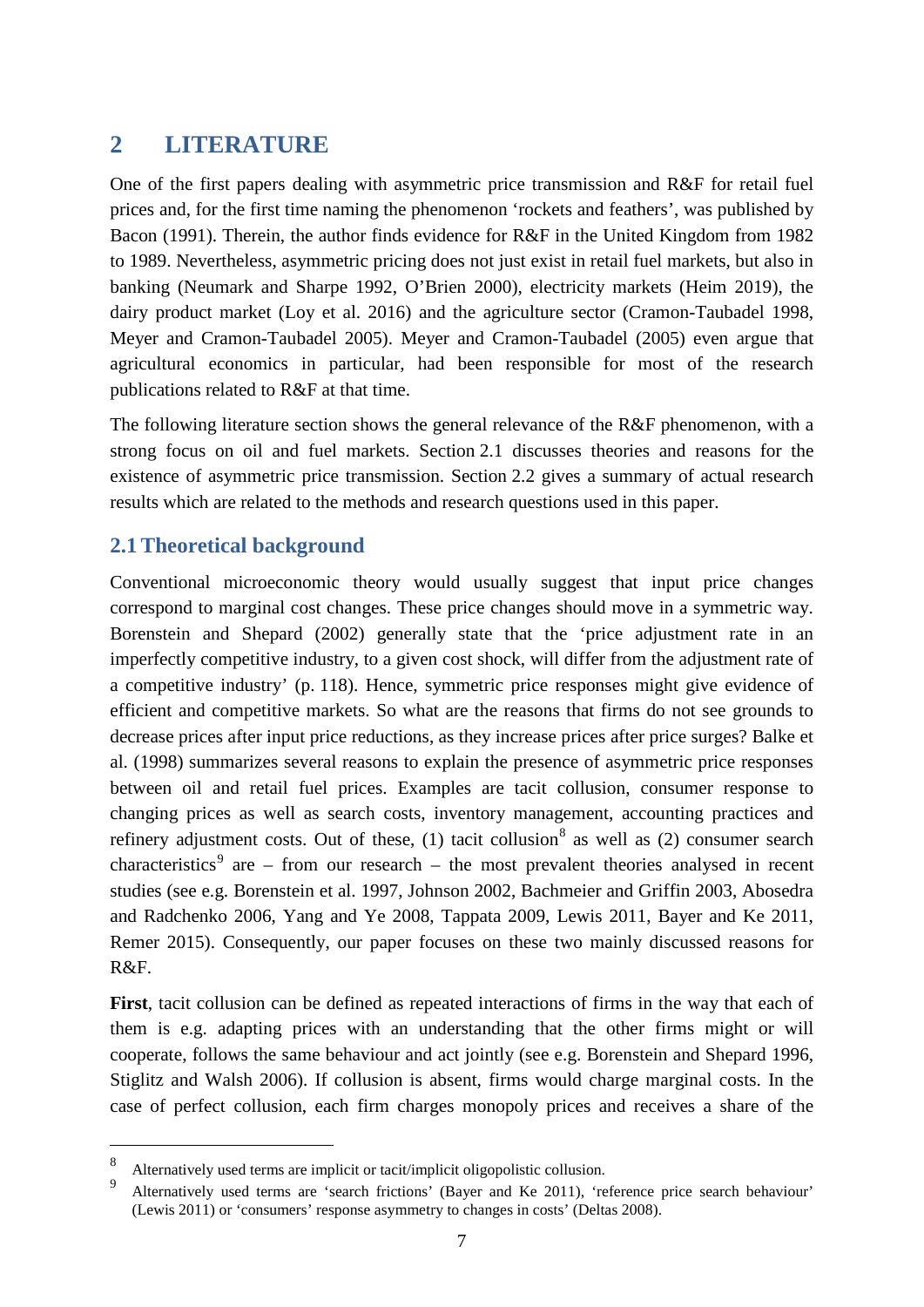monopoly rent. Eventually, firms would charge a collusive price as long as no other firm deviates.

Bringing that into the context of R&F, after input price increases, petrol stations aim to maintain their individual margins and therefore quickly raise prices (Balke et al. 1998). However, firms slow their price adjustment speed if input price decreases occur. By that, they show competitors their interest in maintaining or even starting a tacit agreement by not cutting their own margin. Borenstein et al. (1997), argues that decreasing input prices offer a natural focal point for collusion of sellers.<sup>[10](#page-7-0)</sup> With decreasing input costs, collusion is very easy to realize for the overall market environment simply by not changing prices. If sales remain above a certain threshold level, firms may choose to uphold prices above the competition levels. This strategy can be conducted until certain demand conditions force them to change prices. Dropping sales would otherwise indicate price cutting efforts by rival firms, which could then be punished and would harm the margins of all stations. Hence, in the case of collusion, stations 'might very well be less willing to cut price if the resulting retaliation [by their competitors, S.K.] will occur' (Borenstein and Shepard 1996).

Contradicting to the hypothesis of tacit collusion as a reason for R&F, Peltzman (2000) finds asymmetries in 'competitive' and 'oligopolistic' markets, analysing more than 240 products of different sectors. One reason for less asymmetric pricing patterns might be volatile input prices, which has special relevance in most modern retail fuel markets. Likewise, Ritz (2015) argues that asymmetric pricing can be given in markets with perfect competition and that R&F says nothing about the mode of competition. Therefore, competition intensity does not need to be related to cost pass-through patterns.

Related to these arguments is a **second important** reason in the given literature. It claims that consumer search characteristics, respective search costs, as well as imperfectly informed consumers (asymmetric information), violating the complete information assumption (Heim 2019), can be the cause for R&F. Therefore, consumer behaviour itself can be a reason for market power of retail stations and by that initiate asymmetric pricing patterns (Johnson 2002, Deltas 2007, Lewis 2011, Remer 2015). Hereby, variable search intensity of consumers corresponds to inconstant competitive pressure for retail stations, creating R&F. As consumers are searching for low prices, overall market prices and margins squeeze. On the other hand, if consumers are not investing in price search due to their limited information regarding market prices and production costs, market players can establish the chance for R&F as competition intensity is lower. Therefore, temporary market power of retailers and by that R&F can occur.

But why does consumer search behaviour create asymmetric pricing with lower price adjustment after decreasing input price levels? Among others, Lewis (2011) argue that consumer's imperfect knowledge influences pricing strategies of retail stations. Due to price changes, consumers face the challenge to uphold accurate price information. Therefore,

<span id="page-7-0"></span><sup>&</sup>lt;sup>10</sup> Some authors name that phenomenon 'focal price tacit collusion', as firms orientate on the focal retail price before oil price decreases (Lewis 2011, Ederington et al. 2019).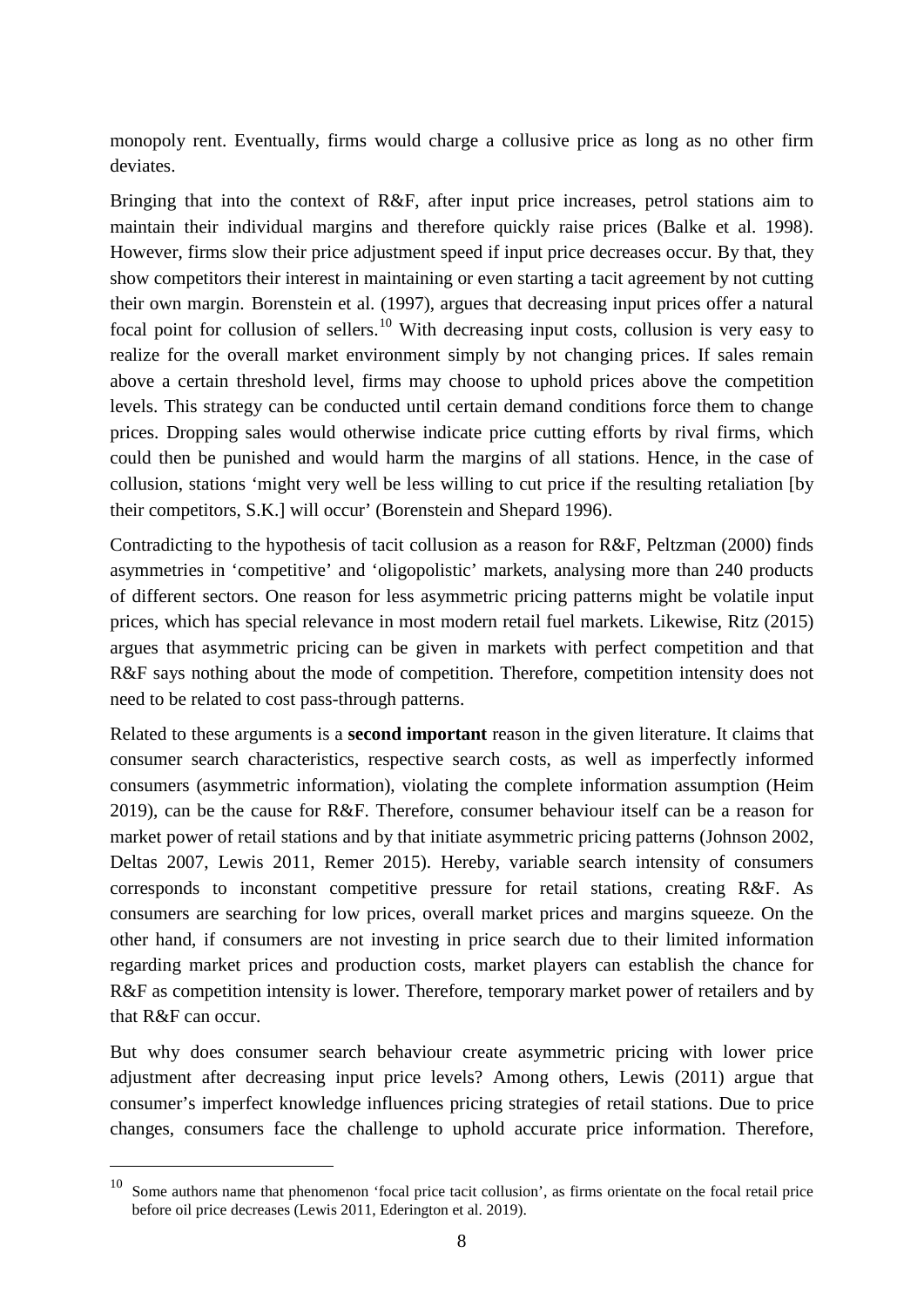consumers have expectations of the market price based on a reference price from the previous known period. This creates a situation in which the relationship between retail price changes and related search intensity creates asymmetric price response characteristics. While in the situation that prices are increasing and price expectations of consumers are lower than given market prices, consumer search intensifies, retailers face a more elastic demand and competition intensity increases. This results in prices to be closer to marginal costs, lower margins and less potential for R&F. While prices are decreasing, price expectation by consumers is higher compared to the given market prices which results in less consumer search, higher margins and higher potential for R&F. Johnson (2002) equally argues, that search intensity is lower for price decreases as for price increases. Analysing Australian data, Byrne and Roos (2017) argue along the same line, that before and even during price increases, consumers have strong incentives for search. Hence, firms have the incentive to lower retail prices just enough to discourage consumers from further searching. As search intensity is low, firms are not able to gain customers by undercutting rivals.<sup>[11](#page-8-1)</sup>

#### <span id="page-8-0"></span>**2.2Empirical results**

Research in the field of R&F can usually be distinguished for the methods and models used, the years, the regions or countries and input data characteristics (e.g. data frequencies). The following paragraphs focus on empirical results regarding R&F within the retail fuel sector for these distinctive features of studies of the last years.

Kpodar and Abdallah (2017) compare monthly data from 162 countries and find that R&F is a worldwide phenomenon. The authors find asymmetric responses worldwide. Especially the market-based advanced economies show the fastest and most asymmetric responses, while countries in the Middle East and North Africa show less. The authors conclude that the arguments for both, tacit collusion and consumer search characteristics, are more related to advanced economies, while less asymmetry for emerging markets might be given as governments intervene in the fuel price setting.

Nevertheless, most of the papers related to R&F deal with data from North America and Europe. One of the early and most influential studies related to the retail fuel sector was Borenstein et al. (1997). The authors analysed retail, terminal, and spot market prices from March 1986 to the end of 1992. Retail prices are from 33 cities in the United States. They conclude that asymmetric price setting is given between retail and crude oil prices. Deltas (2008) uses monthly data from 48 states in the US from 1988 to 2002 from which he concludes that R&F is existing. Furthermore, he states that the degree of asymmetric pricing patterns depends on the average margin between retail and wholesale prices within different US states. Without analysing further regional characteristics, he concludes that states with higher price margins, fewer sellers and by that a higher degree of local market power, show more asymmetry. Liu et al. (2010) conclude for New Zealand that the diesel market shows

<span id="page-8-1"></span><sup>&</sup>lt;sup>11</sup> Still, within that line of argumentation regarding R&F and consumer search characteristics, several authors do not agree on all aspects of this hypothesis and papers still debate outcomes (see e.g. Yang and Ye 2008, Tappata 2009, Eleftheriou et al. 2019).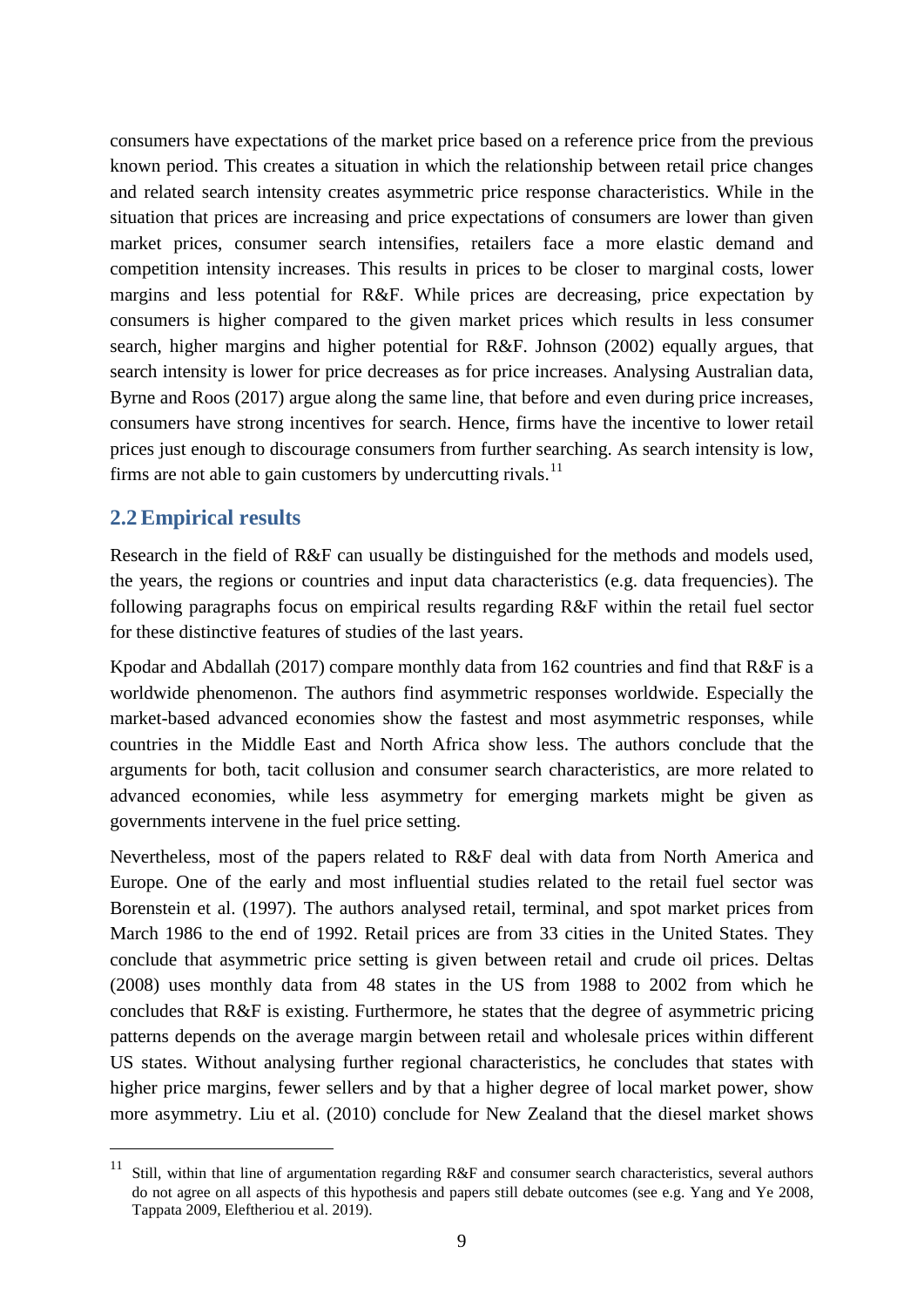significant price asymmetry. This is given due to an inelastic demand by diesel customers, who are mainly business clients.

Other authors are able to use data sets with more detailed and often brand- or even stationspecific data. Verlinda (2008) finds price-response asymmetry for southern California from September 2002 to May 2003 for a weekly station-level data set. Brand identity, proximity to and the number of rival stations in a certain radius influence the price-response asymmetry. Unbranded stations show lower price-response asymmetries. Asymmetries are reduced by additional nearby rivals and asymmetry levels rise with increasing distance to the nearest rivals. The author concludes that there is no relationship between population size and asymmetries. Lewis (2011) argues that consumer's lacking knowledge of existing prices results in R&F. As a first data set, he uses weekly station-level data form the San Diego area in southern California from 2000 to 2001. His second data set includes weekly city average prices from Los Angeles from June 2000 to July 2007. Lewis claims that margin size is related to the speed of price response. He finds that margins are more determining for the speed of price responses than the direction of the cost change (p. 437). This is given as positive (negative) cost changes are usually related to periods of low (high) margins for retail stations (see also Antoniou et al. 2017 and NACS 2016). Furthermore, Lewis argues that even stations charging the lowest prices are equally responding asymmetric to cost decreases compared to stations charging median prices. Faber (2015) analyses the Dutch fuel market for the period from May 2006 to July 2008. He uses daily price data for gasoline (Euro 95) from 3,600 retail stations. His results show that for 38 % of the stations analysed, R&F has been prevalent. Furthermore, he discovers that specific brand stations and competition intensities influence the probability of R&F. Remer (2015) analyses the relationship between aggregated daily retail price data from 11,000 retail stations in the US over 13 months from June 2008 to July 2009 and gasoline spot prices. He founds asymmetric price transmission and reasons that his results can be interpreted that consumer search frictions are the main reason for the occurrence of R&F. Farkas and Yontcheva (2019) analyse the Hungarian market, which is characterized by substantial vertical integration. As a result, the authors argue that the market shows a positive relation between R&F and developing retail market shares of the largest market player.

Further studies show contradictory results for the German case. Galeotti et al. (2003) find asymmetries between 1985 and 1997 with monthly data. Furthermore, Grasso and Manera (2007) find evidence for R&F for the period from 1985 to 2003. The German Federal Cartel Office (2011a, 2011b) indicates in its *Fuel Sector Inquiry*, that fuel 'price increases often occur simultaneously at the majority of the petrol stations of an oil company whilst price reductions are generally offered only at specific individual petrol stations.' Asane-Otoo and Schneider (2015) analyse gasoline and diesel prices on a weekly level. In the case of diesel, the authors find positive asymmetries between 2003 and 2007, i.e. more rapid price reactions to oil price increases than decreases, but no R&F for the years 2009-2013. They also analyse city level data for the four largest German cities but get ambiguous results. Some city-level retail fuel price data do not show a long-run relationship with oil prices (cointegration). Other models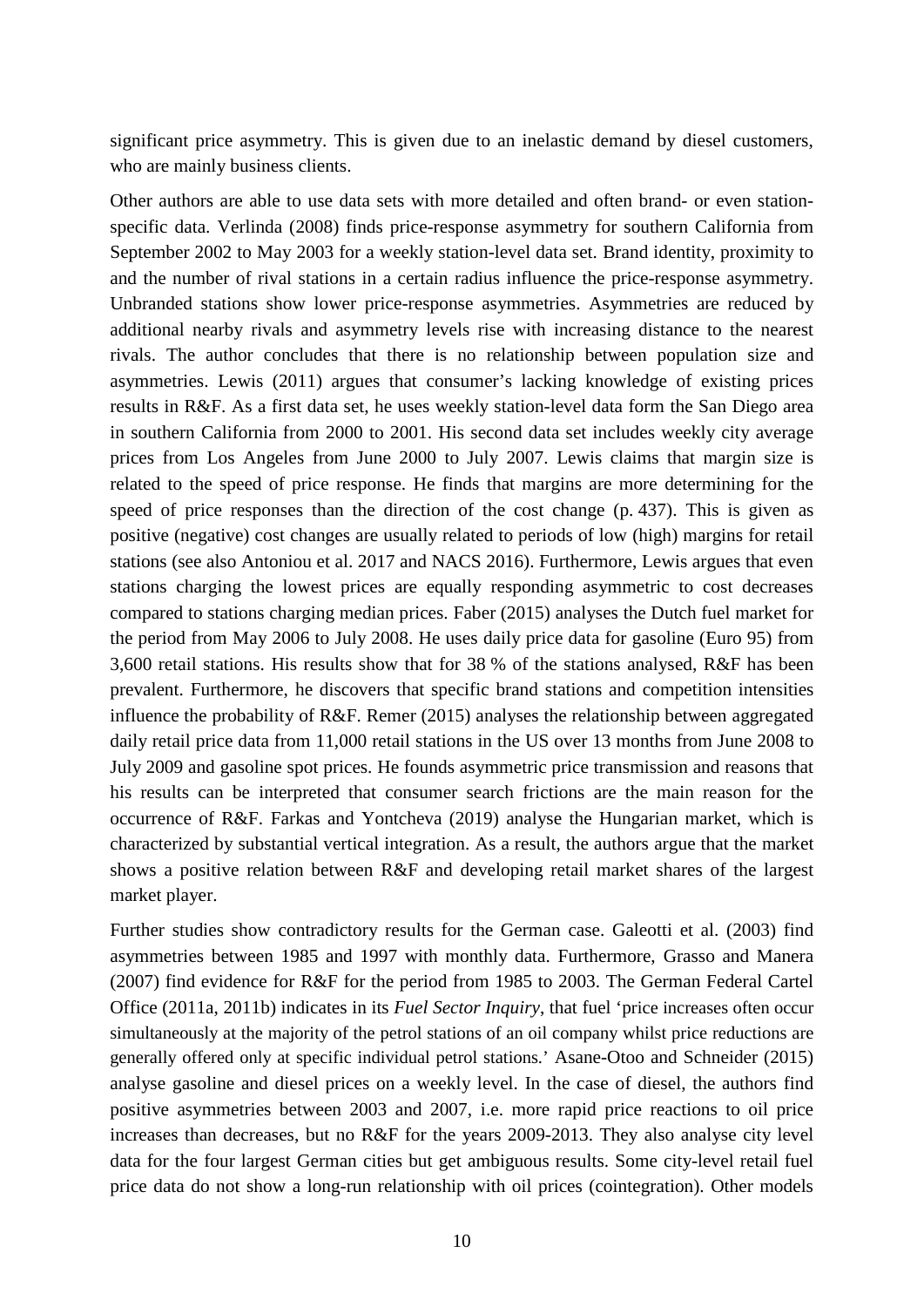have insignificant price adjustment parameters. For diesel prices in Berlin and Munich, the authors find no R&F and even negative asymmetric price transmission, i.e. more rapid price reactions to Brent crude oil price decreases than increases. Kreuz and Müsgens (2019) find evidence of R&F in the German Diesel market with a weekly data set for the period of 2011 and 2012. Furthermore, the authors conclude that splitting their data set in subsets of independent petrol stations (IPS) and non-IPS, as well as station in high and low population densities, show that asymmetric price adjustment is given in each of the subgroups. The top five brands (Aral, Shell, Total, Esso and Jet) show high asymmetry, while non-top five stations do not. Frondel et al. (2019) analyse daily retail fuel prices for a 10 % bioethanol fuel mixture (E10) for about 5,000 German petrol stations before (January 2011 – November 2012) and after (January 2014 – November 2015) the implementation of the Market Transparency Unit for Fuels. The authors find R&F before (contradicting trends of Asane-Otoo and Schneider 2015) and negative asymmetry (faster response to negative cost shocks than to positive cost shocks) after the execution of the Market Transparency Unit for Fuels. Contradicting to these results, Asana-Otoo and Dannemann (2019), analyse a higher amount of stations for the German gasoline (Super E5) market and partly for diesel for the years 2014 to 2018. Besides country-wide and regional price data aggregation, the authors further analyse station-specific data. The authors conclude that about 88 % of the analysed stations in Germany show R&F, with shares of independent petrol station on average comparable to brand stations, while selected cities showing lower shares.<sup>[12](#page-10-0)</sup>

Moreover, meta-analysis approaches have been conducted. Due to the huge amount of literature, meta-analyses regarding retail fuel prices and R&F is performed, focussing on the evaluation of different and contradicting results, especially regarding data characteristics, methods and results by authors such as Frey and Manera (2007), Perdiguero-García (2013) and Eckert (2013). Perdiguero-García (2013) reports that asymmetry in the retail fuel sector is less frequent in more recent analyses. Additionally, using daily data increases the chance of finding asymmetries. He concludes that R&F occurs 'in specific geographical markets and at specific points in time' (p. 396) rather than over larger regions and long time periods.

Furthermore, some papers do not focus on R&F but use comparable research questions for potential connections of market occurences as in this paper. Barron et al. (2004) analyse the influence of seller densities on price levels and price dispersion for four western and southwestern urban areas in the US in 1997. The authors conclude that an increase in seller densities decreases both retail price levels and price dispersion. Firgo et al. (2015) focus on the characteristics of price correlations between retail stations in Austria. They conclude that central retail stations, which are stations which compete with more rivals than others, do have a higher impact on market prices than less central stations. Therefore, remote retail stations are significantly less correlated to prices of more central competitors. Haucap et al. (2017) work with German data and focus on price levels. The authors show that price levels are

<span id="page-10-0"></span> <sup>12</sup> Regarding results and 'recent findings' (p. 4) for the German market, the authors survey a highly selective variety of studies, ignoring recent and partly contradicting results compared to their specific outcomes, such as Haucap et al. (2017), Frondel et al. (2019) and Kreuz and Müsgens (2019).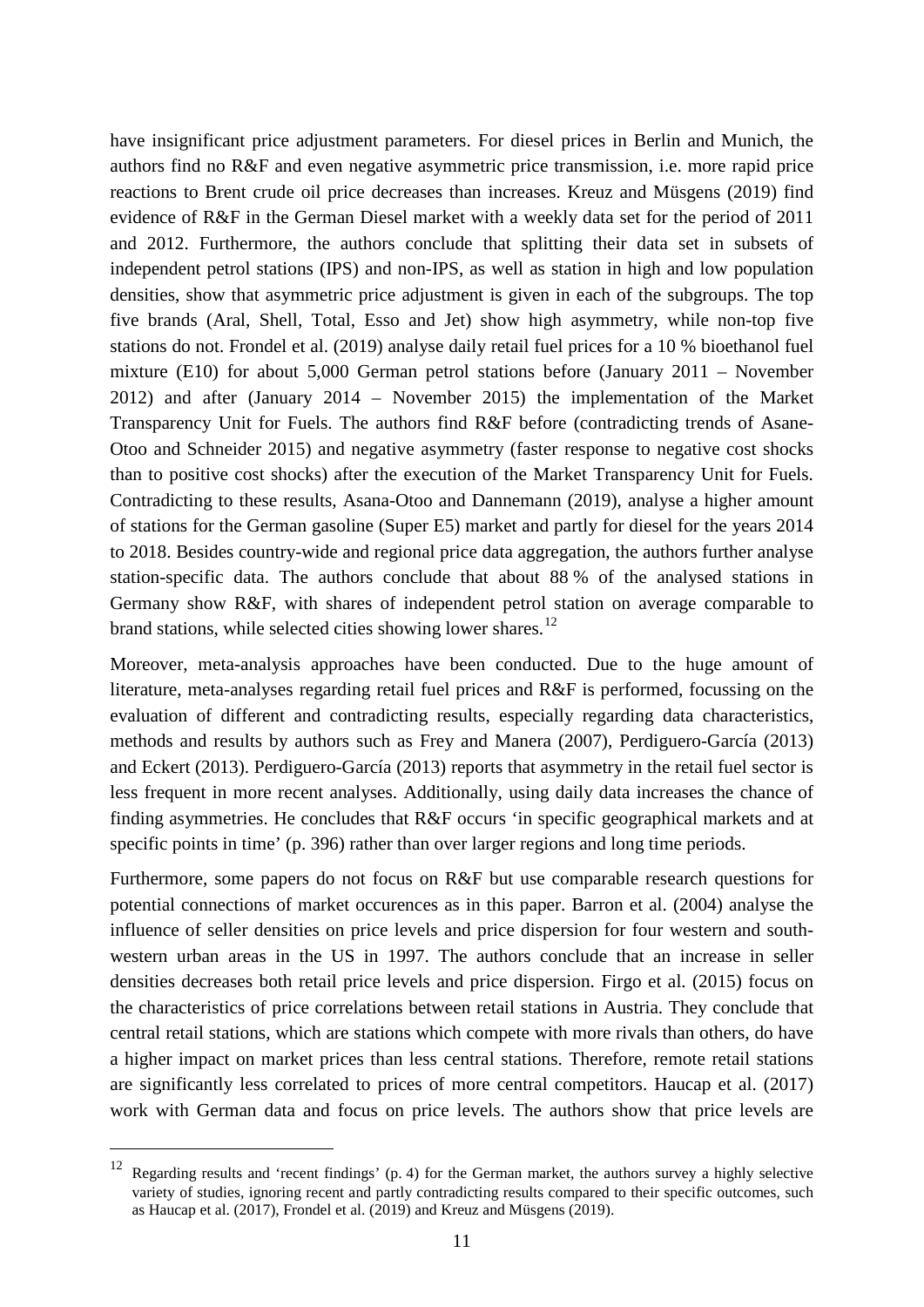related to characteristics of specific retail stations, such as shopping opportunities, the presence of car wash facilities and brand names.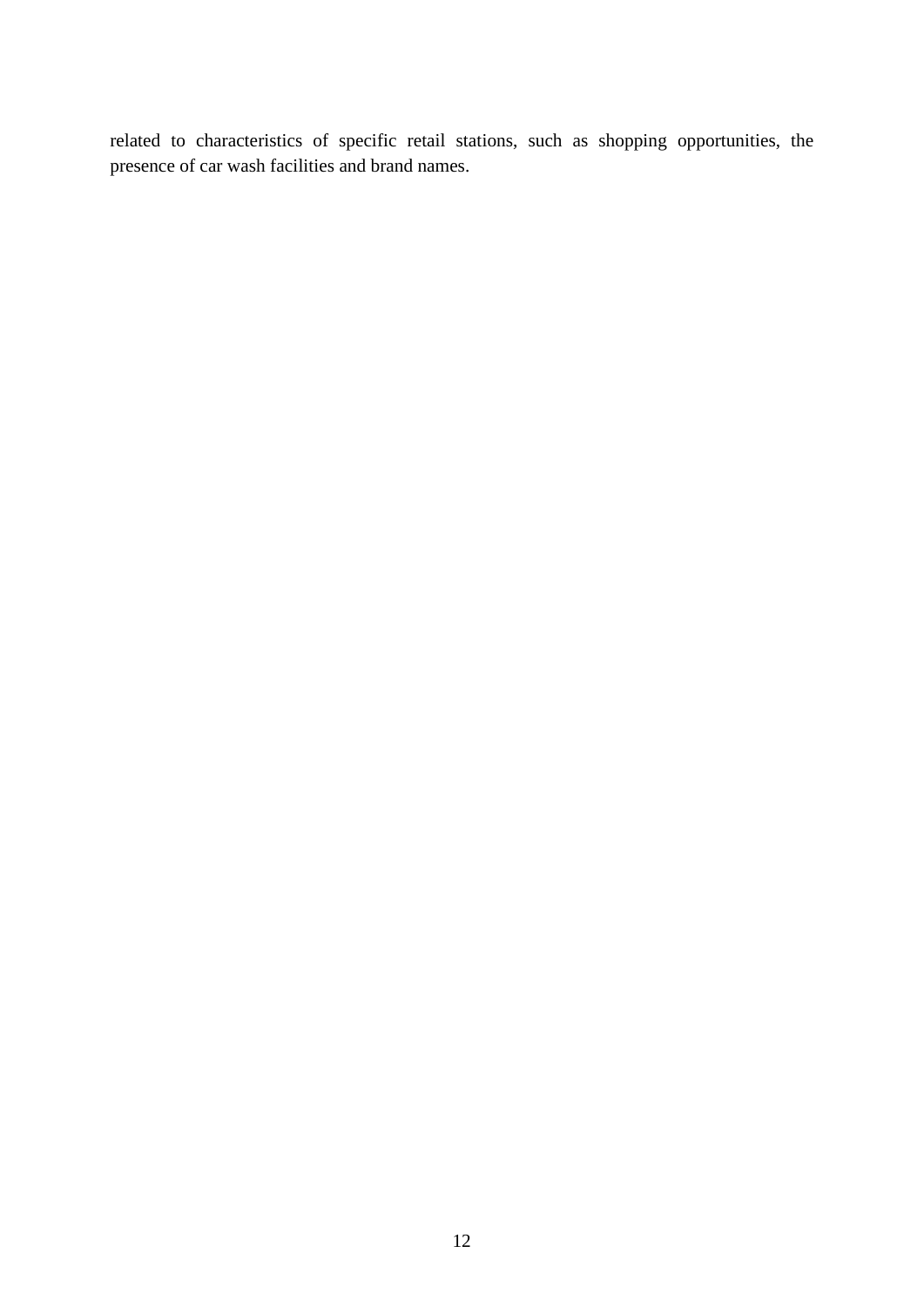#### <span id="page-12-0"></span>**3 Data and research focus**

In many countries high-quality fuel price data is currently more widely available, which makes in-depth empirical analyses easier and far more common. One main reason for the increase in superior data is that private websites publish retail prices. Those homepages are often updated by customers with their smartphones during refueling or passing by. A second reason for improved data quality is that petrol stations are sometimes required to notify government agencies of price changes. In 2013, the German government established the Market Transparency Unit for Fuels. It collects real time data related to gasoline price changes for nearly all petrol stations in the country, making the available pricing data far more comprehensive. The unit is part of the German Federal Cartel Office and is established to increase market transparency in the retail fuel market. Such forms of disaggregated data can give a more detailed insight into markets than aggregated data, usually used before. Therefore, transparent and instantaneous station-specific price data offers an improved look into pricing strategies of certain petrol stations and their respective characteristics, not just for research, but further for companies itself, regulators and customers.

The following analysis is based on a data set from the Market Transparency Unit for Fuels. The data used in that paper is collected from the homepage Tankerkönig (2018). Our original data set in this study contains more than 66.2 million diesel prices from about 14,500 retail stations in Germany. Therefore, the analysis improves earlier work (e.g. Kreuz and Müsgens 2016, 2019) as we use station-specific data instead of aggregated data. Our data for the period from 8 June 2014 to 1 May 2016 contains diesel prices for roughly 8,600 retail stations in Germany, about 60 % of all retail stations in Germany (see [Figure 1](#page-14-0) for the distribution of all analysed stations). The data for the remaining stations was unfortunately not available for a comparable length of time. Included in our data set is each individual price change for each retail station. Within the data set, each retail station can be identified by an ID number. If any diesel price change occurs, the current price is transferred to the Market Transparency Unit for Fuels and therefore included in our data set. Further information provided includes the location of the retail station and the brand. Out of this data, we calculate daily station-specific averages. We take prices before taxes and without levies and use logged data for all further calculations.

Wrong data, e.g. prices of "-1" and "0", has been deleted. From the data set, we use 8,576 data series from the same number of retail stations of which 6,772 have at least one price per day over our analysed period. The remaining retail stations (1,804) have just one day missing in the given period of about 700 days. We decided to additionally use this part of the data set by replacing the missing diesel price information of one day by the daily average of all other retail stations in the data set.

We analyse the respective diesel prices for certain characteristics. First, we differentiate for certain brands, such as top five brands (Aral, Shell, Total, Esso and Jet) and independent brands. The selection of top five brands is based on the Federal Cartel Office (2011a, 2011b), which considers all of these five brands in Germany as dominant firms. On the contrary,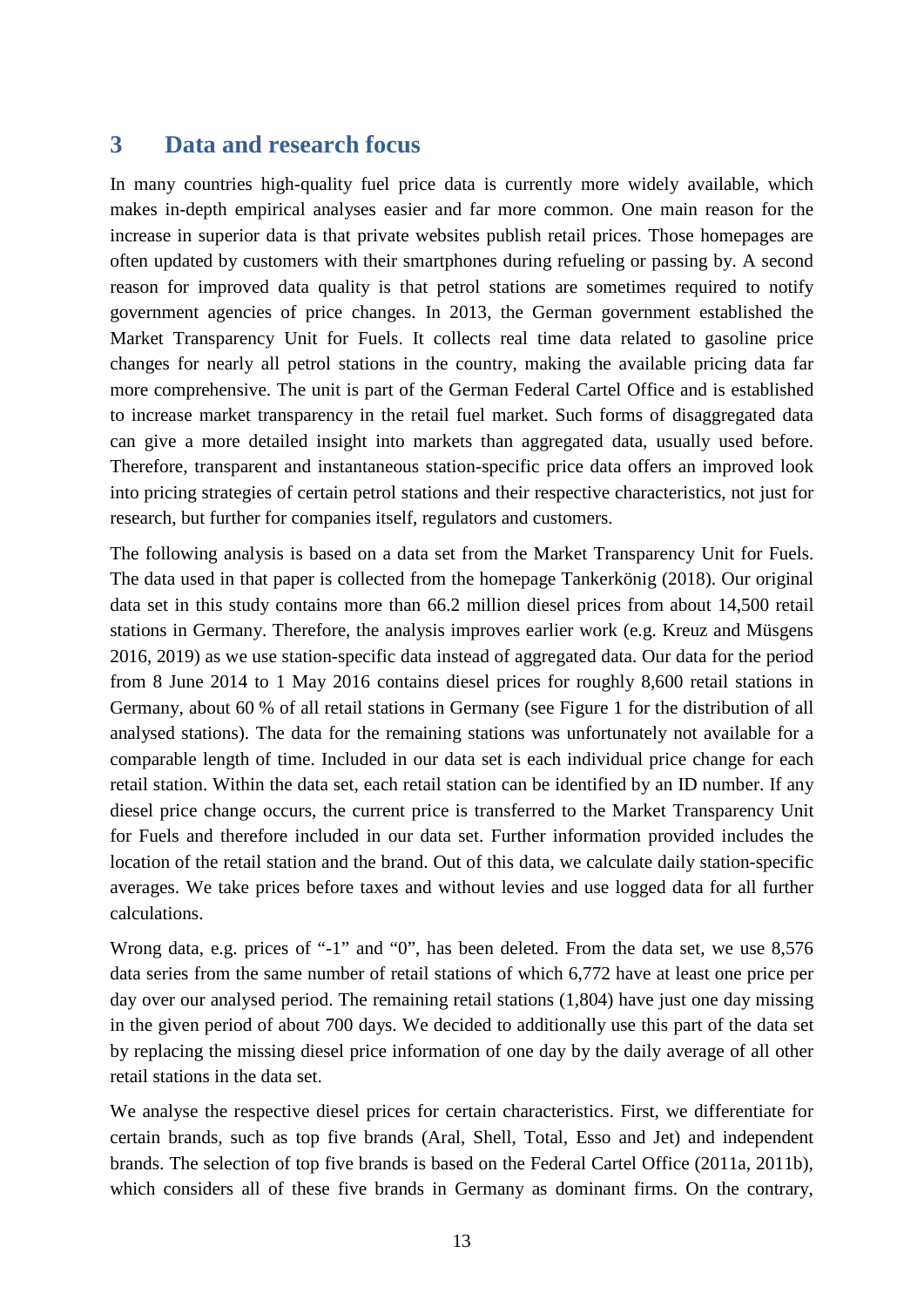competition intensity can be influenced by the additional presence of independent petrol stations<sup>[13](#page-13-0)</sup> (see e.g IEA 2014). In many cases, these stations have independence from other brand stations with respect to pricing and marketing strategies (Federal Cartel Office 2011a, 2011b). Besides, independent stations might have altered or no incentives for strategic pricing. Unlike stations with a high market share, such as top five brands, independent stations may have no motivation to strategically alter prices as they do not control other stations profiting from that.

Moreover, we separate stations for regions of high and low population densities. This can be seen as a test if stations have different pricing characteristics regarding R&F in an environment of higher demand and potentially higher levels of competition, such as regions with higher population densities, and vice versa. As we know the exact location of each station, we can separate stations on population densities of the respective districts (Federal Statistical Office 2013). The threshold value for the separation of more urban from less urban market environments is 1,000 people per  $km^2$  (Kreuz and Müsgens 2019). Furthermore, we separate stations according to their average price level, as this can be seen as an indicator for potential forms of market power. Likewise, daily price spreads and by that, stations with higher or lower daily margins are an examined group in our analysis.

Comparing retail diesel prices with its input prices, we choose Brent crude oil prices, as oil prices being the most important drivers of retail gasoline prices (Eckert 2013). We use daily averages of oil prices from Finanzen.net (2019) (see .

Table 1 presents the summary statistics and illustrates that all average diesel prices and shares of characteristics are similar for both data sets, either with 8,576 or with 6,772 stations.<sup>[14](#page-13-1)</sup> Furthermore, our data set shows very similar shares of certain sub-groups to overall market shares (PIA 2019a, Tankerkönig 2018).

<span id="page-13-0"></span> <sup>13</sup> These stations are also known as "no-logo retailers" or "maverick" stations.

<span id="page-13-1"></span><sup>&</sup>lt;sup>14</sup> Comparing our final results just with the 6,772 retail stations does not show any significant differences in results and interpretations.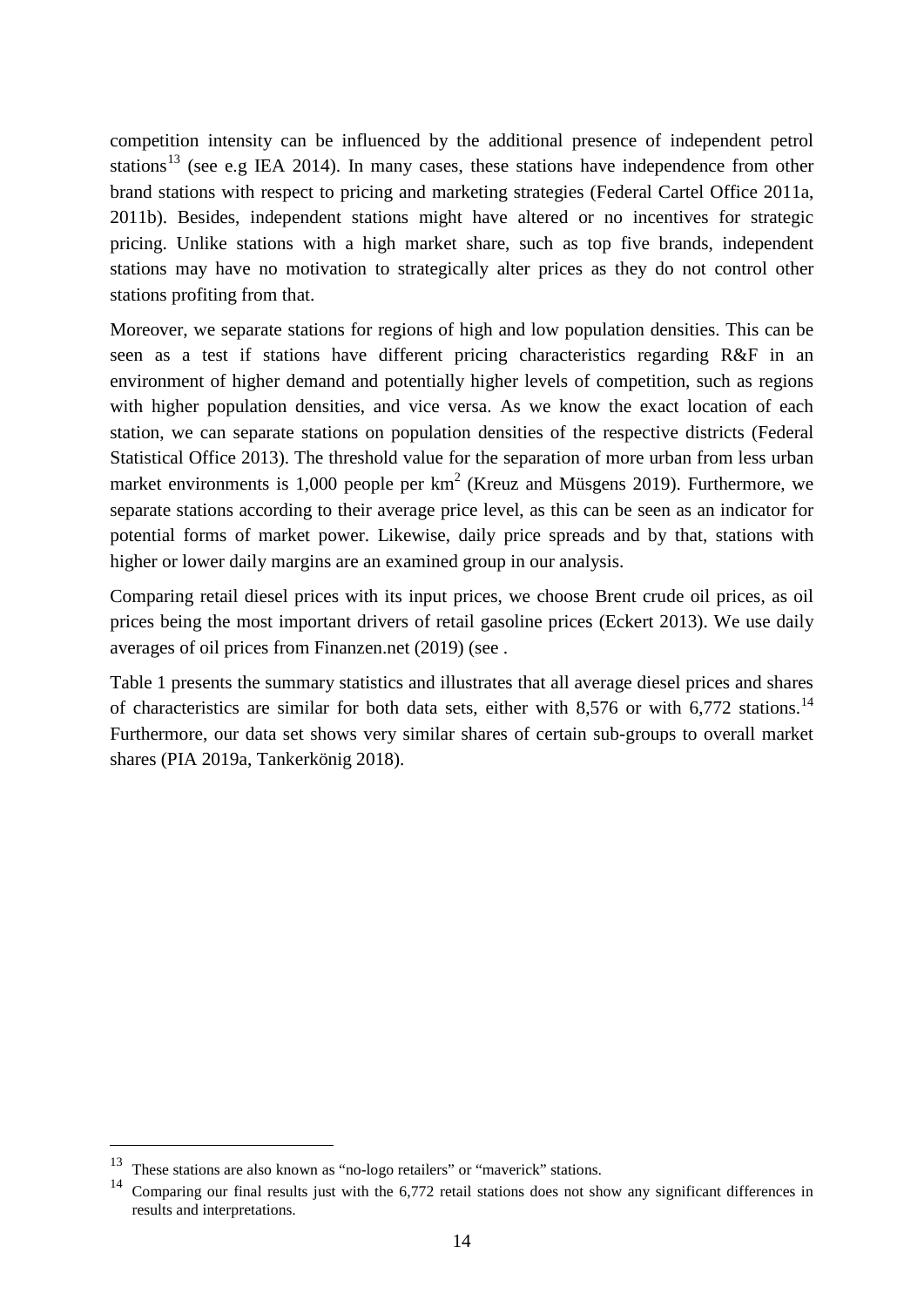

Figure 1: Spatial distribution of the analysed petrol stations in Germany of the used database (#8,576 retail stations) over the respective time period ( $8<sup>th</sup>$  June 2014 to 1<sup>st</sup> May 2016). Own illustration based on data of Tankerkönig (2018).

<span id="page-14-0"></span>

Figure 2: Oil prices and diesel prices before taxes and without levies over the respective period (8<sup>th</sup> June 2014 to 1<sup>st</sup> May 2016). Own calculation based on data of Tankerkönig (2018).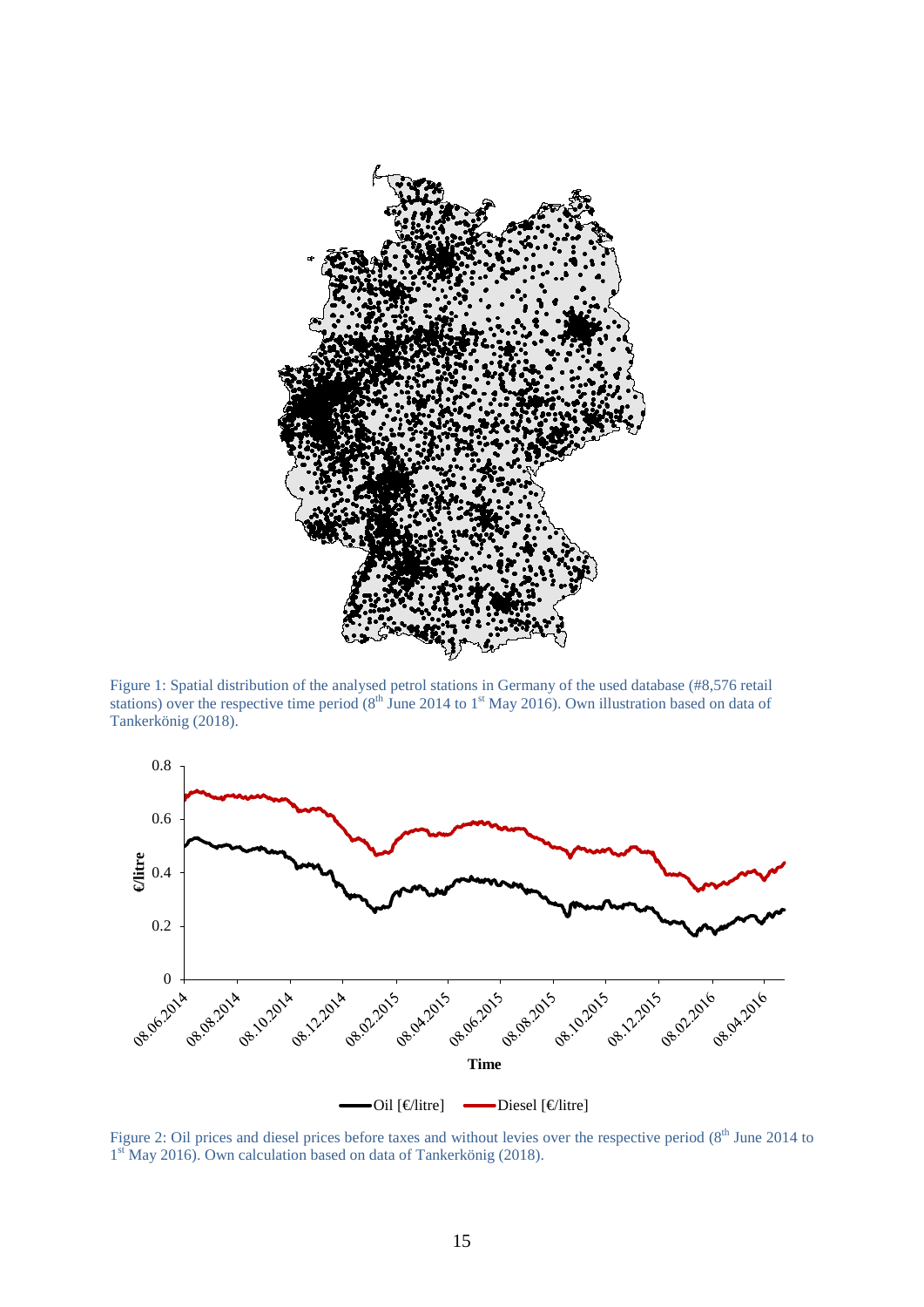Table 1: Summary statistics. Comparison between the used data set with 8,576 stations, the respective data set with just 6,772 retail stations and current overall market share data (PIA 2019a, Tankerkönig 2018). Prices are without taxes and levies. Top five brands: Aral, Shell, Esso, Jet and Total. High daily price spreads are given if the specific station has a higher average price spread than the average over all petrol stations (0.12  $\in$ litre). PopDens high (PopDens low) stands for stations in regions with high (low) population densities. We define high (low) population densities as higher (lower) than 1,000 people per  $km^2$  (Federal Statistical Office 2013).

|                                       |                                            | All data                        |                                                  | Data with sufficient information |                                                           |
|---------------------------------------|--------------------------------------------|---------------------------------|--------------------------------------------------|----------------------------------|-----------------------------------------------------------|
| Number of stations                    |                                            | 8,576                           |                                                  | 6,772                            |                                                           |
| All data: Mean [€<br>per litre]       |                                            | 0.5326                          |                                                  | 0.5321                           |                                                           |
| Standard deviation                    |                                            | 0.1059                          |                                                  | 0.1059                           |                                                           |
| Number of daily<br>price observations |                                            | 5,951,744                       | 4,699,768                                        |                                  |                                                           |
|                                       | Average<br>price [€per<br>litre] $(8,576)$ | Number of price<br>observations | Average price<br>$[$ $\in$ per litre]<br>(6,772) | Number of price<br>observations  | Overall market<br>share $(2014 -$<br>2016)<br>(PIA 2019a, |
|                                       |                                            | (8,576)                         |                                                  | (6,772)                          | Tankerkönig<br>2018)                                      |
| Top five brands                       | 0.5404                                     | 4,874 (56.8 %)                  | 0.5396                                           | 3,962 (58.5 %)                   | 47 %                                                      |
| Non-top five<br>brands                | 0.5222                                     | 3,702 (43.2 %)                  | 0.5216                                           | 2,810 (41.5 %)                   | 53 %                                                      |
| Independent                           | 0.5306                                     | 792 (9.2 %)                     | 0.5305                                           | 583 (8.6 %)                      | 16 %                                                      |
| Non independent                       | 0.5327                                     | 7,784 (90.8 %)                  | 0.5323                                           | 6,189 (91.4 %)                   | 84 %                                                      |
| PopDens high                          | 0.5284                                     | 2,135 (24.9 %)                  | 0.528                                            | 1,746(25.8%)                     | 21 %                                                      |
| PopDens low                           | 0.5339                                     | 6,441 (75.1 %)                  | 0.5336                                           | 5,026 (74.2 %)                   | 79 %                                                      |
| cheapest 20 %                         | 0.5067                                     | 1,715 (20 %)                    | 0.5066                                           | 1,354 (20 %)                     |                                                           |
| 20-40 %                               | 0.5216                                     | 1,715 (20 %)                    | 0.5212                                           | $1,355(20\%)$                    |                                                           |
| 40-60 %                               | 0.5331                                     | 1,715 (20 %)                    | 0.5326                                           | 1,354 (20 %)                     |                                                           |
| 60-80 %                               | 0.5426                                     | 1,715 (20 %)                    | 0.5422                                           | 1,355 (20 %)                     |                                                           |
| most expensive<br>20 %                | 0.5588                                     | 1,716 (20 %)                    | 0.558                                            | 1,354 (20 %)                     |                                                           |
| High daily price<br>spreads           | 0.5423                                     | 4,225 (49.3%)                   | 0.5417                                           | 3,369 (49.8 %)                   |                                                           |
| Low daily price<br>spreads            | 0.5231                                     | 4,351 (50.7 %)                  | 0.5226                                           | 3,403 (50.3 %)                   |                                                           |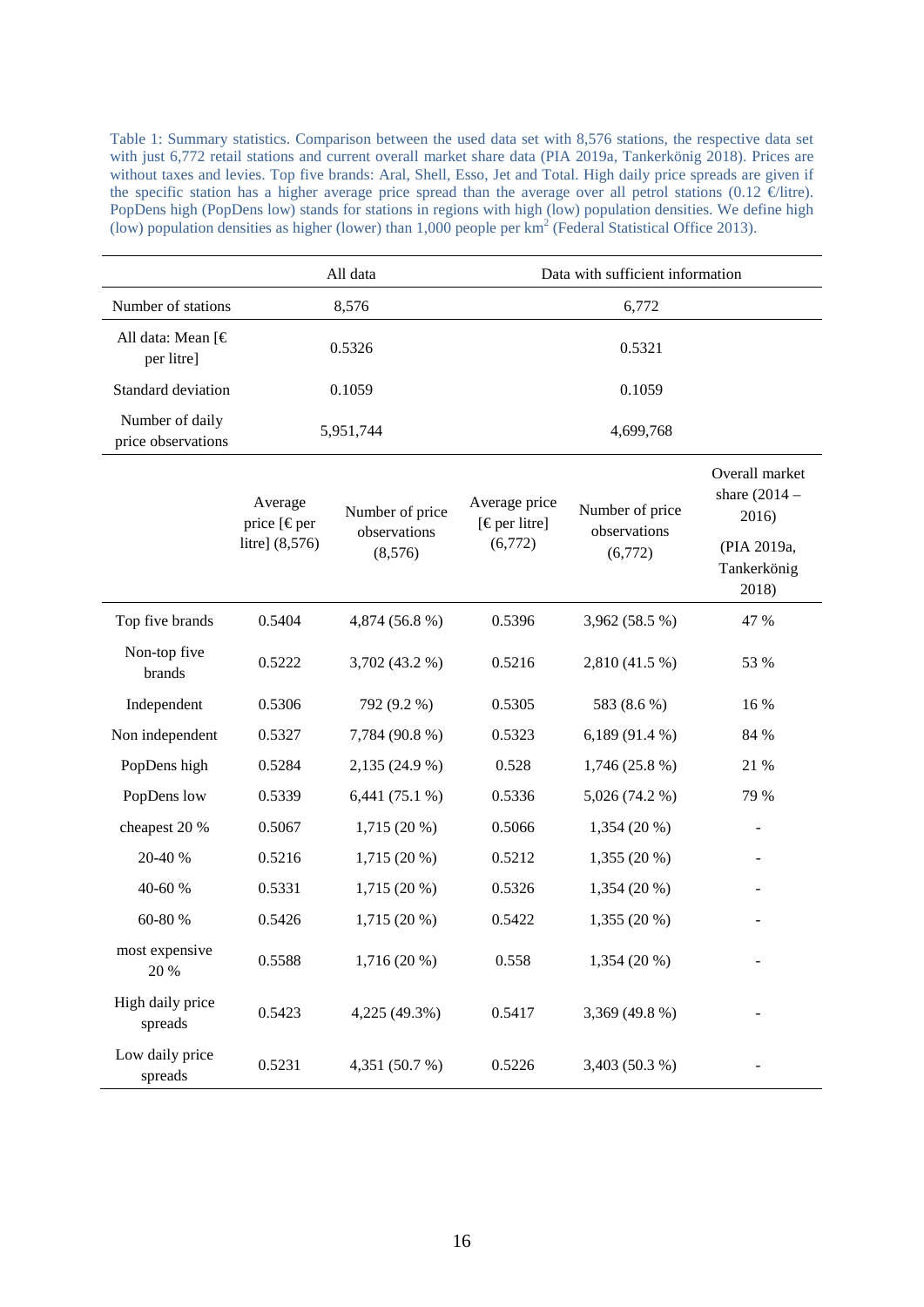## <span id="page-16-0"></span>**4 METHODOLOGY**

To analyse the relationship between retail fuel prices and price fluctuations of input prices, such as oil prices, different methodological approaches can be used. Frey and Manera (2007) as well as Perdiguero-García (2013) name autoregressive distributed lag models, partial adjustment models, error correction models, regime switching models and, as a last subgroup, their multivariate extensions (e.g. vector autoregressive models). Within that methodological tool kit, the error correction model (ECM) proposed by Engle and Granger (1987) is one of the most widely used approaches to answer questions regarding R&F. Therefore, in that approach, we use error correction models to test for potential asymmetries of specific retail stations.

The Engle-Granger procedure comprises three steps: first the test for stationarity of all relevant time series data, second the estimation of the long-run (cointegration) relationship between retail prices and oil prices and third the estimation of error correction models (ECM), in our case for each retail station. The estimation of the long-run relationship will be conducted in step 2 only if retail fuel and oil prices are I(1), i.e. the data in levels is nonstationary and differences of the data are stationary on the first order of integration. Furthermore, the third step can only be carried out if the residuals of the long-run relationship (cointegration relationship) in step 2 are stationary. If this precondition is fulfilled, we use the residuals from the long-run relationship (cointegration relationship) to estimate the ECM in step 3.

The first step is to test for the stationarity of the given time series data in both, levels and their first differences. To this end, we use the Augmented Dickey-Fuller test (ADF-Test) (critical values from MacKinnon 2010).

The second step is to test for cointegration between retail fuel prices and oil prices. Cointegration is given when the linear combination of the potentially cointegrated variables return stationary residuals. We use three different approaches to model the long-run cointegration relationship between retail fuel and oil prices (see Eq. (1), (2) and (3)). By using these different models for potential forms of cointegration, we want to make sure to select the best fitting cointegration model and ensure a degree of robustness by choosing diverse models.

Regarding step 2, i.e. the selection of the specific cointegration relationship, Eq. (1) shows an ordinary and widely used OLS approach to test for a stable, long-run price relationship between oil and retail fuel prices without lags. Coefficient  $\theta$  is a constant and can also be interpreted as a price markup representing costs of building rental, refining, labour, marketing and transportation (Balke et al. 1998, Johnson 2002), while  $\tau$  are the residuals of the long-run relationship and  $\sigma_l$  is a dummy for the day of the week to control for weekly price variations. Coefficient  $\mu_i$  measures the significance of current oil prices for the dependent variable.

Eq. (2) is likewise Eq. (1) but chooses one station-specific lagged oil price as an independent variable. The optimal lag  $k$  is chosen for the highest correlation between lagged oil prices to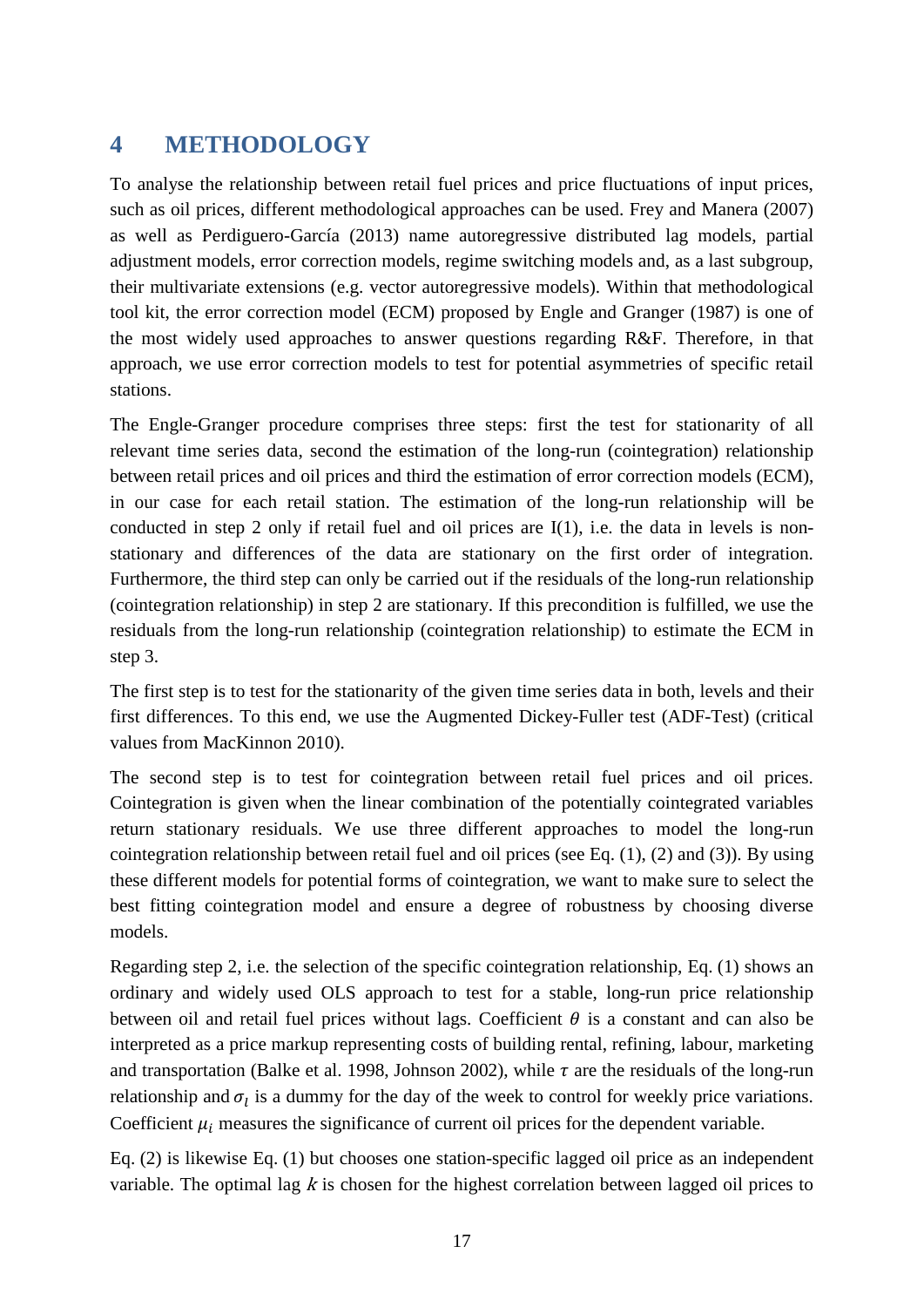the station-specific fuel prices ( $diesel_{it}$ ) for up to 14 lags.<sup>[15](#page-17-0)</sup> As in Eq. (1), weekday dummies are included.

Alternatively, Eq. (3) follows a different approach (see Contín-Pilart et al. 2009), which includes up to  $14$  lags of input prices, representing two consecutive weeks).<sup>[16](#page-17-1)</sup> To optimise each retail station on its own, we choose the optimal number of lagged oil prices for each retail station with the help of the BIC by reducing the number of lags of oil prices stepwise starting with 14 lags. Furthermore, as in Eq. (1) and Eq. (2), weekday dummies are included.

\n
$$
diesel_{i,t} = \theta_i + \mu_i oil_t + \sum_{l=1}^{6} \sigma_l weekday_l + \tau_t
$$
\n

\n\n
$$
f_{\text{Johnson 2002, Konfunann and Laskowski 2005, Konf (1) Konf (2019).} \quad f_{\text{Eemer 2015, Frondel}
$$
\n

\n\n
$$
f_{\text{Eemer 2015, Frondel}}
$$
\n

\n\n
$$
f_{\text{Eemer 2015, Frondel}}
$$
\n

\n\n
$$
f_{\text{Eemer 2015, Frondel}}
$$
\n

$$
diesel_{i,t} = \theta_i + \mu_i oil_{t-k} + \sum_{l=1}^{6} \sigma_l weekday_l + \tau_t
$$
 (2) Following Faber 2015.

$$
diesel_{i,t} = \theta_i + \mu_{1,i}oil_t + \sum_{k=1}^{n} \mu_{2,i,k} oil_{t-k}
$$
  
Following e.g. Stock  
and Watson 1993,  
Contin-Plart et al.  
2009.  
(3) *Following e.g. Stock  
anti-Plart et al.*  
2009.

Testing for a long-run relationship reveals which retail stations have a cointegration relationship with oil prices. Comparable to step 1, we use the ADF-test to test for stationarity and, by that, we test whether there exists a long-run cointegration relationship between retail diesel and oil prices. For the stations which show stationary residuals  $\tau$ , it is possible to formulate an error correction model (ECM) to test for possible R&F characteristics.

The third step is to establish an error correction model. This model is in our case used to test for potential asymmetric price responses between retail fuel prices and oil price changes after positive or negative price movements of oil prices. We test the difference between positive and negative diesel price responses with the help of a Wald-test. For the establishment of the ECM, we use the residuals of the cointegration relationships explained above in step 2. We use a standard asymmetric ECM (Eq. (4)).

$$
\Delta diesel_{i,t} = \gamma_i^+ \tau_{t-1}^+ + \gamma_i^- \tau_{t-1}^- + \sum_{m=0}^K \vartheta_{1,i,m}^+ \Delta oil_{t-m}^+ + \sum_{m=0}^K \vartheta_{1,i,m}^- \Delta oil_{t-m}^- \tag{4}
$$

<span id="page-17-0"></span><sup>&</sup>lt;sup>15</sup> This approach is related to Faber (2015) who uses a fixed two-day lagged input price but does not account for a station-specific approach. Using the specific approach, in the given data set with an optimal three-day lagged oil prices for each station, provides comparable results.

<span id="page-17-1"></span>lagged oil prices for each station, provides comparable results. <sup>16</sup> Furthermore, we used more and less lags (e.g. 3 and 25 lags). The respective results are comparable to the our cointegration outcomes.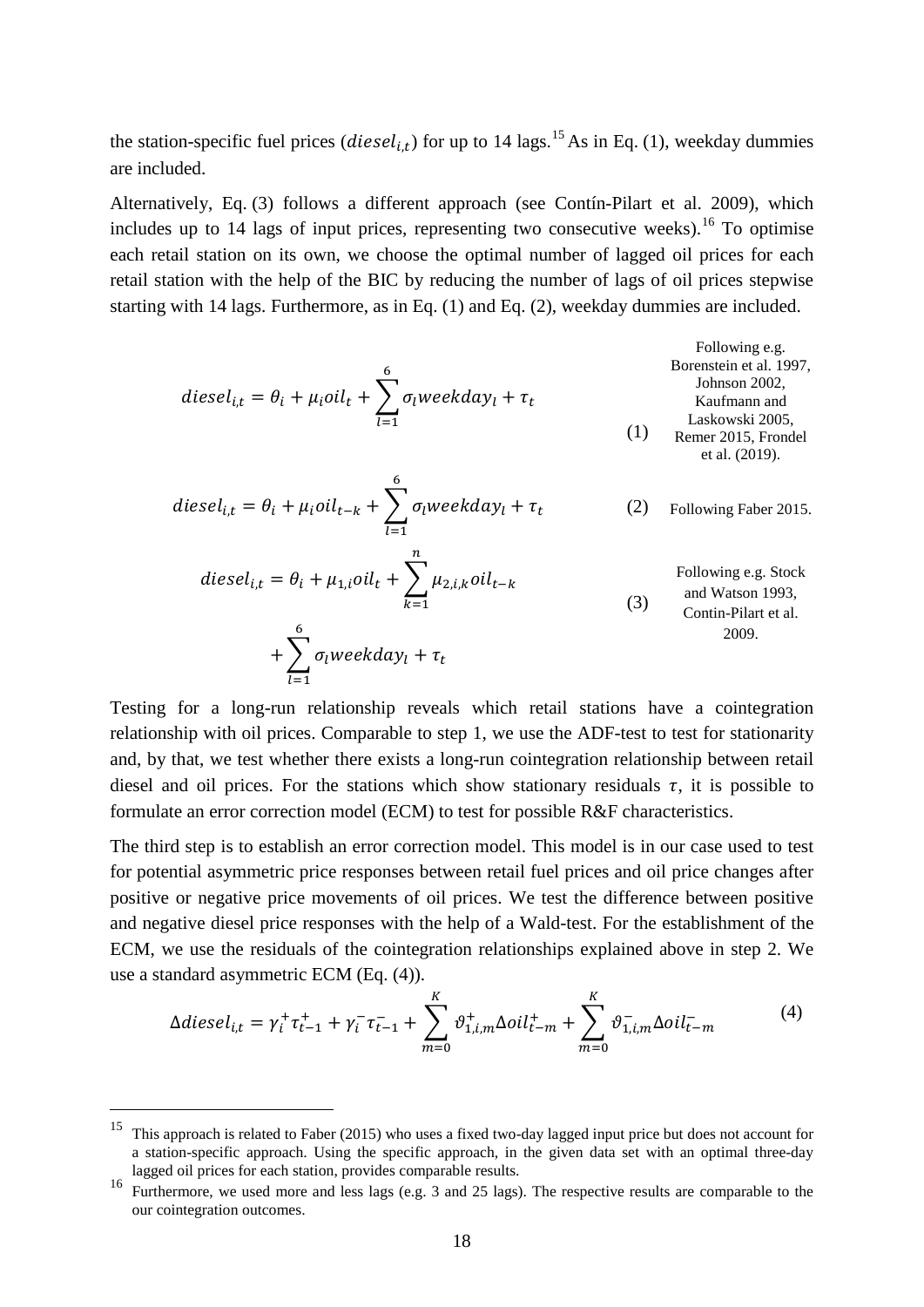$$
+\sum_{n=1}^{L} \vartheta_{2,i,n}^{+} \Delta diesel_{t-n}^{+} + \sum_{n=1}^{L} \vartheta_{2,i,n}^{-} \Delta diesel_{t-n}^{-} + \varepsilon_{t}
$$
  
\n
$$
\tau_{t}^{+} = \tau_{t} \wedge \tau_{t}^{-} = 0 \text{ if } \tau_{t} > 0, \tau_{t}^{-} = \tau_{t} \wedge \tau_{t}^{-} = 0 \text{ if } \tau_{t} < 0;
$$
  
\n
$$
\Delta oil_{t}^{+} = \Delta oil_{t} \wedge \Delta oil_{t}^{-} = 0 \text{ if } \Delta oil_{t} > 0, \Delta oil_{t}^{-} = \Delta oil_{t} \wedge \Delta oil_{t}^{+} = 0 \text{ if } \Delta oil_{t} < 0;
$$
  
\n
$$
\Delta diesel_{t}^{+} = \Delta diesel_{t} \wedge \Delta diesel_{t}^{+} = 0 \text{ if } \Delta diesel_{t} > 0,
$$
  
\n
$$
\Delta diesel_{t}^{-} = \Delta diesel_{t} \wedge \Delta diesel_{t}^{+} = 0 \text{ if } \Delta diesel_{t} < 0,
$$
  
\n
$$
K, L = 14
$$

Within Eq. (4),  $\vartheta$  measures the short run impact of positively (+) or negatively (-) lagged oil price changes ( $\vartheta_1$ ) and lagged diesel price changes ( $\vartheta_2$ ). The variable  $\tau_{t-1}$  represents the lagged residuals from the cointegration relationship between retail fuel prices and oil prices in step two. This coefficient measures the adjustment speed between retail and oil prices after input price changes and can therefore be interpreted as a long-run equilibrium adjustment parameter. As the value shows the speed of adjusting back to the long-run equilibrium, it should always be negative. The threshold value to decompose both, price data and error terms, is zero. Positive error-correction terms  $(\tau_{t-1}^+)$ , which are the residuals from Eqs. (1-3), show that the real fuel price is higher than the predicted equilibrium level. In that case, as we have tested for long-run linear relationship, we would assume that the fuel price will decrease. On the other side, as error-correction terms are negative  $(\tau_{t-1})$ , the real fuel price is lower than the predicted equilibrium price level and will increase. Therefore, the coefficients  $\gamma^+(\gamma^-)$  is a price adjustment speed level for decreasing (increasing) fuel price adjustments. Consequently, for the test of long-term asymmetry using a Wald-test, R&F would be given if a significant difference between the adjustment parameters is given in the way that  $\gamma^+ < \gamma^-$ .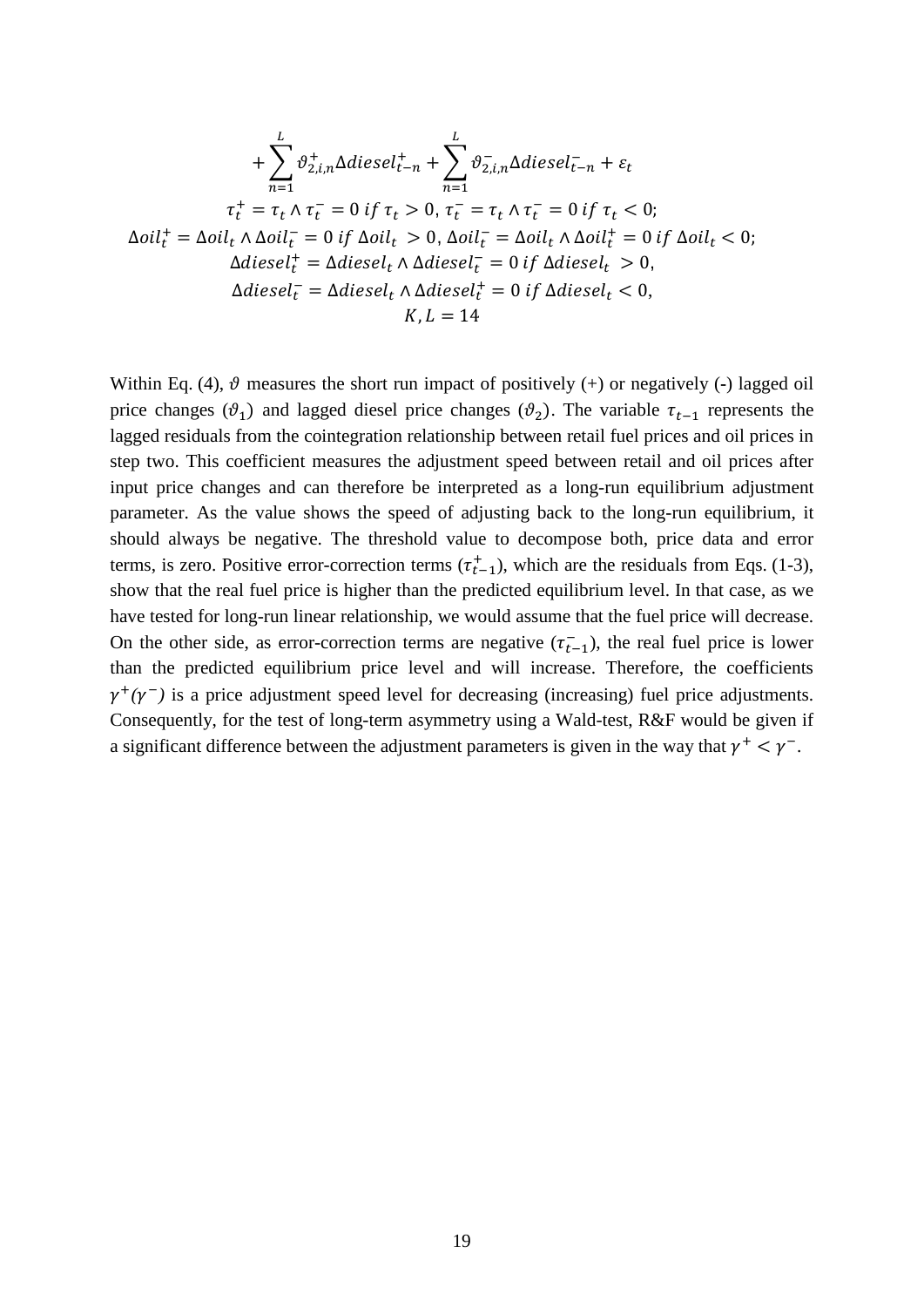## <span id="page-19-0"></span>**5 RESULTS**

The results are presented in two sub-sections. The first part (section [5.1\)](#page-19-1), shows the results regarding the mentioned research questions from chapter [3,](#page-12-0) analysing the data set at once. We follow the Engle-Granger procedure, as described in the last section. The second part (section [5.2\)](#page-23-0), shows the results after a comparable analysis of the given data set, but with an approach of rolling windows. Therefore, we additionally examine changing market characteristics and triggers for R&F over time.

#### <span id="page-19-1"></span>**5.1 Characteristics on the occurrence of Rockets and Feathers**

Following the described three-step methodology in section [4,](#page-16-0) the results are presented for all three steps: (I) testing for the stationarity of the given time series data in levels and their first differences, (II) testing for cointegration and (III) estimating station-specific error correction models.

For (I), each station's diesel price series, as well as the crude oil price series, are stationary in their first differences and non-stationary in their levels.<sup>[17](#page-19-2)</sup> Consequently, the data satisfies the condition of the following Engle-Granger approach.

As to (II), the results in [Table 2](#page-20-0) show a high degree of cointegration, which means widespread, stable, long-run relationships between retail diesel prices and crude oil prices. The outcomes illustrate, that a clear majority of stations have this cointegration relationship. Using Eq. (1) to test for cointegration, 98 % of the retail stations show a cointegration relationship between diesel prices and crude oil prices on a 99 % significance level. Testing the residuals for stationarity with the station-specific selected optimal OLS relationship of Eq. (2), our results indicate that about 80 % of stations are cointegrated, while Eq. (3) gives lower cointegration levels with about 58 %. As Eq. (1) reveals the highest cointegration levels, we choose that model as our standard one as it reproduces the highest correlation between input and output price levels.<sup>[18](#page-19-3)</sup>

Furthermore, the estimated long-run effect of oil on retail fuel ( $\mu_i$  in Eq. (1) and Eq. (2),  $\sum_{k=0}^{n} \mu_{i,k}$  in Eq. (3)), averaged over all retail stations without taking the logarithm of the data, is 1.04 (1.05 for Eq. (2) and Eq. (3)) and, therefore, close to unity. Thus, the results show that there is a full passthrough of a cost shock within the retail fuel market. These findings correspond to earlier work (see e.g. Johnson 2002, Verlinda 2008, Remer 2015). Johnson (2002) classifies the result of a full passthrough for the retail sectors as a constant cost industry.

<span id="page-19-2"></span><sup>&</sup>lt;sup>17</sup> These results are available upon request.

<span id="page-19-3"></span> $18$  Using Eq. (2) or Eq. (3) in cases of retail stations, for which Eq. (1) does not show cointegration, but Eq. (2) or Eq. (3) do, does not change any of the presented results.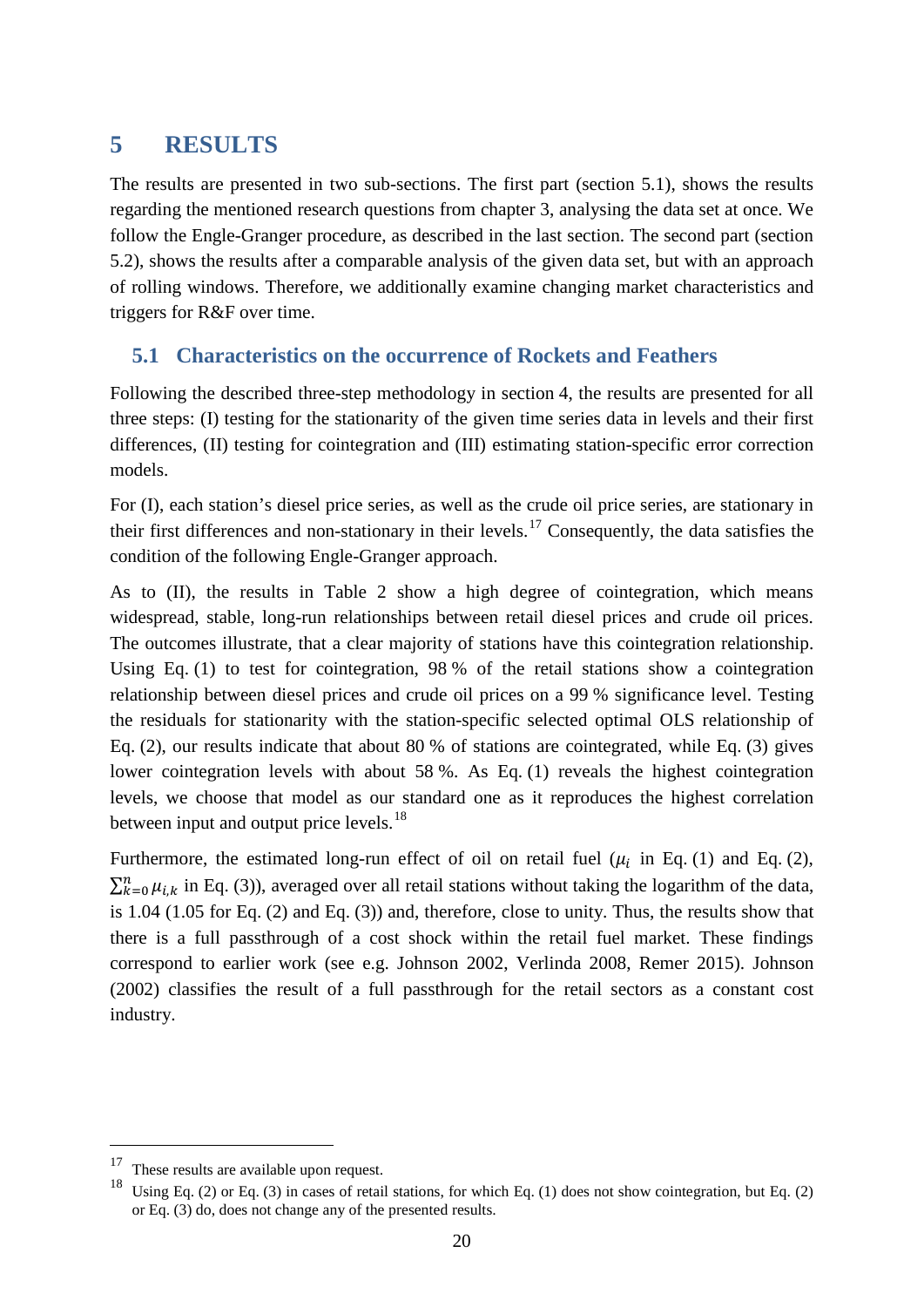|           | 99 % significance level [in %] | 95 % sigificance level [in %] |
|-----------|--------------------------------|-------------------------------|
| Eq. $(1)$ | 98                             | 100                           |
| Eq. $(2)$ | 79                             | 95                            |
| Eq. $(3)$ | 58                             | 85                            |

<span id="page-20-0"></span>Table 2: Shares of cointegration between retail station price series with oil prices for three different cointegration model approaches.

Third (III), [Table 3](#page-21-0) shows the share of retail stations with asymmetric price setting characteristics. [19,](#page-20-1)[20](#page-20-2) It shows the percentages of stations with asymmetric pricing out of all cointegrated stations for the different subsets (top five brands, independent stations, population densities, differently priced stations, high and low daily price spreads) (column 1). Additionally, we perform a two-proportion Z-test to identify any potential significant difference of the two-part subgroups (e.g. top five brands vs. non-top five brands) (column 2).

The first row indicates that about 13 % of the stations reveal R&F, with faster reactions of diesel prices to oil price increases than to decreases. Moreover, results illustrate significantly higher than average shares of asymmetries for the overall group of **top five brand stations** (Aral, Shell, Esso, Jet and Total) (rows  $2-3$ ).<sup>[21](#page-20-3)</sup> In addition, lower shares are given for **independent petrol stations** (rows 4-5) and sigtnificantly higher shares of R&F can also be seen in **regions with lower population** densities and, therefore, potentially lower competition intensities (rows 6-7). Furthermore, the findings illustrate that R&F is significantly more prevalent for **high-priced stations**, where about a quarter of the most expensive stations show R&F characteristics (rows 8-12). Similarly, stations with **higher than average daily price spreads** are significantly more likely to have R&F than those with smaller price spreads (rows 13-14). Therefore, stations with higher margins or peaks of margins during the day have an increased chance of asymmetrical pricing.

<span id="page-20-1"></span><sup>&</sup>lt;sup>19</sup> Additionally, we performed the analysis for one aggregated data set of all 8,576 retail stations. Results confirm the outcome above. They show that cointegration between oil price data and the aggregated diesel data is given. The error correction terms do show higher adjustment speed levels for price increases (negative error-correction terms) than for price decreases (positive error-correction terms). Nevertheless, Wald-test results show no significant difference between adjustment parameters. This is in line with the calculated share of R&F (about one in eight stations) in the overall data (Table 3).

<span id="page-20-2"></span><sup>&</sup>lt;sup>20</sup> We used the Breusch-Pagan-test to control for potential heteroscedasticity for the ECM models of each retail station. If heteroscedasticity is detected, we calculated the specific ECM model with heteroscedasticityconsistent standard errors (white standard errors). Using different levels of significance for the BP-test (1 %, 5 %, and 10 %) or even using heteroscedastic robust standard errors for all retail stations does not show significant different results. The presented outcomes are calculated with the significance levels of 1 %.

<span id="page-20-3"></span><sup>&</sup>lt;sup>21</sup> The selection of top five brands is based on the Federal Cartel Office (2011), which considers these five brands as dominant firms.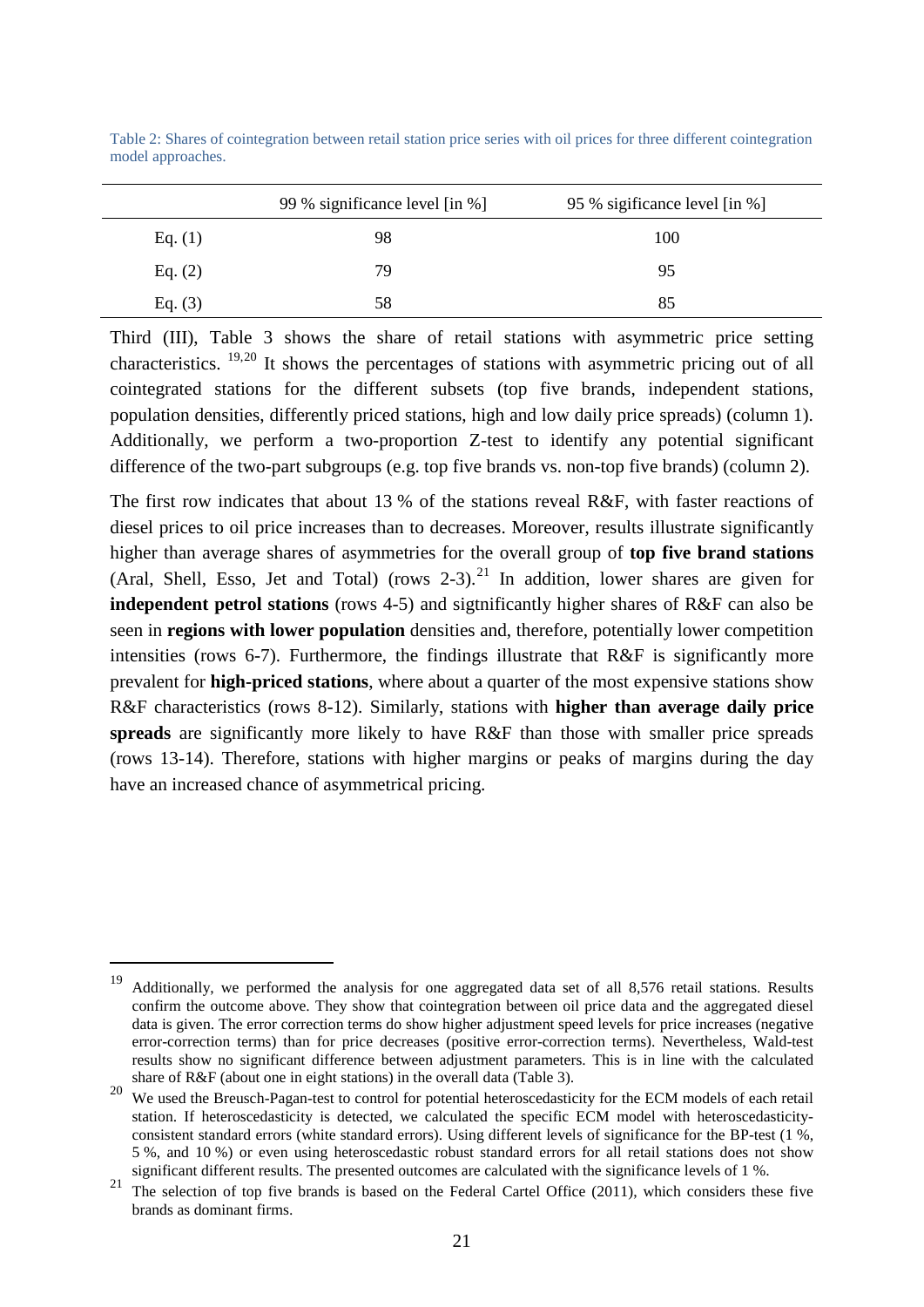<span id="page-21-0"></span>Table 3: Shares of all retail stations showing R&F overall and for certain sub-groups. Two-proportion Z-test (one-tailed) for the difference in shares of R&F with significance codes:  $0.01$  (\*\*\*),  $0.05$  (\*\*),  $0.1$  (\*). For detected cases of heteroscedasticity with a significance level of 1 %, we used heteroscedasticity-consistent standard errors (white standard errors). Top five brands: Aral, Shell, Esso, Jet and Total. High daily price spreads are given if the specific station has a higher average price spread than the average of all stations (0.12  $\epsilon$ litre). Low (high) amount of competitors in a 10 km radius is given if the amount of competitor is lower (higher) than half the arithmetic mean (1.5\*arithmetic mean). Using the same categories with the help of averages as for the 10 km radius (i.e. for 1 km: low = 0 and high > 1), we would get comparable results as with the chosen categories of  $\text{low} = 0$  and high  $>2$ .

| Cases                                                                                                                                                                                                                                                                                                                                                                                                                   | Shares of R&F<br>[Residuals from Eq. (1)] | Two-proportion Z-test |
|-------------------------------------------------------------------------------------------------------------------------------------------------------------------------------------------------------------------------------------------------------------------------------------------------------------------------------------------------------------------------------------------------------------------------|-------------------------------------------|-----------------------|
| Rockets and Feathers                                                                                                                                                                                                                                                                                                                                                                                                    | 13.0%                                     |                       |
| Top five brands                                                                                                                                                                                                                                                                                                                                                                                                         | 16.1 %                                    |                       |
| Non-top five brands                                                                                                                                                                                                                                                                                                                                                                                                     | 9.0%                                      | $(***)$               |
| Independent                                                                                                                                                                                                                                                                                                                                                                                                             | 9.3%                                      |                       |
| Non independent<br>PopDens high<br>PopDens low<br>cheapest 20%<br>20-40%<br>40-60%<br>60-80%<br>most expensive 20%<br>High daily price spreads<br>Low daily price spreads<br>Aral<br>Esso<br>Shell<br>Jet<br>Total<br>Number of competitors in 1 km<br>radius equals 0<br>Number of competitors in 1 km<br>radius is higher than 2<br>Number of competitors in 10 km<br>radius is low<br>Number of competitors in 10 km | 13.4 %                                    | $(***)$               |
|                                                                                                                                                                                                                                                                                                                                                                                                                         | 10.4 %                                    |                       |
|                                                                                                                                                                                                                                                                                                                                                                                                                         | 13.9%                                     | $(***)$               |
|                                                                                                                                                                                                                                                                                                                                                                                                                         | 5.7%                                      |                       |
|                                                                                                                                                                                                                                                                                                                                                                                                                         | 8.6%                                      |                       |
|                                                                                                                                                                                                                                                                                                                                                                                                                         | 13.0%                                     |                       |
|                                                                                                                                                                                                                                                                                                                                                                                                                         | 14.8%                                     |                       |
|                                                                                                                                                                                                                                                                                                                                                                                                                         | 23.5 %                                    |                       |
|                                                                                                                                                                                                                                                                                                                                                                                                                         | 15.7%                                     |                       |
|                                                                                                                                                                                                                                                                                                                                                                                                                         | 10.4 %                                    | $(***)$               |
|                                                                                                                                                                                                                                                                                                                                                                                                                         | 25.1 %                                    | $(***)$               |
|                                                                                                                                                                                                                                                                                                                                                                                                                         | 18.7%                                     | $(***)$               |
|                                                                                                                                                                                                                                                                                                                                                                                                                         | 10.2 %                                    | $(***)$               |
|                                                                                                                                                                                                                                                                                                                                                                                                                         | 3.8%                                      | $(***)$               |
|                                                                                                                                                                                                                                                                                                                                                                                                                         | 8.2%                                      | $(***)$               |
|                                                                                                                                                                                                                                                                                                                                                                                                                         | 13.0%                                     |                       |
|                                                                                                                                                                                                                                                                                                                                                                                                                         | 12.5 %                                    | $\left( \ \right)$    |
|                                                                                                                                                                                                                                                                                                                                                                                                                         | 13.0%                                     |                       |
| radius is high                                                                                                                                                                                                                                                                                                                                                                                                          | 11.5 %                                    | $(**)$                |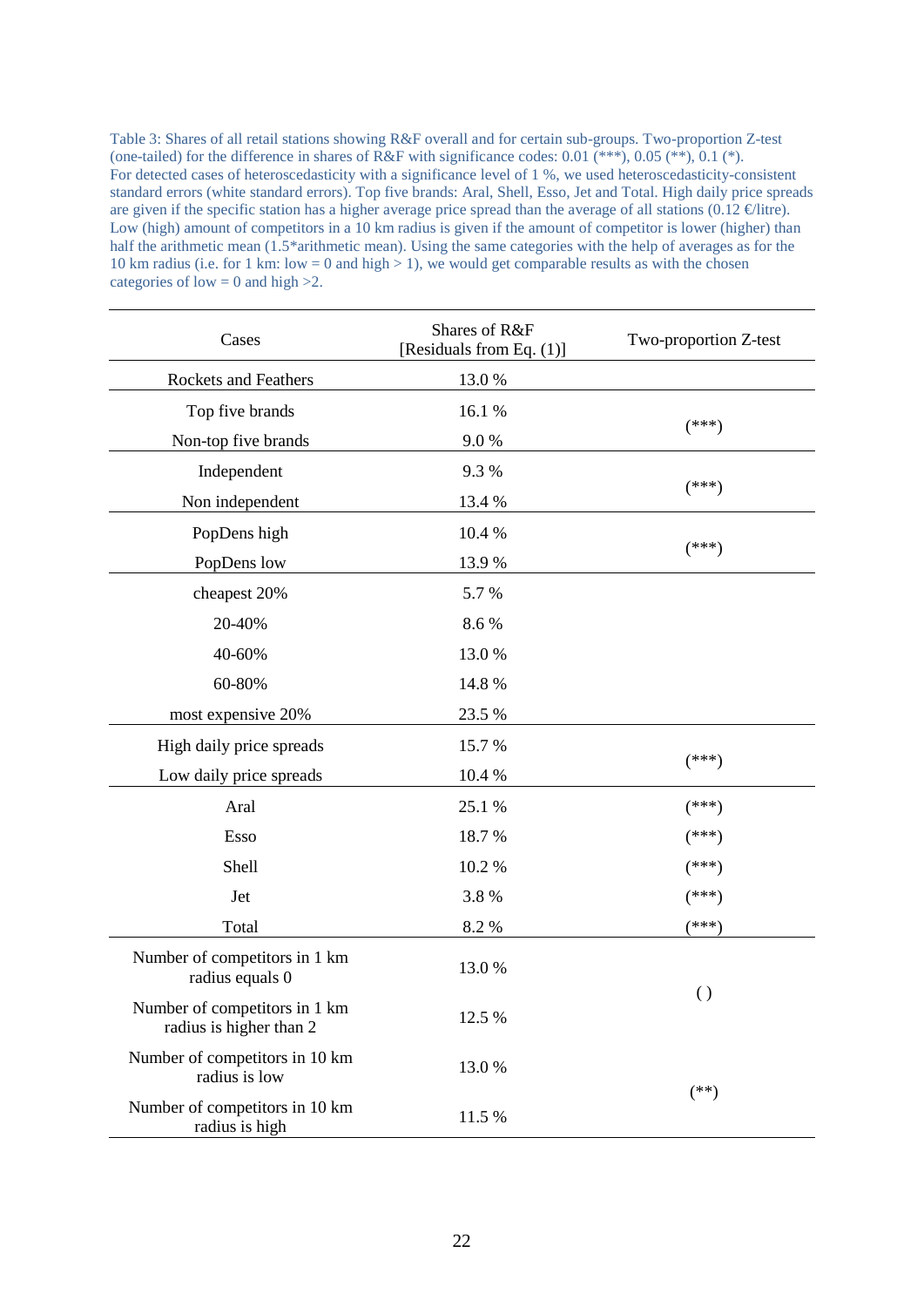Analysing the origins of R&F even more closely, we further split the retail station into **specific top five brands (Aral, Esso, Shell, Jet, Total)**. Results display differences in chances of R&F for certain brands (rows 15-19). While Aral and Esso show higher shares of R&F than the average, other brands such as Shell and Jet show even lower shares over the whole data set. Therefore, the group of dominant top five brands (Federal Cartel Office 2011a, 2011b) do not price consistently in regards to R&F. The market position of the German retail fuel brand Jet is already controversially discussed: Although the Federal Cartel Office claims that Jet is part of the market-dominating position of the five mentioned brands, the market position is actually less clear, as it shows different pricing characteristics compared to other major brands (Haucap et al. 2017, Kreuz and Müsgens 2019). Therefore, separating Jet from the other four brands, sharpens the significant difference regarding the share of R&F: With 17.1 % (top four brands) vs. 8.5 % (non-top four brands).

In addition, the **number of competitors** within a specific radius as a trigger for R&F show inconclusive results. Although Alderighi and Baudino (2015) see general pricing dependence of retail stations up to the distance of about 1 km, we could not find a significant effect on the probability of R&F for a radius of 1 km (rows 20-21). Nevertheless, following the argumentation of Kvasnicka et al. (2018) for a relevant driving distance of customers of around 6 km, we tried higher values for radii (rows 22-23). We find significantly lower shares of R&F related to higher amounts of competitors within a 10 km and 7.5 km but not for a 5 km radius or lower (the last two cases are not shown in [Table 3\)](#page-21-0). Nevertheless, the share in numbers is always lower for higher amounts of competitors and vice versa.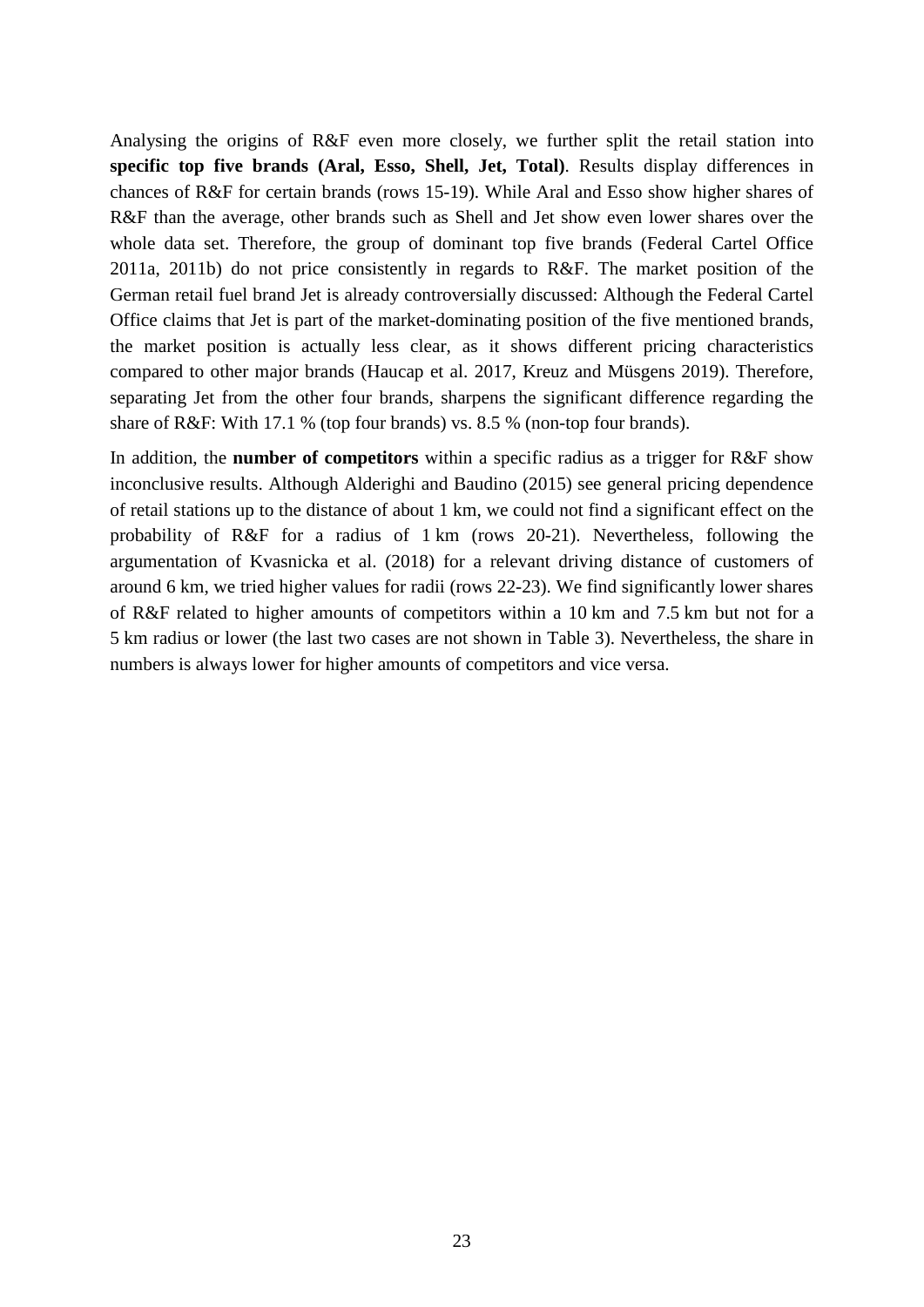#### <span id="page-23-0"></span>**5.2 Time-related analysis of Rockets and Feathers**

Additionally, we investigate relevant factors on the occurrence of R&F over time. One main reason for that approach is that the environment of a market can change. Adjustments of pricing strategies of firms can occur and deviate from earlier developments (Stiglitz and Walsh 2006). Consequently, fuel pricing strategies in general and particular R&F can change over time (see e.g. Hosken et al. 2008, Perdiguero-García 2013). As an example, markets with potential collusive behaviour are predominantly difficult to coordinate. By that, the strength of the collusion mechanism or the composition of involved firms might change over time. Therefore, the advantage of an analysis over time is to analyse for patterns and reasons for potential changes of R&F within a specific period.

There has been no in-depth and detailed investigation of R&F over time. In most analyses, just one specific period of time was investigated. Exceptional cases are among others Slade (1987), who finds evidence for changing market environments, with price wars and otherwise periods with cooperation of market players in the retail fuel market of Vancouver (Canada). Additionally, Contin-Pilart et al. (2009) and Frondel et al. (2019) each analyse two specific periods. While the former investigates prices before and after policy regulation changes for the Spanish market, the latter analyse prices before and after the introduction of price transparency regulations.

Complementary and advanced from that, we establish time periods (rolling windows) of 200 consecutive days within the given data set of  $694$  days.<sup>[22](#page-23-1)</sup> For each of these rolling windows, we calculate the share of R&F for all the given 8,576 petrol stations over the respective 200 days and further market indicators. By that, we get e.g. 495 shares of R&F for our given data set.

From the analysis, three implications can be concluded:

a. R&F occurs more often in time periods of low diesel prices.

First, lower diesel prices result in higher shares of R&F. This relationship can be seen in [Figure 3.](#page-24-0) It shows the shares of R&F for the 495 rolling windows of 200 days each. Additionally, [Figure 3](#page-24-0) illustrates the average daily diesel prices over the respective time period. The share of R&F is not stable over time. In fact, it increases at the end of the period to about 25 %. Simultaneously, [Figure 3](#page-24-0) shows that the averaged diesel prices over 200 days each, decrease over time and reach its lowest level at the end of the period.

<span id="page-23-1"></span> <sup>22</sup> We analysed different ranges of rolling windows, e.g. up to 400 consecutive days. Results are comparable with different lengths of rolling windows.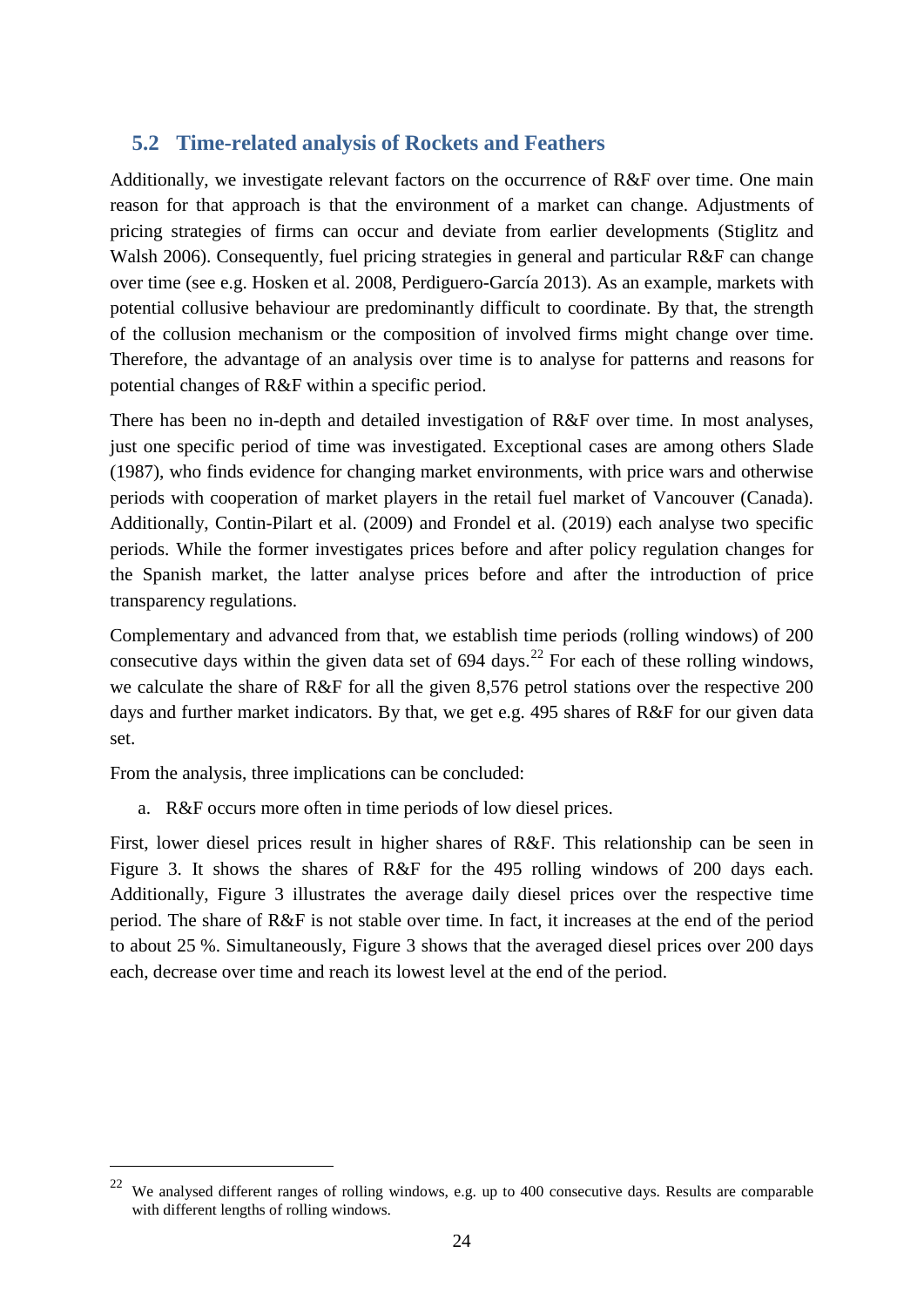

<span id="page-24-0"></span>Figure 3: Shares of R&F and averaged diesel prices for 495 rolling windows of 200 daily data points each. Diesel prices show 200-day averages of diesel prices of all daily data of 8,576 petrol stations.

b. R&F occurs more often in time periods of higher margins and lower shares of cointegration between oil and diesel prices.

First, [Figure 4](#page-25-0) shows, besides the share of R&F as in [Figure 3,](#page-24-0) relative diesel margins increasing over time and reaching the maximum at the end of the period. We calculate the relative diesel margin for every rolling window with averages of oil and diesel prices over 200 consecutive days. These margins are calculated as the difference between diesel and oil price levels for each rolling window in relation to the respective diesel price level.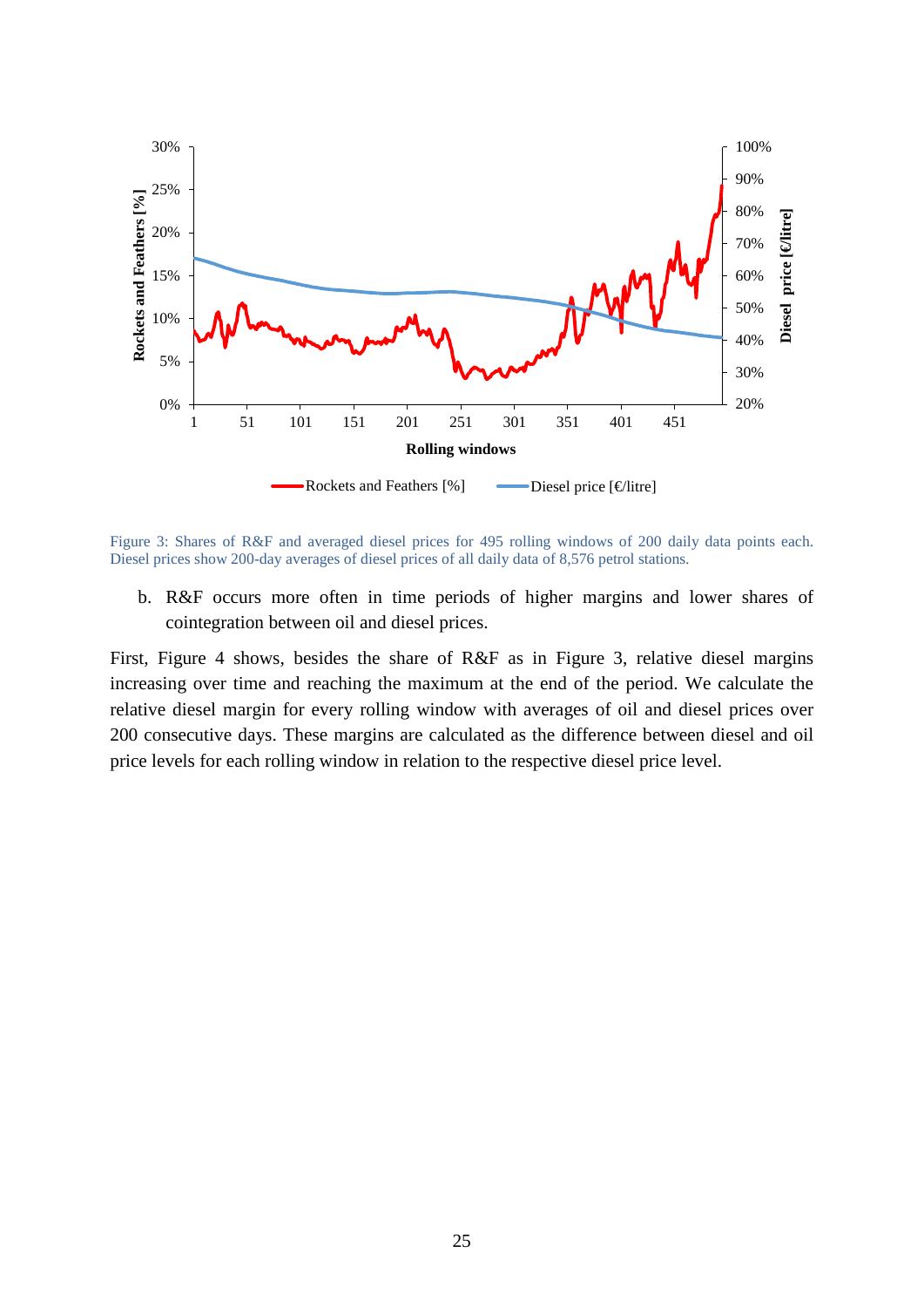

<span id="page-25-0"></span>Figure 4: Share of R&F, relative diesel price margin and the share of cointegrated retail stations for 495 rolling windows of 200 daily data points each. Diesel price margins are calculated out of 200-day averages of diesel prices of all daily data of 8,576 petrol stations and 200-day averages of oil prices.

Second, as can be seen in [Figure](#page-25-0) 4, the level of cointegration changes over time. For most of the calculated rolling windows, the share of cointegrated retail stations is between 80 % and 100 %. Conversely, the amount of cointegration decreases in the end of our respective period, starting in August 2015 (roughly with the rolling window number 438). Within that period, the level of cointegrated stations is often even less than 50 %. Therefore, cointegration is no stable condition and is rather precarious.

Nevertheless, during that period, the increasing share of R&F is also related to an increase in the total amounts of retail station with cointegration and R&F: The average of stations with R&F over all rolling windows is 645. For the period starting from rolling window 389, roughly the point when the share of R&F is increasing significantly, on average 929 stations show R&F. Therefore, despite decreasing cointegration levels, within the group of cointegrated stations, the total number of cointegrated retail stations with R&F increases.

c. Diesel price levels, diesel margins and cointegration levels explain R&F changes to a high degree.

As mentioned before, the share of R&F over time is related to diesel price levels (as discussed in point a.) and as well to diesel price margins and levels of cointegration (as discussed in point b.). [Table 4](#page-26-0) shows regression results of shares of R&F over time subject to diesel price development, diesel margins and the level of cointegration. Each regression consists of 495 data sets (number of rolling windows), with the share of R&F as the dependent variable. The table displays different regression results between R&F and the respective independent variables for an improved analysis.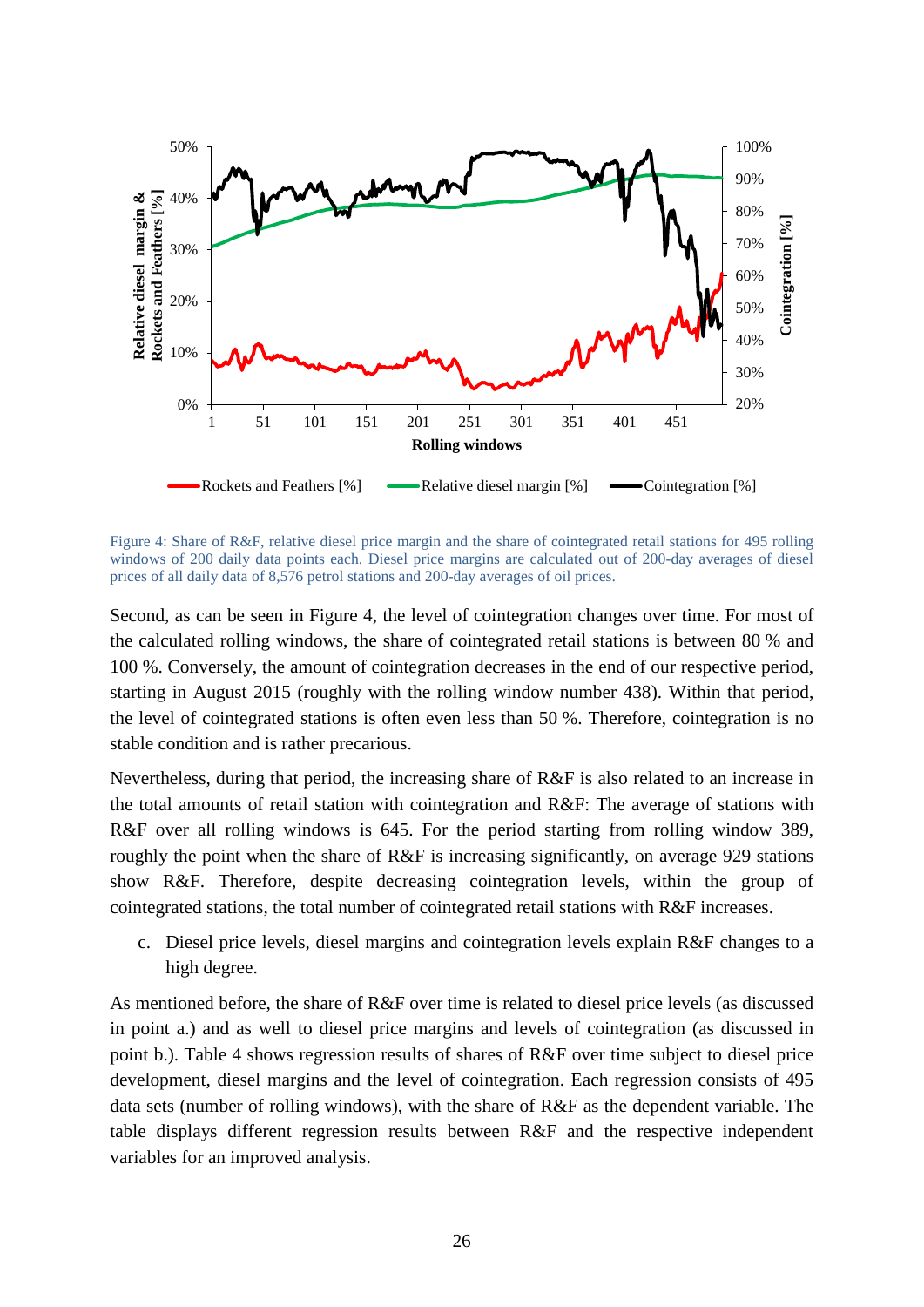| Dependent variable : $R\&F\_Share_t[\%]$ |           |                        |      |                     |                            |            |           |           |
|------------------------------------------|-----------|------------------------|------|---------------------|----------------------------|------------|-----------|-----------|
| Estimators                               | 1a        | 1b                     | 2    | 3                   | $\overline{4}$             | 5          | 6a        | 6b        |
| $Intercept_t$                            | $0.31***$ | $\blacksquare$         |      | $0.31***$ $0.40***$ | $\overline{\phantom{0}}$   | $0.12***$  |           |           |
| Diesel Price, $[\infty]$                 |           | $-0.41***$ $-24.84***$ |      | $-0.28***$          |                            |            |           |           |
| Relative Diesel Margin $_t$<br>[%]       |           |                        |      |                     | $0.61***$                  | $0.42***$  | $0.23***$ | 55.71***  |
| Cointegration <sub>t</sub> [%]           |           | ٠                      |      |                     | $-0.25***-0.19***-0.17***$ | $-0.22***$ |           |           |
| a                                        |           | 3,336                  |      |                     |                            |            |           | 1.59e-12  |
| $\mathbf c$                              |           | $0.07***$              |      |                     |                            |            |           | $0.07***$ |
|                                          |           |                        |      |                     |                            |            |           |           |
| Correlation/                             | 0.63/     | 0.83/                  | 0.7/ | 0.8/                | 0.76/                      | 0.78/      | 0.51/     | 0.77/     |
| Adj. $R^2$                               | 0.40      | 0.68                   | 0.49 | 0.64                | 0.93                       | 0.61       | 0.86      | 0.59      |

<span id="page-26-0"></span>Table 4: Regression results for outcomes of the analysis of rolling windows. Dependent variable: Share of R&F [%]. Amount of data points of each regression: 495. Model 1b and 6b:  $R\&F = a * exp(b * diesel price [or diesel margin]) + c.$ 

First, the occurrence of R&F over time is for most parts of the data negatively related to diesel price movements, i.e. lower diesel prices increase the chance of R&F (regression 1a, 1b and 3 in [Table 4,](#page-26-0) further see Figure 5). Nevertheless, the conclusion of a linear increasing share of R&F with decreasing prices is not prevalent for the whole data set. Far more, an exponential approach (regression 1b) shows stable or even slightly increasing shares of R&F for diesel price levels higher than  $0.55$  Euro per litre.<sup>[23](#page-26-1)</sup> By that, it can be concluded that a base of stations show R&F independent of price developments, while a significant share of stations take advantage of decreasing prices and realise R&F exclusively in those periods.

<span id="page-26-1"></span>In fact, the exponential approach  $(e.g. R\&F = a * \exp(b * diesel price) + c)$  and a non-linear least square approach  $(e, g, R\&F = a * \frac{1}{diesel price^b} + c)$  show very comparable regression results. Therefore, we just show the results for the exponential model in [Table 4.](#page-26-0)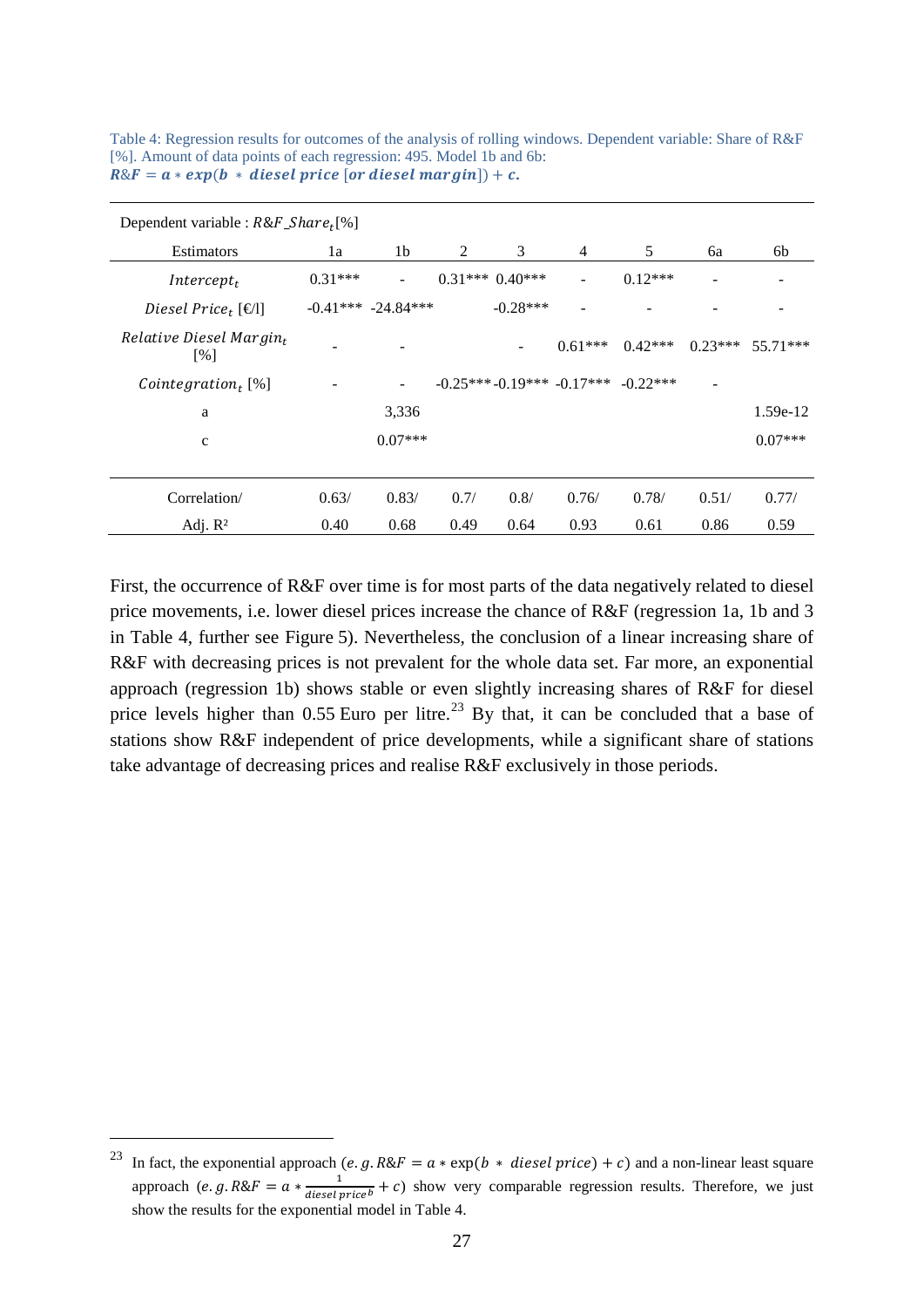

Figure 5: Correlation between diesel price averages  $\lceil \notin \text{litre} \rceil$  and the share of R&F  $\lceil \% \rceil$  for 495 rolling windows of 200 daily data points each. Red: Exponential regression to predict the data:  $RaF = a * exp(b * diesel price) + c$  (regression 1b in [Table 4\)](#page-26-0).

Second, triggered by these results, retail diesel margins are negatively related to the occurrence of R&F. As the share of R&F increases, the retail price margin increases for most of the time as well (regressions 4 to 6a and 6b in [Table 4](#page-26-0) and Figure 6). However, as described for the case of diesel price levels, an exponential approach (regression 6b) improves the model. This is given, as a base of stations shows R&F despite decreasing margins. Therefore again, we cannot find a straightforward linear relationship between increasing shares of R&F and increasing margins for the whole data set. Rather, a specific share of stations showing R&F seem to be unrelated to margin changes within the market and keep their asymmetric pricing.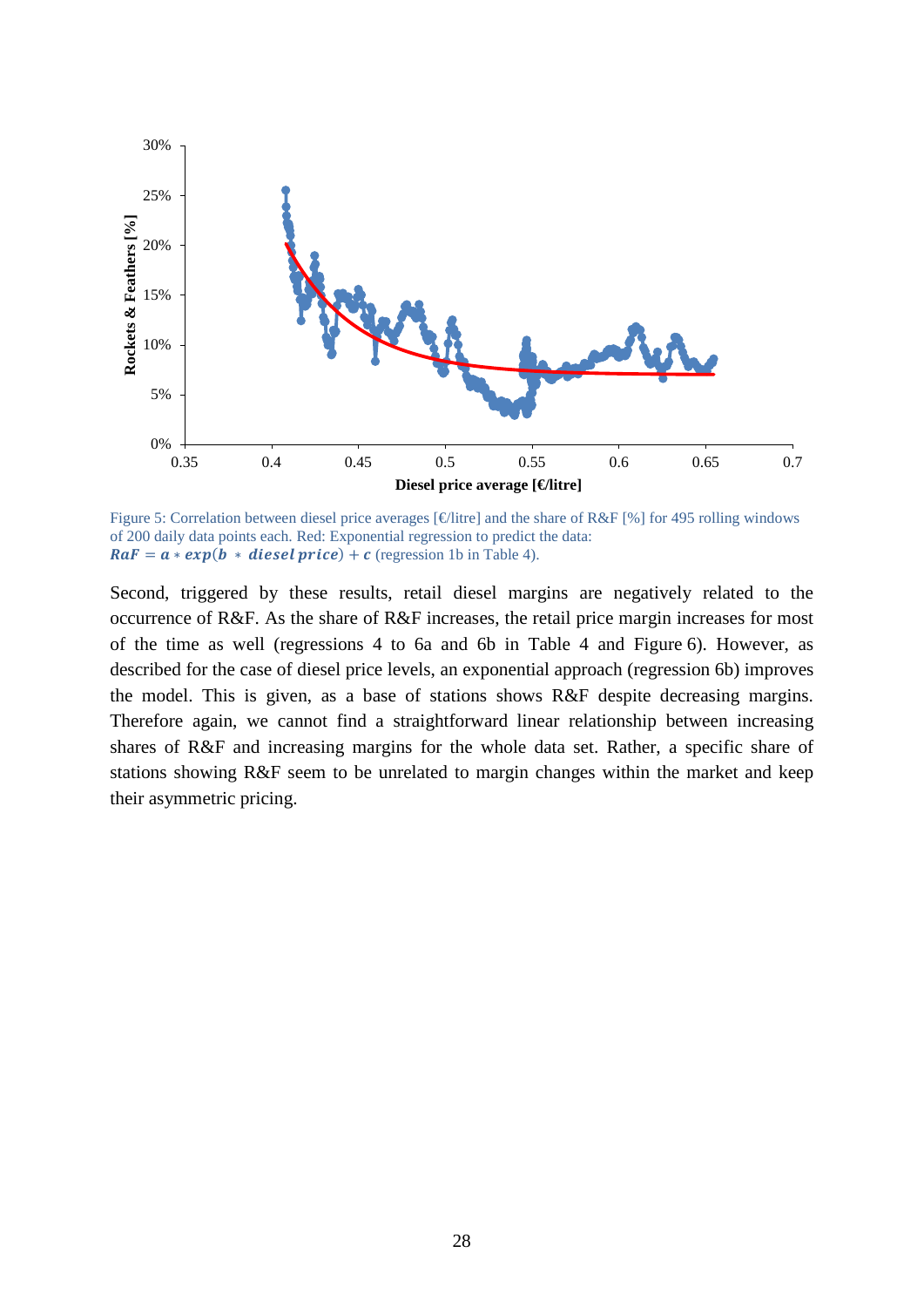

Figure 6: Correlation between diesel margins [€litre] and the share of R&F [%] for 495 rolling windows of 200 daily data points each. Red: Exponential regression to predict the data.  $RaF = a * exp(b * relative diesel margin) + c$  (regression 6b in [Table 4\)](#page-26-0).

Third, our results show a significant negative dependence of the occurrence of R&F on the share of cointegration of all respective retail stations analysed (regression 2 to 5 in [Table 4,](#page-26-0) Figure 7). Lower levels of cointegration in the market increase the share of retail stations, which on the one side still have given cointegration between their diesel prices and oil prices and on the other side show R&F. Therefore, as uncoupling from the input prices is more prevalent in the market and cointegration levels decrease, stations still pricing diesel fuel related to oil prices and by that express a cointegrated relationship, show more often R&F.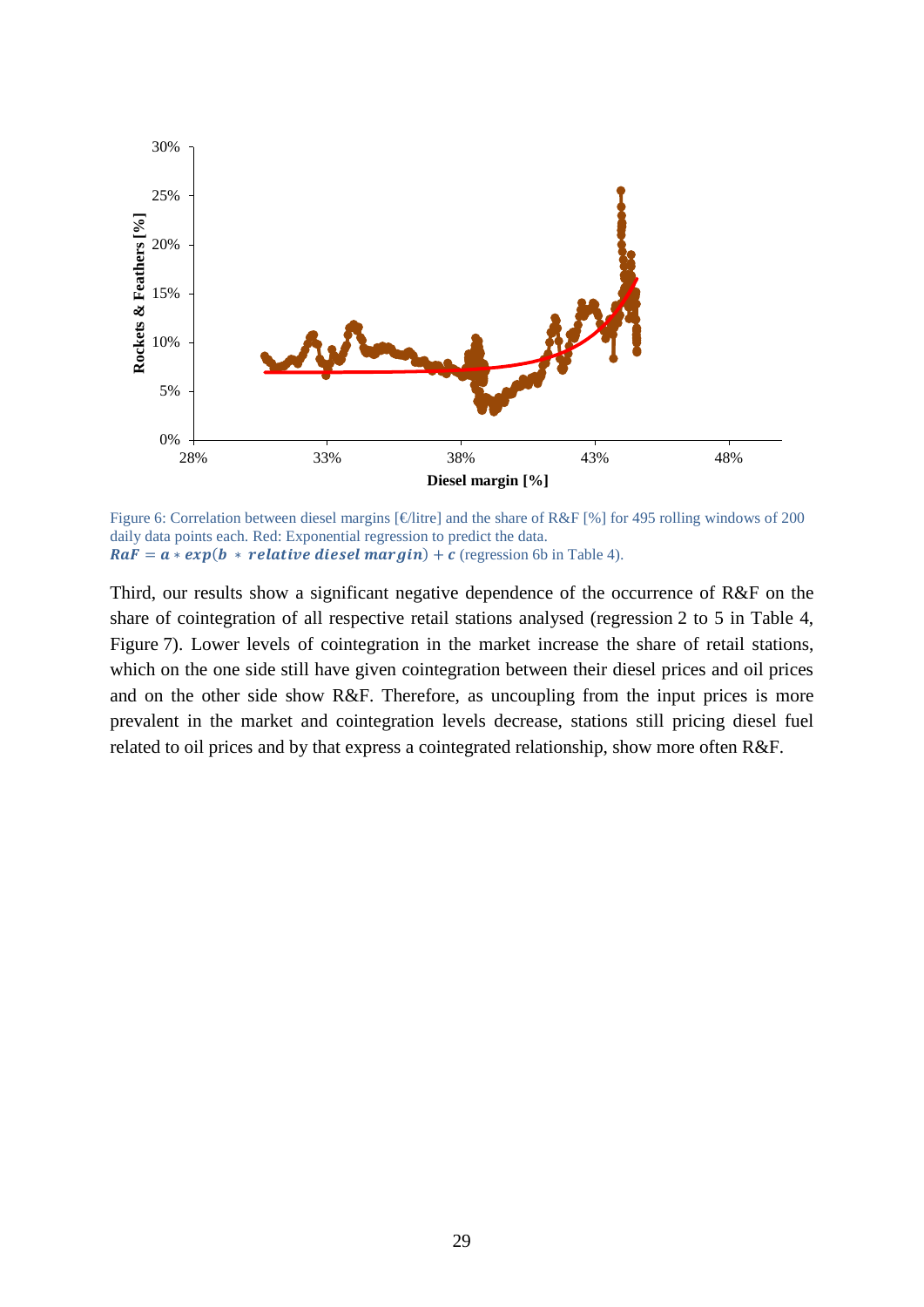

Figure 7: Correlation between the share of cointegrated stations [%] and the share of R&F [%] for 495 rolling windows of 200 daily data points each. Red: Regression 2 in [Table 4.](#page-26-0)

We found specific rolling windows, where the cointegration relationship of Eq. (2) performs with higher cointegration rates than Eq. (1). Otherwise, Eq. (3) never shows the highest cointegration rates and therefore is not further included. Consequently, we executed combined regressions, deciding for each rolling window for the cointegration relationship (Eq. (1) or Eq. (2)) with the highest cointegration rate. Results indicate that trends found as shown before are stable but in parts slightly less distinct.<sup>[24](#page-29-1)</sup> Nevertheless, we see our results as robust, as Eq. (1) performs as the best model regarding the cointegration relationship in general with our data (see [Table 2\)](#page-20-0) and is widely used within the literature (see section [4\)](#page-16-0).

#### <span id="page-29-0"></span>**5.3 Analysis and Summary**

In our analysis, we find characteristics and stimulations for the occurrence of R&F. [Table 5](#page-30-0) summarises the presented results and brings them into context. We see both, tacit collusion and consumer search characteristics as potential explanations for the emergence of R&F.

<span id="page-29-1"></span><sup>&</sup>lt;sup>24</sup> See [Table 7](#page-47-0) in the appendix.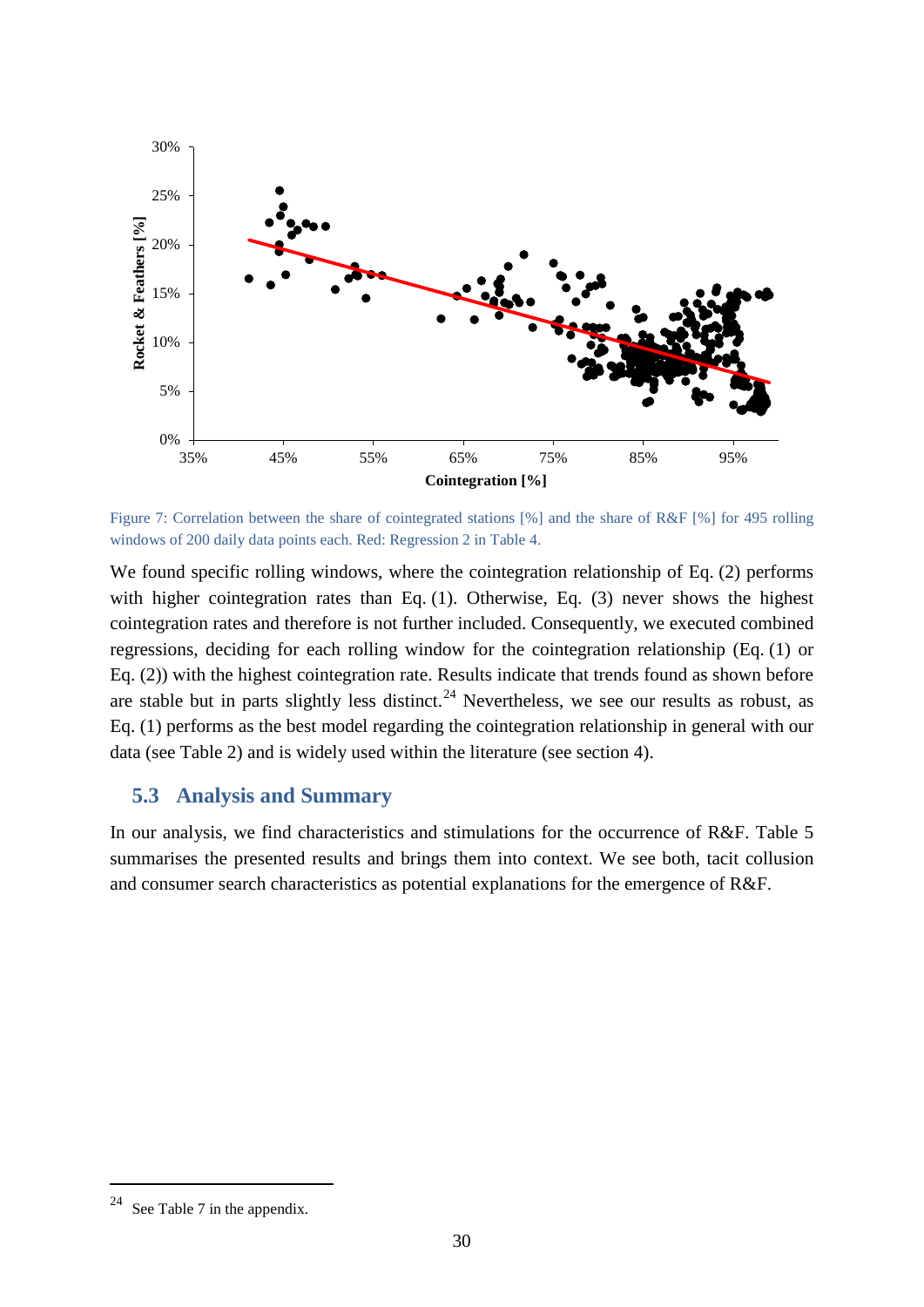<span id="page-30-0"></span>

|  | Table 5. Summary of cases and results. |  |  |  |  |
|--|----------------------------------------|--|--|--|--|
|--|----------------------------------------|--|--|--|--|

|                                 | Relationship with<br>R&F frequency   | Characterisation                                                                  | Review                                                                                  |
|---------------------------------|--------------------------------------|-----------------------------------------------------------------------------------|-----------------------------------------------------------------------------------------|
| Top five brands                 | $\uparrow$ - $\uparrow$              | Top five brands show higher<br>shares of R&F.                                     | Potentially tacit collusion<br>related                                                  |
| Independent<br>stations         | $\uparrow$ - $\downarrow$            | Independent stations show<br>lower shares of R&F.                                 | Potentially tacit collusion<br>related                                                  |
| Population<br>density           | $\uparrow$ - $\downarrow$            | Stations within higher<br>populated regions show lower<br>shares of R&F.          | Potentially tacit collusion<br>related                                                  |
| Station specific<br>price level |                                      | Stations with higher price<br>levels show higher shares of<br>R&F.                | Potentially tacit collusion<br>related                                                  |
| Daily price<br>spreads          | <b>↑ - ↑</b>                         | Stations with higher daily<br>price spreads show higher<br>shares of R&F.         | Potentially tacit collusion<br>related                                                  |
| General diesel<br>price level   | $V - (\uparrow)$                     | Decreasing general diesel<br>price levels partly increase the<br>chance of R&F.   | Potentially consumer search<br>characteristics related                                  |
| Diesel margin                   | $\uparrow$ - $(\uparrow)$            | Increasing margins partly<br>corresponds to increasing<br>shares of R&F.          | Potentially consumer search<br>characteristics / potentially<br>tacit collusion related |
| Level of<br>cointegration       | $\mathsf{\Psi}$ - $\mathsf{\Lambda}$ | Decreasing levels of<br>cointegration corresponds to<br>increasing shares of R&F. | Potentially tacit collusion<br>related                                                  |

**First**, the **first five characteristics** (top five brand vs. non-top five brand, independent petrol stations vs. non independent petrol stations, high population density vs. low population density, high average price level stations vs. low average price level stations, high daily price spreads vs. low daily price spreads) point in the same direction of tacit collusion as a potential reason for the higher appearance of R&F.

**Top five brand stations, expensive stations as well as non-independent stations and stations with high daily spreads**, show significant higher chances of R&F. At first glance, our findings regarding **top five brands** and **non-top five brands** follow earlier results from Balmaceda and Soruco (2008). On the other side, we see that especially two out of these **top five brands**, Aral and Esso, do utilise significantly higher capacities regarding R&F compared to the overall average over the whole data set (see [Table 3\)](#page-21-0). Nevertheless, the ranking of the selected five main brands is not static and changes over time, with nearly every brand having periods with the highest share of R&F for specific periods (see Figure 8). As can be seen, fuel stations such as Esso and Jet, display certain rolling windows with very high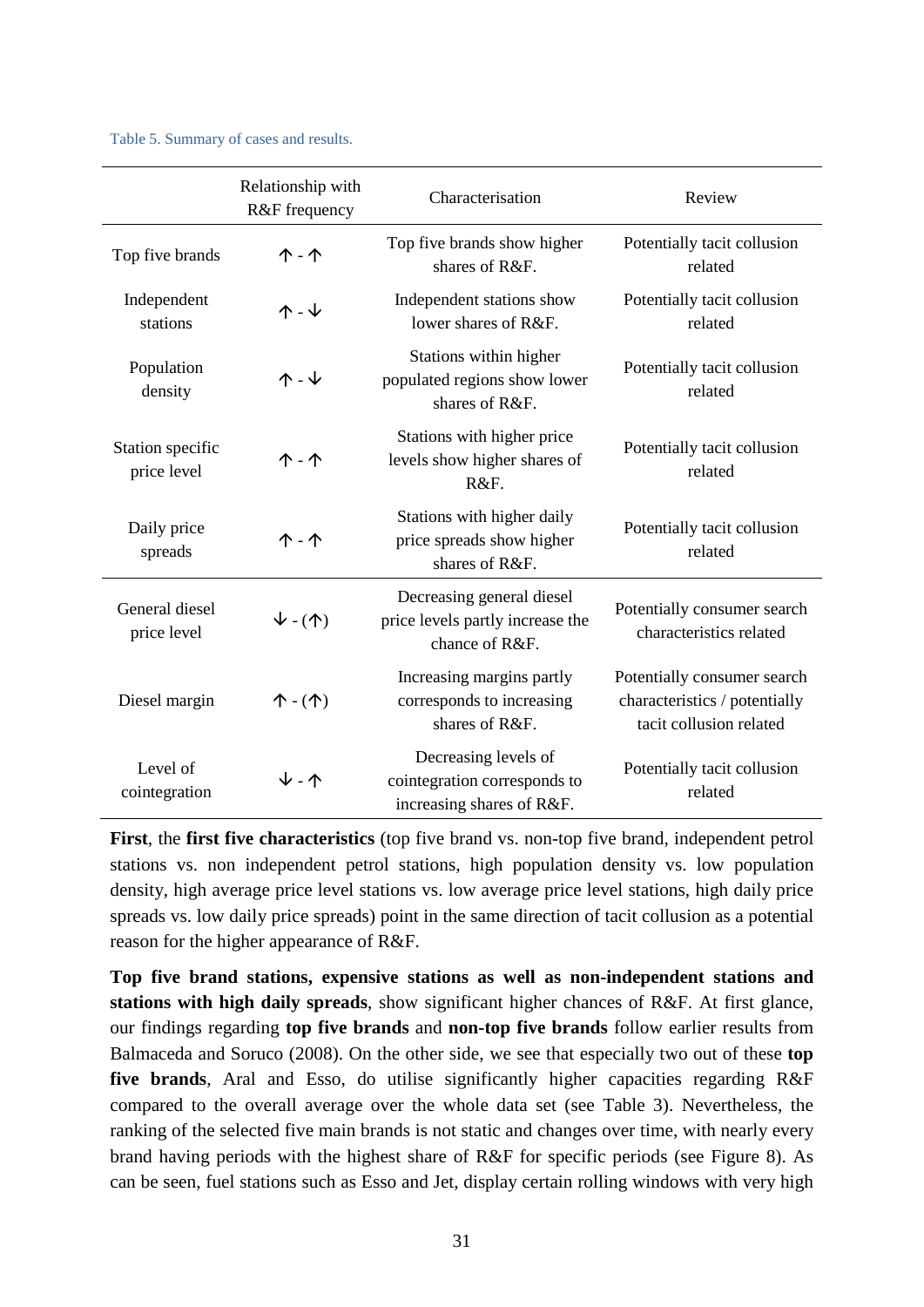shares related to the market average. However, during most of the periods, the specific brands show comparable trends.



Figure 8: Share of R&F of specific brands and the market average of R&F for 495 rolling windows of 200 daily data points each.

One reason for a **selection of top five brands** realising R&F can be their high market power due to high market shares and better access regarding refinery capacities. These two aspects can be seen as the main difference, compared to **independent stations** (Federal Cartel Office 2011a, 2011b). First, stations of one major brand with huge market shares can coordinate prices more easily and widespread, offering chances to participate for further brands which can improve the stability of tacit collusion agreements. Additionally, higher market shares enable brands to sanction stations which price out of the leading structure of market dominating firms. This can also be a reason for changing levels of R&F over time. Sanctions against rival firms leaving the tacit agreement can go in line with an end of R&F over a specific period. Second, access regarding refinery capacities is an essential power factor, e.g. regarding chances for a market entry of potential new competitors without refinery capacities (Federal Cartel Office 2011a, 2011b). Interestingly, the refinery owners cooperate in an essential way. As every major brand has country-wide market presence, they do not own refinery capacities all over the country. Therefore, these major brands cooperate and supply each other's stations from refineries in proximity to their stations. By that, those brands have a mutual dependency in regards to fuel supply.

Potential additional reasons for higher shares of R&F for **major brands** and also **expensive stations,** can be due to higher quality services and by-products, as well as customer loyalty, through service cards and related discounts, and is therefore linked to lower switching rates of customers. **Independent stations** compete less on consumer loyalty and more intensively on prices (Remer 2015, Bello et al. 2018). These findings can be seen as further explanations for their significantly smaller amount of R&F. For instance, the General German Automobile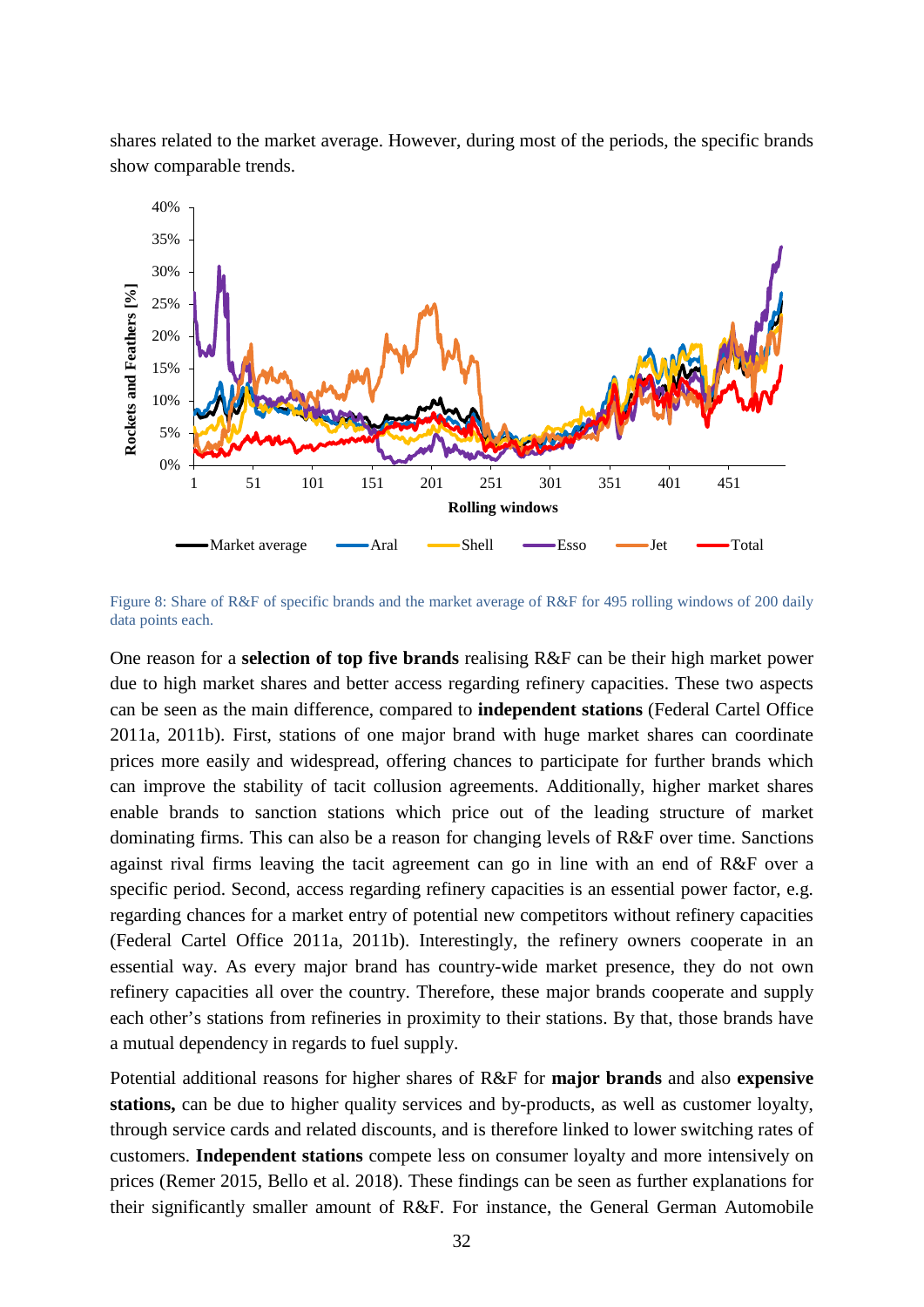Club (2019) grants its more than 20 million members in Germany between one and two Eurocents per litre fuel, purchased at certain brands, such as Shell. Chesnes (2016) argues that higher rates of R&F of major brands compared to unbranded stations can also be seen as consistent with consumer search explanations.<sup>[25](#page-32-0)</sup> Nevertheless, we see that argument as less applicable for our case. The group of major brands, all with mentioned customer and marketing programs, show considerable different and changing pricing characteristics in regards of R&F, sometimes even with lower shares than independent stations.

Our results regarding **expensive stations** partly contradicts earlier work of Lewis (2011) and Remer (2015). Both authors argue that as no significant difference between high priced and low priced stations exist, tacit collusion can not be used as a determinant for the existing cases of R&F in their respective study. This result is concluded in their analyses, as firms having the highest potential for collusion are stations with higher than average prices. In fact, we found that expensive stations have significant higher shares of R&F, presenting collusion as a potential explanantion for their specific behaviour (Johnson 2002).

**Stations with high daily spreads** can be seen as stations with higher margins or peaks of margins during the day and likewise facing less competition intensity. In our case, those stations show significantly higher shares of R&F. Our results regarding these stations are comparable to findings of Deltas (2008), who argues that high price-cost margins are related to higher levels of R&F as local market power exists.

A further argument for tacit collusion can be applied for stations in **lower populated regions** which show higher shares of R&F. Lower amount of competitors in those areas give consumers less refuelling options. Therefore, higher transaction costs to reach alternative stations exist. By that, the location of a specific station can be included as a characteristic into an otherwise homogeneous product market (Firgo et al. 2015, Eleftheriou et al. 2019). Therefore, those stations can implement not just asymmetric price transmission more widespread, but additionally – as we can confirm from our data<sup>[26](#page-32-1)</sup> – higher price levels (see also Barron et al. 2004, Clemenz and Gugler 2006, Haucap et al. 2017). Tacit collusion as a potential explanation is supported by Johnson (2002). He argues that the existence of significant search costs, such as in lower populated regions with fewer outlets, does imply a presence of market power and potential for oligopolistic coordination 'at least [to, S.K.] some degree' (p. 48). R&F is, as our findings show, apparently more likely in those markets, while oligopolistic behaviour can here be seen as 'the culprit' (Johnson 2002, p. 48).

Regarding the effect of the **amount of competitors** on the occurrence of R&F, we could not find a strong and significant result. One reason for a less strong relationship between intensive competition due to a high amount of stations and the share of R&F can be that several

<span id="page-32-0"></span> <sup>25</sup> Remer (2015) argues along similar lines. Customers of premium gasoline, usually, especially provided by major brands, are less price sensitive and less informed. On the other side, customers of regular fuel are more likely to be a "shopper". This argument is not relevant for our case, as we focus on regular diesel with the same features for all German retail stations.

<span id="page-32-1"></span> $26$  See Table 1.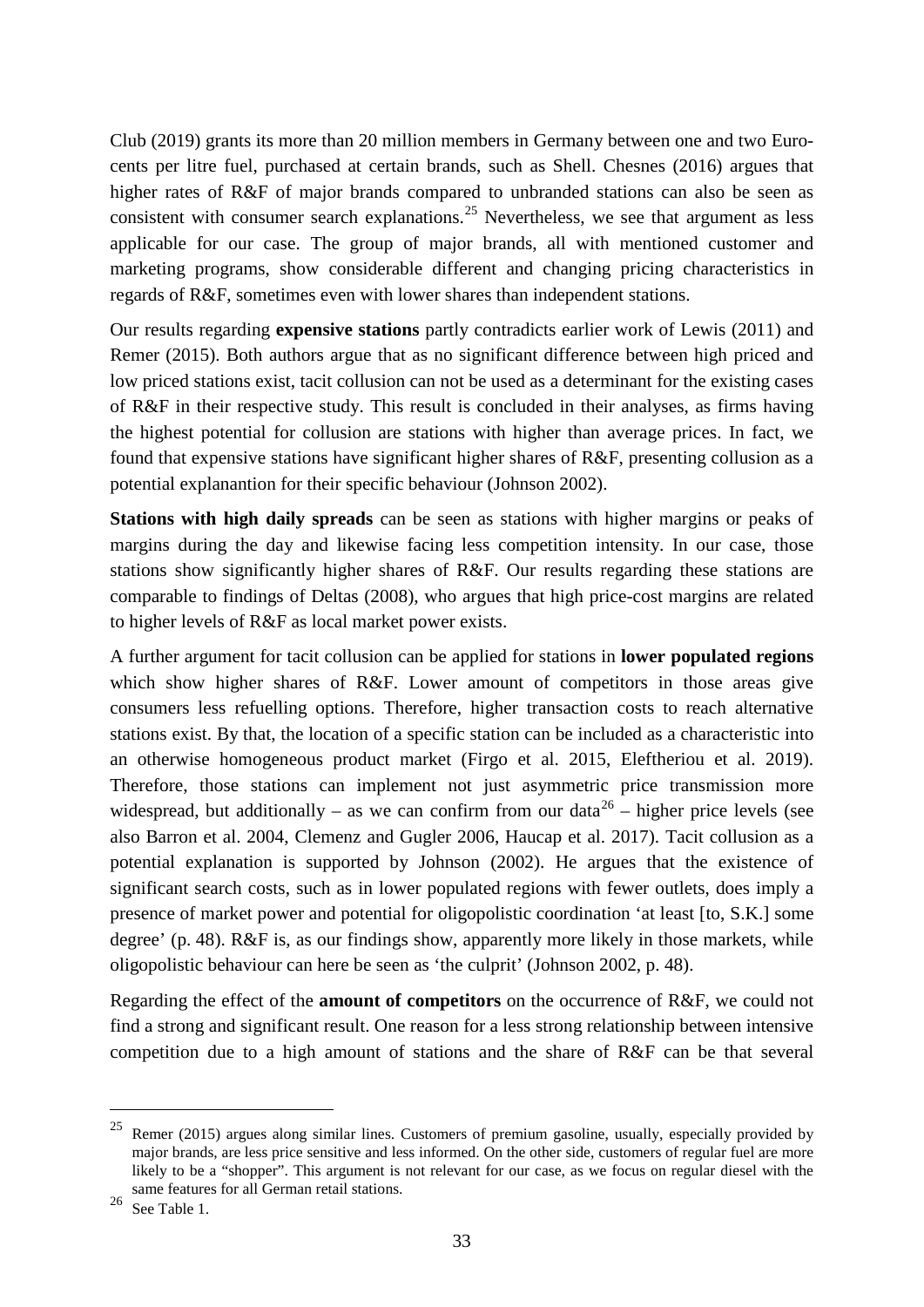stations, which appear to be independent from top five brands, are actually price dependent upon those firms (Federal Cartel Office 2011). This is given as even though a high amount of stations are not owned by the five main brands, some are dependent on price setting decisions via contracts with those brands.

**Second,** analysing R&F with the help of rolling windows over time, we find three estimators further explaining the occurrence of R&F in certain market characteristics: diesel price levels, diesel margins and cointegration levels.

**First**, there exists a negative relationship between **diesel price levels** and the share of R&F. This linkage supports findings of authors mentioning consumer search characteristics as a reason for asymmetric pricing (see section [2.1,](#page-6-1) e.g. Johnson 2002, Lewis 2011, Hastings and Shapiro 2013). Therefore, outcomes can be used to confirm the respective hypothesis: As diesel price levels decrease, the market is characterised by lower search intensity and sellers face less market pressure for price decreases. By that, stations have an opportunity to price asymmetrically.

Nevertheless, our data shows that the relationship is not straight linear. Higher diesel price levels are related to lower degrees of R&F just for parts of the rolling windows, and by that following assumptions of consumer search frictions just in parts. However, for the highest levels of averaged diesel prices, shares of R&F are stable, revealing that a base of stations show R&F independent of price developments.

Summing up, we find further evidence for an affiliation between changing levels of R&F due to retail price changes. Nevertheless, we are not able to confirm the hypothesis of consumer search frictions as reasoning in their entirety. Further reasons, such as earlier mentioned collusion characteristics might be responsible for an unchanging base of stations showing R&F in the market.

**Second**, **retail diesel margins** increase with growing shares of R&F. We see two potential reasons for this relationship:

The result can be brought in relation to **consumer search theories** as well. The relationship between R&F and margins is partly positively related, with higher amounts of margins linked to higher shares of R&F. Lewis (2011) interprets increased margins and lower price transmission in times of decreasing prices as an effect of customers' fewer searches and by that of respective imperfect knowledge of consumers. Stations price asymmetric as fast price reductions do not help to attract customers, due to low search levels. His raw results fit partly to our findings, that in times of decreasing (increasing) prices, margins are higher (lower). Antoniou et al. (2017) and NACS (2016) confirm the finding of increasing margins during general price level decreases for the US market. This, as our results show, corresponds to higher (lower) shares of R&F.

In line with this analysis, Deltas (2008) concludes that markets with high price-cost margins experience a more asymmetric response, while margins can be taken as an indicator for market power. The author is reluctant to interpret his empirical results in favor of one of the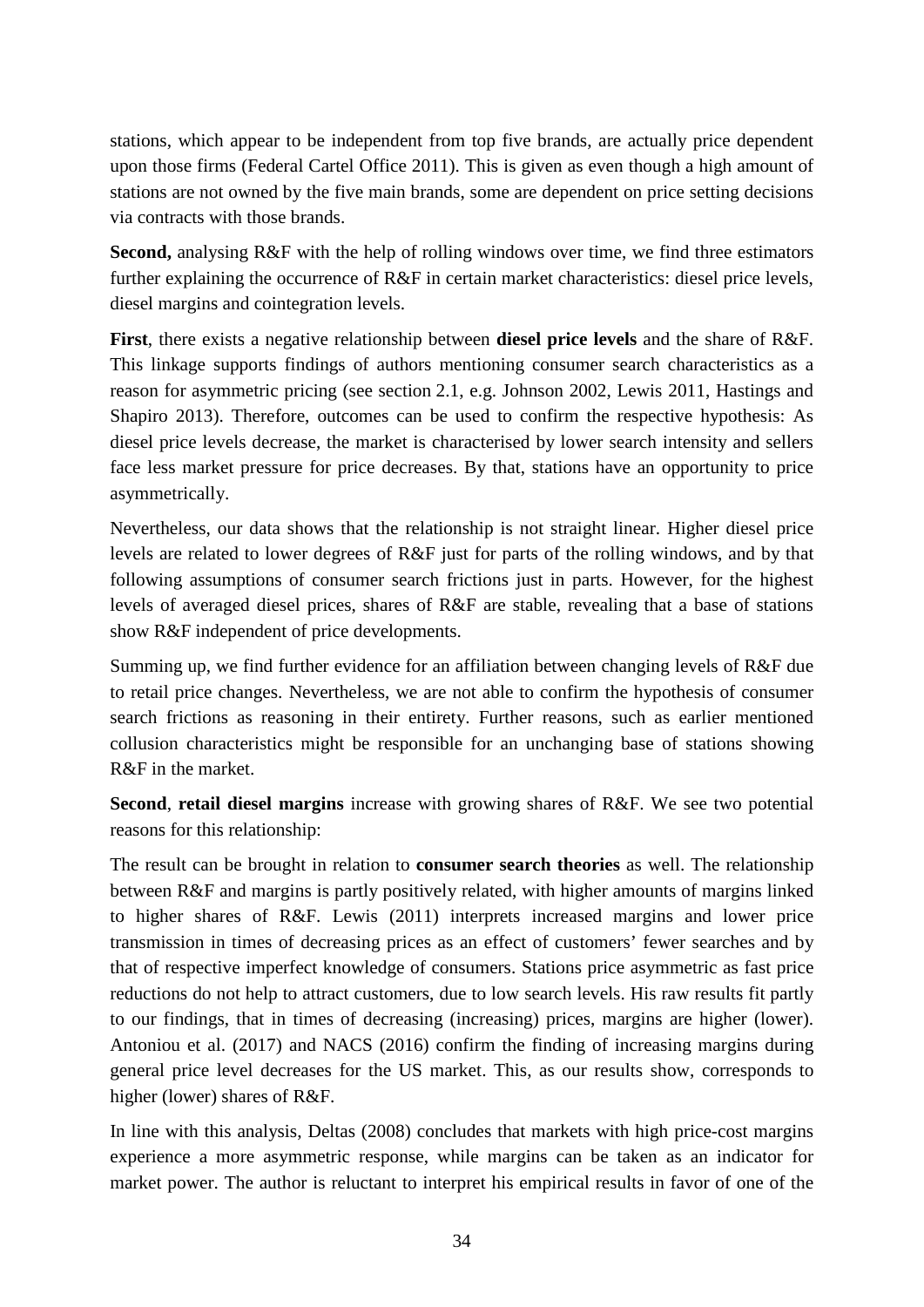two main hypotheses to explain R&F. Still, he associates the existence of R&F and respective margins to market power 'originating from costly consumer search' (p. 624). For an input price decline, retailers do not pass the entire price effect into their market price. This expands their margins and makes consumer search costlier, preventing faster price adjustment through consumers learning new prices. This situation is given as customers already tend to have lower search efforts during input price decreases.

Nevertheless, diesel price margins decrease with decreasing shares of R&F just to a certain point. From there on, a stable base of R&F is given despite decreasing margins. Following consumer search theory, consumer search should increase with decreasing margins and increasing diesel prices. If this actually happens, it actually does not influence levels of R&F in our case. By that, consumer search frictions can just partly be used for explaining R&F in the German market. Rather, a certain level of R&F seems to be unrelated to consumer search assumptions.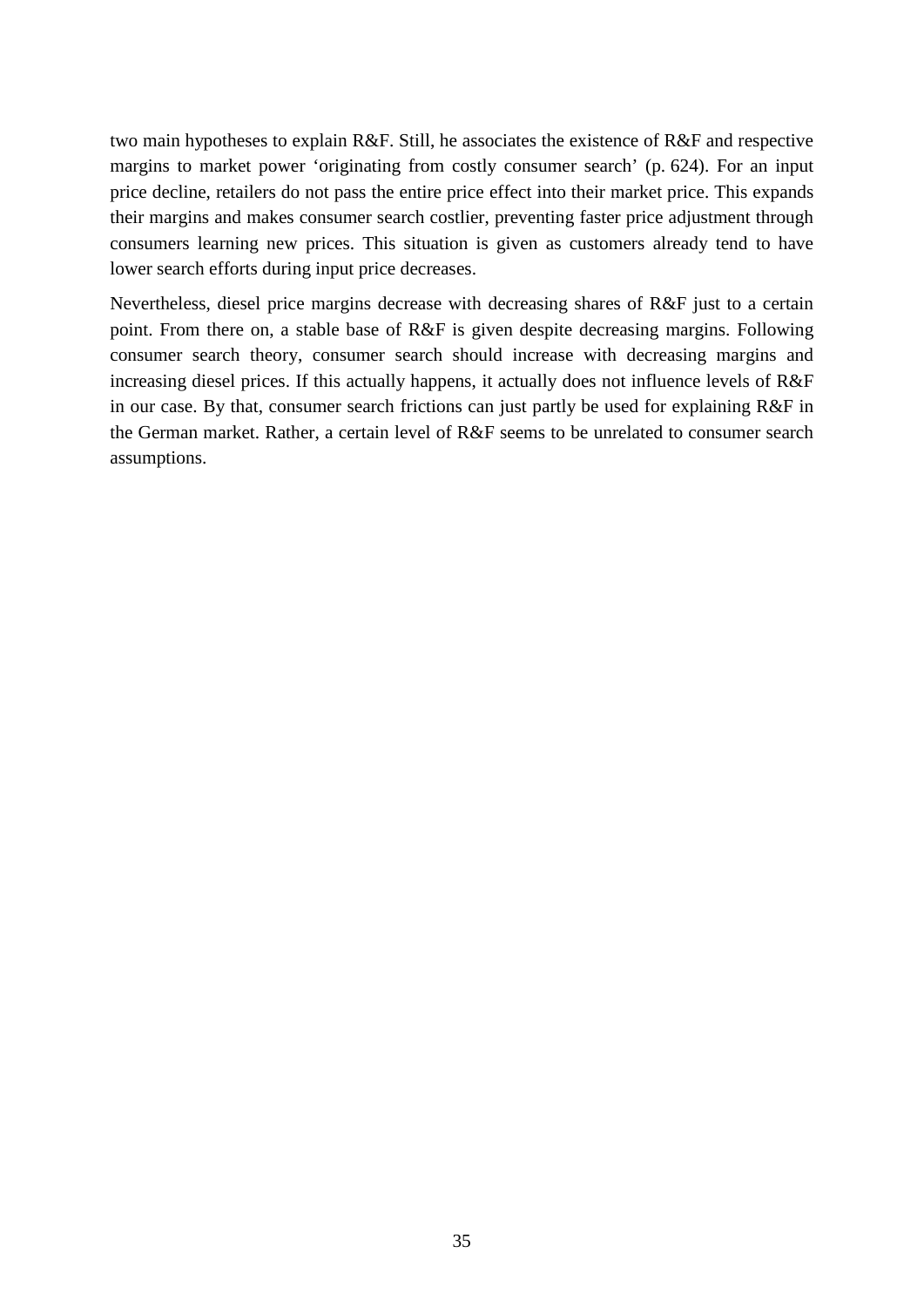In addition to the explanation by consumer search frictions, high margins can further be related to **changing market characteristics**. We see high demand and decreasing oil prices related to high levels of R&F. Borenstein and Shepard (1996) as well as Helman (2015) argue that asymmetric price adjustment happens in times of oil price decreases and strong (future) demand.<sup>[27](#page-35-1)</sup> That situation enables 'gas stations to keep prices higher for longer' (Helman 2015). This finding is described in a similar way by Borenstein and Shepard (1996). The authors argue that margins in the retail fuel sector are positively related to anticipated demand and negatively related to input prices. Borenstein and Shepard (1996) see tacit collusion as a possible explanation. Additionally, Borenstein and Shepard (2002) also find in their data a relationship between slowly price adjustments when price-cost margins are higher. Nevertheless, they do not find the expected asymmetry of price responses related to margins and by that to market power that we have found.

Relevant German data approves these findings regarding prices and demand. As [Figure 9](#page-35-0) shows downright, seven months within our respective period fit into the group of lower than average oil prices (mean:  $0.33 \oplus$ litre) and higher than average monthly diesel demand in Germany (mean: 3,042,737 tons). All these seven months represent data from July 2015 (starting point rolling windows: 389) until April 2016 and therefore far more in the end of our respective period, where we determined higher shares of R&F (see [Figure 3\)](#page-24-0).<sup>[28](#page-35-2)</sup> Three months (black dotted) are within that final time frame, but show significantly lower diesel demand during the winter period in Germany.



<span id="page-35-0"></span>Figure 9: Monthly oil prices and diesel demand in Germany from June 2014 to April 2016 (PIA 2019b, Finanzen.net 2019). Raw data can be seen in the appendix [\(Table 6\)](#page-46-1). Red data shows oil prices and diesel

<span id="page-35-1"></span> $27$  As German demand is small in relation to the world oil market, oil price movements affect in just one direction, i.e. from world market to the domestic German market, while German demand has no influence on world crude oil prices.

<span id="page-35-2"></span><sup>&</sup>lt;sup>28</sup> The month with lower than average oil prices and higher than average diesel demand is March 2015.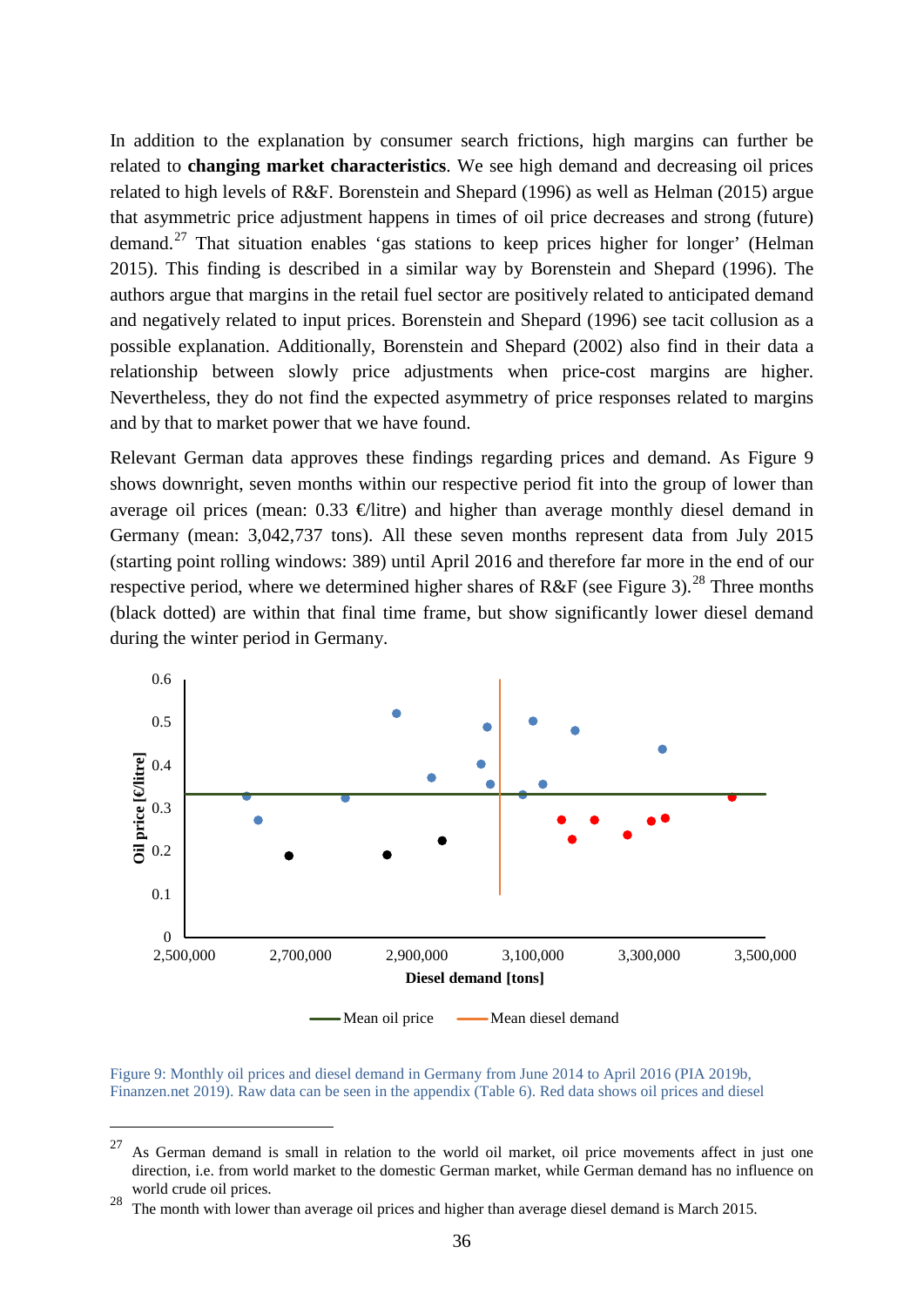demand from July 2015 to November 2015 and March and April 2016, when R&F shares start to increase (see [Figure 3\)](#page-24-0). Black dotted data is from December 2015 to February 2016.

That means that not just consumer search characteristics can be responsible for high margins in relation to higher shares of R&F. Rather specific and even seasonal demand conditions can lead to an increased level of asymmetric pricing behaviour of firms. Therefore, adjustment of retail stations regarding their pricing strategies are realised in times of higher demand, such as summer, autumn and spring and simultaneous decreasing levels of oil prices.

Though, higher retail fuel margins during times of higher levels of R&F are included in the two main explanations for R&F, consumer search frictions and tacit collusion. Therefore the outcome in our case cannot be assigned to just one hypothesis.

**Third**, there exists a negative relationship between R&F and the **share of cointegration**  within the market, i.e. the long-run relationship between retail stations diesel prices and the oil price, which has not been a key argument so far in the literature. Lower cointegration levels correspond to higher shares of R&F. As many other stations have prices uncoupled from input prices, stations maintaining cointegration (long-run relationship) tend to price more asymmetric and by that follow the process of uncoupling. Therefore, generally disconnected diesel prices from oil prices, in our case at the same time with high margins, correlate with an increasing probability of R&F. This outcome can be associated with potential tacit collusion characteristics from above. It matches the development of decreasing oil prices, less strong diesel price reactions/reductions and by that a growing uncoupling of the retail price development from international oil prices. Input price developments are not transmitted to retail fuel prices and as described before, high margins are more prevalent during the same period triggering lower cointegration levels.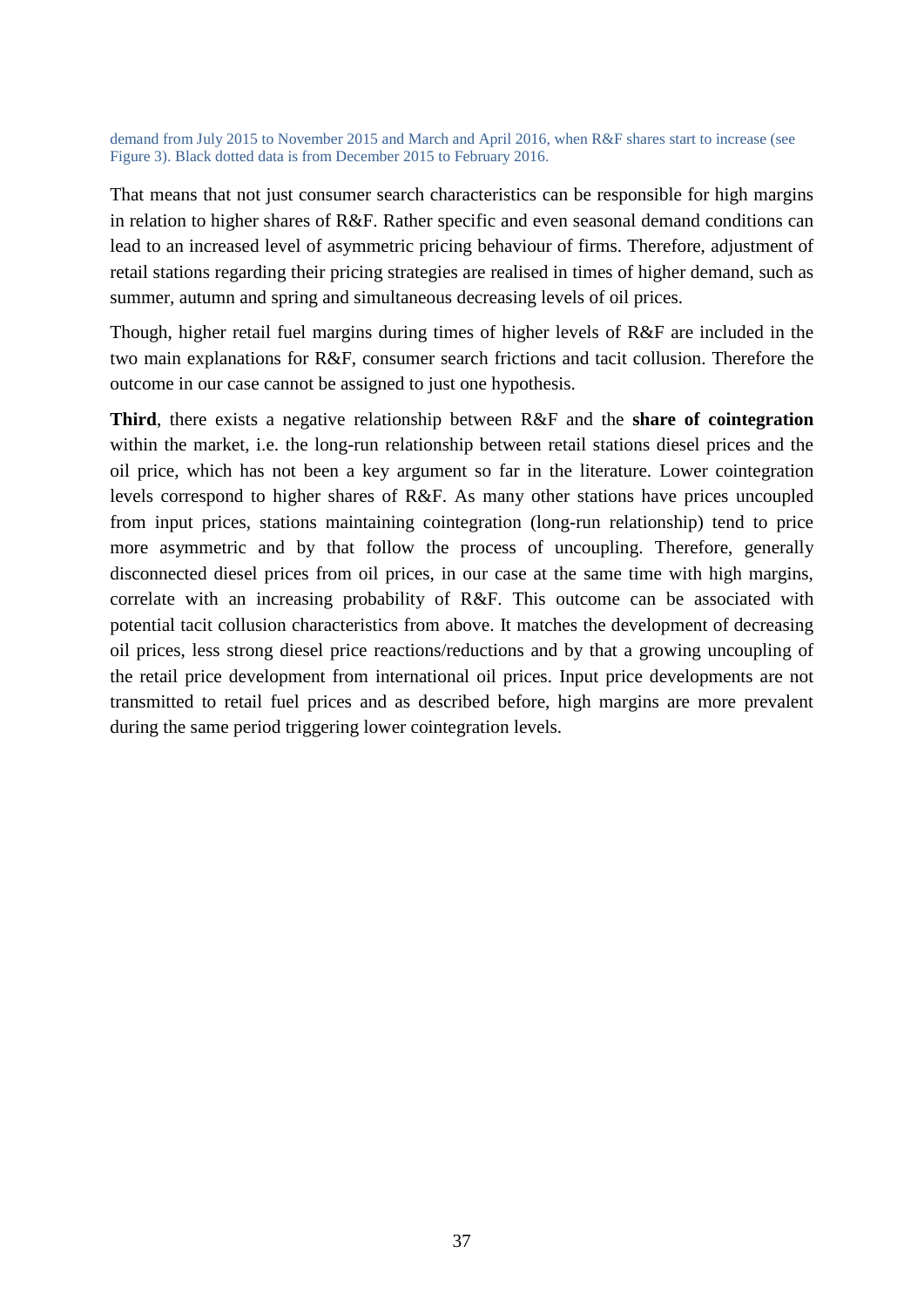#### <span id="page-37-0"></span>**6 CONCLUSION**

Our paper started with two questions: *Who performs Rockets and Feathers? And actually when*? We showed characteristics and conditions facilitating R&F, e.g. a selection of top five brands, high price stations and a general decreasing price level. Nevertheless, this happens in a market environment showing, as we state, relatively low shares of R&F (about 13 %). For different periods, we find shares of R&F between 5 % and 25 %. By that, our results are broadly comparable to over-all market results for Germany of Frondel et al. (2019).

Nevertheless, R&F in Germany still exists and interestingly varies over time, questioning earlier studies such as Peltzman (2000) who is arguing R&F is usually 'durable' (p. 466). By that, our results follow the meta-analysis results of Perdiguero-García (2013), who argues that R&F occurs in specific markets (such as regions) and at unambiguous points in time, as firms do not keep constant pricing strategies over longer periods. This is somewhat surprising as our results are given beside a stable deregulated and competitive environment in the respective market. Still, from the perspective of an individual petrol station, besides the setting of regulation, market environment can change tremendously, e.g. input prices, as well as demand conditions and changing price strategies of close competitors. This might imply changing pricing strategies by stations.

The diverse reasons for the occurrence of R&F make the phenomenon and our respective results interesting from a public, political and regulative point of view. By that, solutions for potential reasons have high relevance for policies and regulation approaches. Primarily, by establishing the Market Transparency Unit for Fuels in Germany, accessing information regarding prices is far easier for customers and sellers nowadays. As we show variable and partially higher shares of R&F even during the presence of transparent and easy-to-access price information, search and informational frictions can clearly not be the only reason for asymmetric pricing. As Bayer and Ke (2011) argue, 'improving price transparency would be an immediate policy implication' (p. 27 f.) for the existence of related informational market frictions. As such an institutional approach already exists in Germany, search and informational frictions might not be the only or even prevailing explanatory variable. Therefore, Luco (2018) argues that price transparency policies can even have anti-competitive effects, besides pro-competitive reactions, 'depending on whether consumer search - the demand-side response to disclosure - or price coordination - the supplyside response – dominates' (p. 303). The rather low shares of R&F can be interpreted as a high degree of competition within the German diesel market. Still, certain market environments are more vulnerable for R&F and therefore show occasionally environments for market power and tacit collusion. This can be seen against the background of existing price cycles in Germany (Edgeworth cycles), where likewise tacit collusion can be seen as a reason (Linder 2018). As a policy recommendation, we argue that price transparency as the only measure would be short-sighted.

The frequently quoted paper of Lewis and Marvel (2011) close their paper with the conclusion that 'any analysis of asymmetric pricing should take into account the asymmetric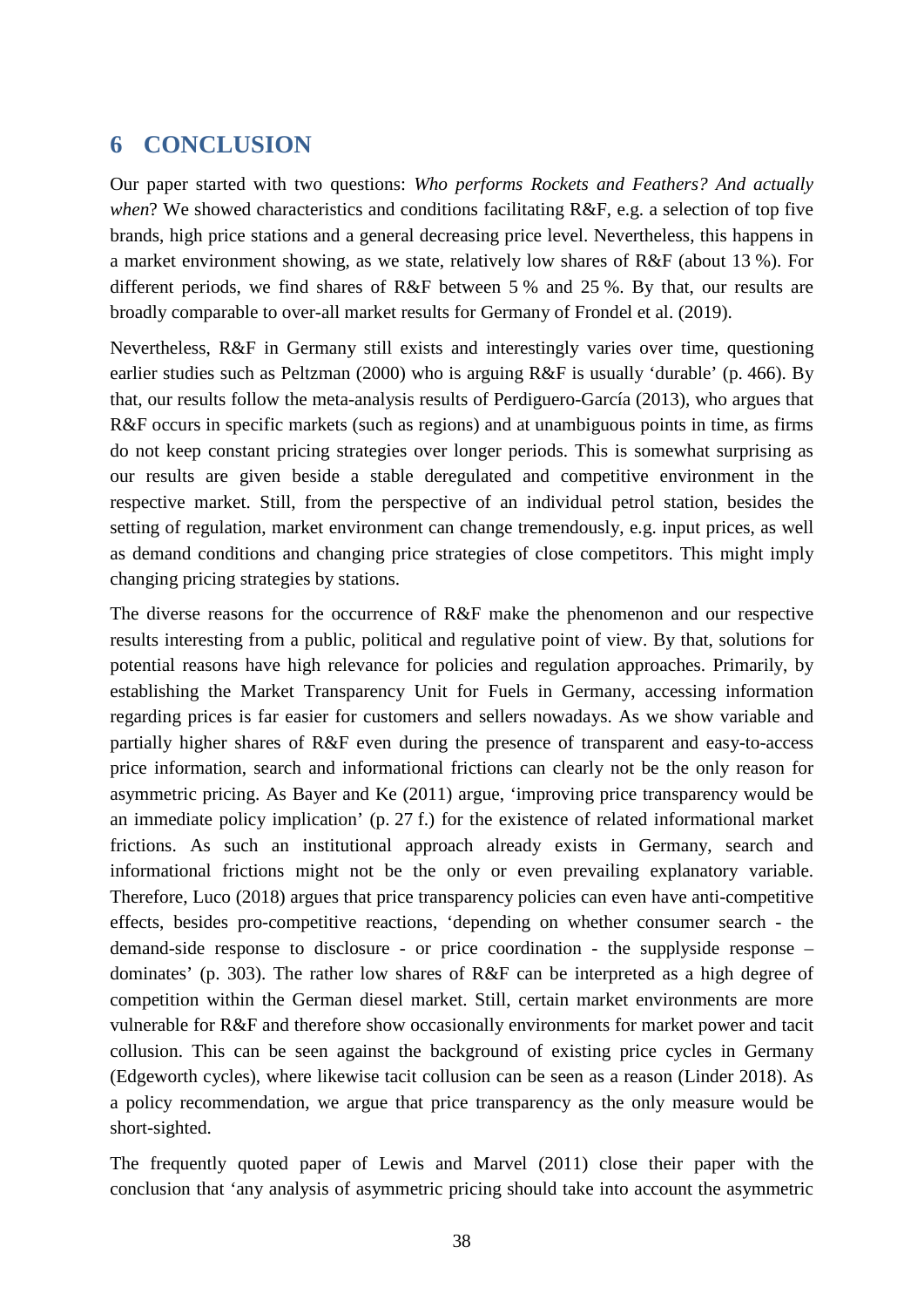response of consumer search to cost and price movements' (p. 482). We like to add that any analysis, furthermore, needs to evaluate diverse and even variable causes of R&F over time, leaving behind the assumption that only one theory explains asymmetric pricing in a changing market.

Although trends have been concluded in the literature and the given paper, more in depth analyses of changing environments and input parameters related to the existence of R&F need to be carried out further, as the availability of data has improved tremendously over the last years. By using a country-wide disaggregated data set, further research can focus on questions regarding pricing strategies of certain regional markets, their specific brand composition, as well as station attributes within local market environments. Additionally, as stations have diverse legal characteristics, such as brand-owned, franchise agreements, lease contracts (see Federal Cartel Office 2011a, 2011b), they can just partly be categorized by the brand on their signs itself. Therefore, combining the given data with improved information regarding the legal status might uncover further pricing characteristics of certain business approaches.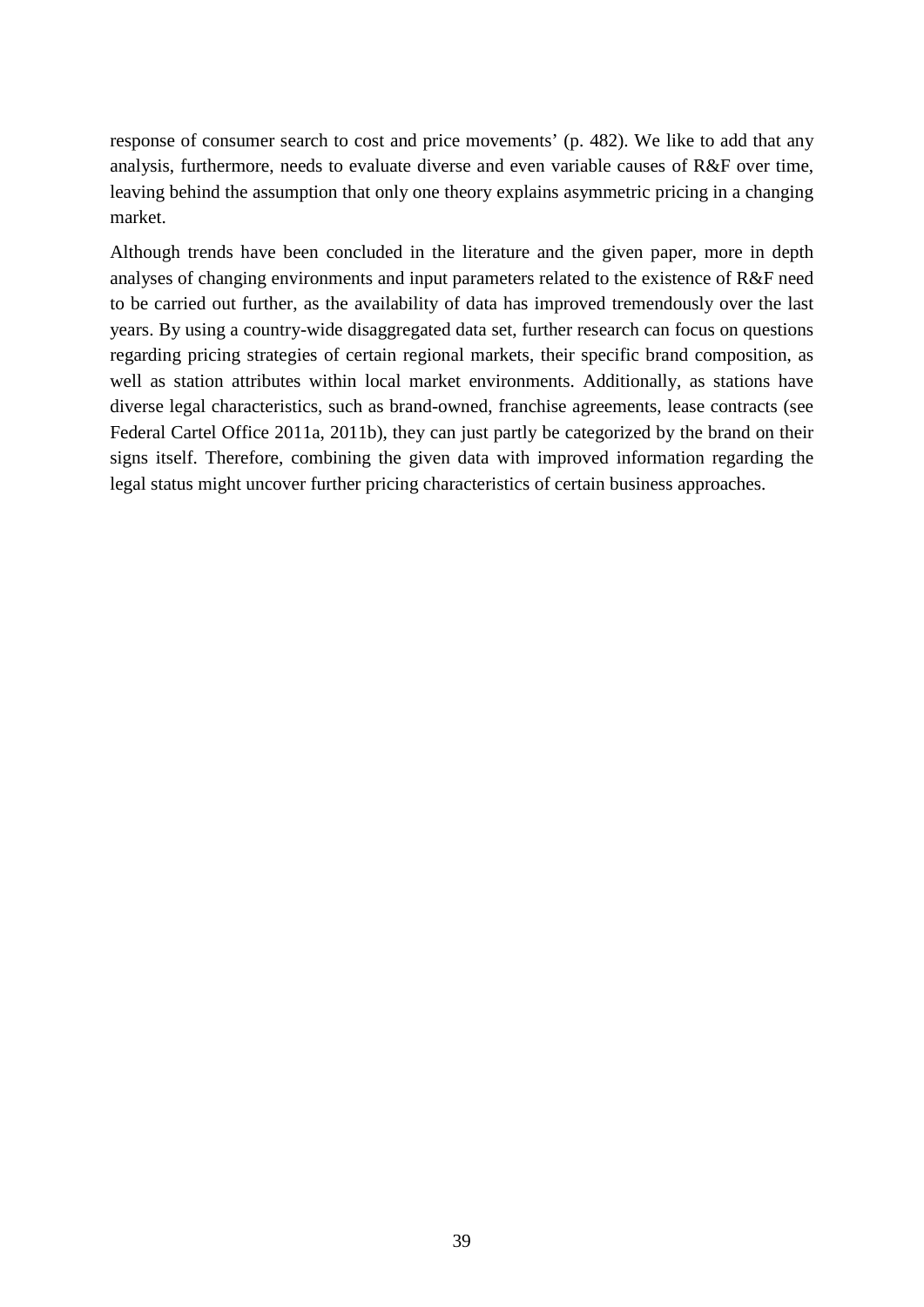### <span id="page-39-0"></span>**ACKNOWLEDGEMENT**

The author is grateful for helpful suggestions regarding this research to attendees and organizers at the *InfraTrain autumn school 2017 at the DIW* in Berlin (Germany), the *2nd AIEE Energy Symposium - Current and Future Challenges to Energy Security (2017)* in Rome (Italy) and the *12th Conference on Energy Economics and Technology (ENERDAY 2018)* in Dresden (Germany).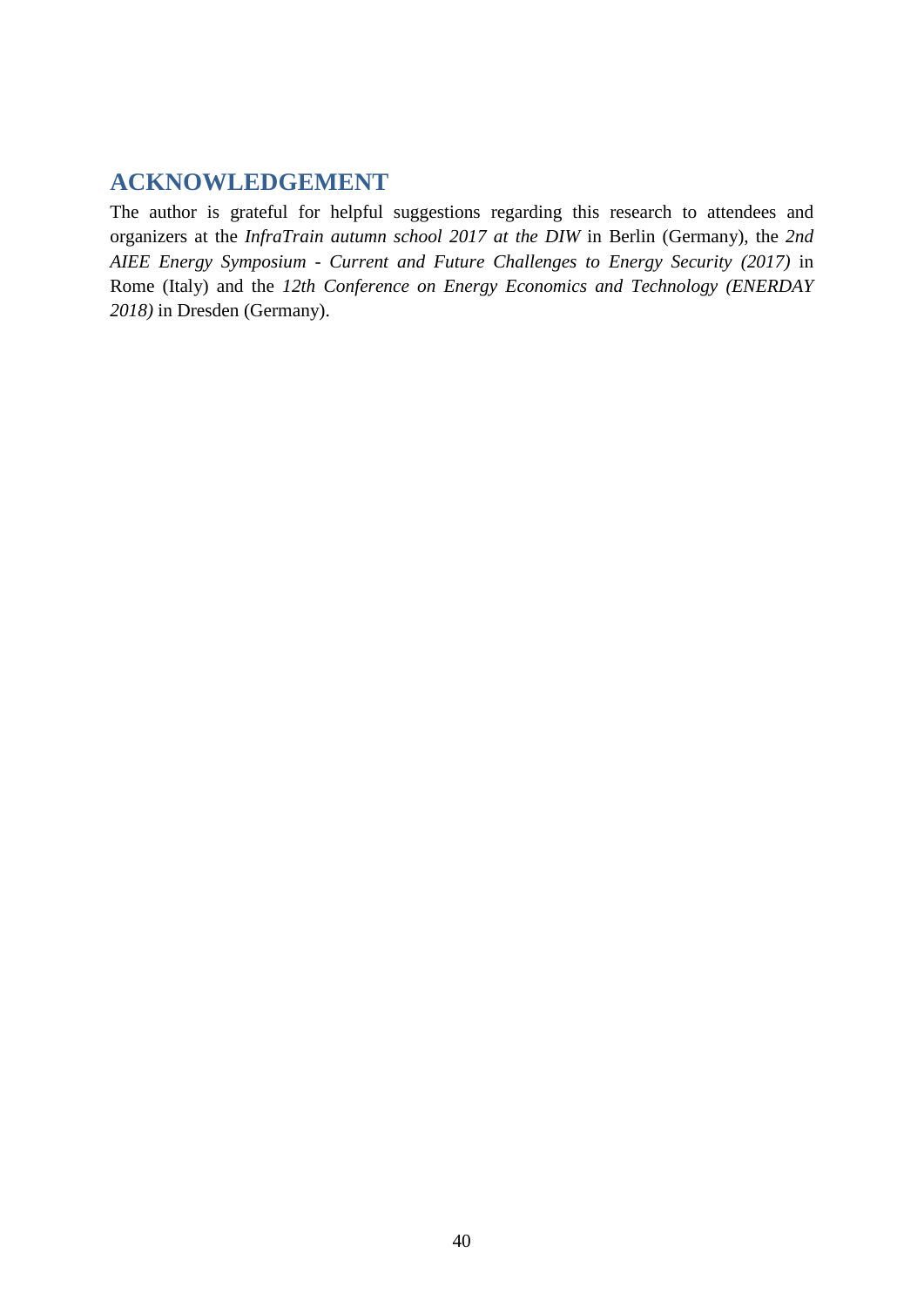#### <span id="page-40-0"></span>**7 LITERATURE**

Abosedra, S., Radchenko, S. 2006. New evidence on the asymmetry in gasoline price: volatility versus margin? *OPEC Review* 30, 125–150.

Alderighi, M., Baudino, M. 2015. The pricing behavior of Italian gas stations: Some evidence from the Cuneo retail fuel market, *Energy Economics* 50 (2015) 33–46.

Antoniou, F., Fiocco, R., Guo, D. 2017. Asymmetric price adjustments: A supply side approach, *International Journal of Industrial Organization* 50 (2017) 335–360.

Apergis, N., Vouzavalis, G. 2018. Asymmetric pass through of oil prices to gasoline prices: Evidence from a new country sample. *Energy Policy* 114 (September 2017), 519–528.

Asane-Otoo, E., Dannemann, B. 2019. Rockets and feathers revisited: Asymmetric retail fuel pricing in the era of market transparency, Oldenburg Discussion Papers in Economics, No. V-426-19, University of Oldenburg, Department of Economics, Oldenburg.

Asane-Otoo, E., Schneider, J. 2015. Retail fuel price adjustment in Germany: A threshold cointegration approach. *Energy Policy*, 78, 1–10.

Bachmeier L. J., Griffin, J. M. 2003. New evidence of asymmetric gasoline price responses. *Rev Econ Stat* 85(3):772–776.

Bacon, R. W. 1991. Rockets and feathers: the asymmetric speed of adjustment of UK retail gasoline prices to cost changes, *Energy Economics*, 13, 211–218.

Balmaceda, F., Soruco, P. 2008. Asymmetric dynamic pricing in a local gasoline retail market. *J Ind Econ* 56(3):629–653.

Balke, N. S., Brown, S. P. A., Yucel, M. K. 1998. Crude Oil and Gasoline Prices: An Asymmetric Relationship? Federal Reserve Bank of Dallas, First Quarter 1998.

Barron, J. M., Beck, A. T., Umbeck, J. R. 2004. Number of sellers, average prices, and price dispersion. *International Journal of Industrial Organization* 22 (2004) 1041– 1066.

Bayer, R.-C., Ke, C. 2011. Are Rockets and Feathers Caused by Search or Informational Frictions? *Max Planck Institute for Tax Law and Public Finance Working Paper* 2011 – 12, September 2011, https://www.tax.mpg.de/RePEc/mpi/wpaper/Tax-MPG-RPS-2011-12.pdf.

Bello, A., Contin-Pilart, I., Blanca Palacios, M. 2018. Pricing and Margins in the Retail Automotive Fuel Market: Empirical Evidence from Spain. *The Energy Journal*, 39(01), 57– 78.

Borenstein, S., Cameron, A. C., Gilbert, R. 1997. Do Gasoline Prices Respond Asymmetrically to Crude Oil Price Changes? *The Quarterly Journal of Economics*, 112(1), 305–339.

Borenstein, S., Shepard, A. 1996. Dynamic Pricing in Retail Gasoline Markets, *The RAND Journal of Economics*, Vol. 27, No. 3, (Autumn, 1996), 429-451.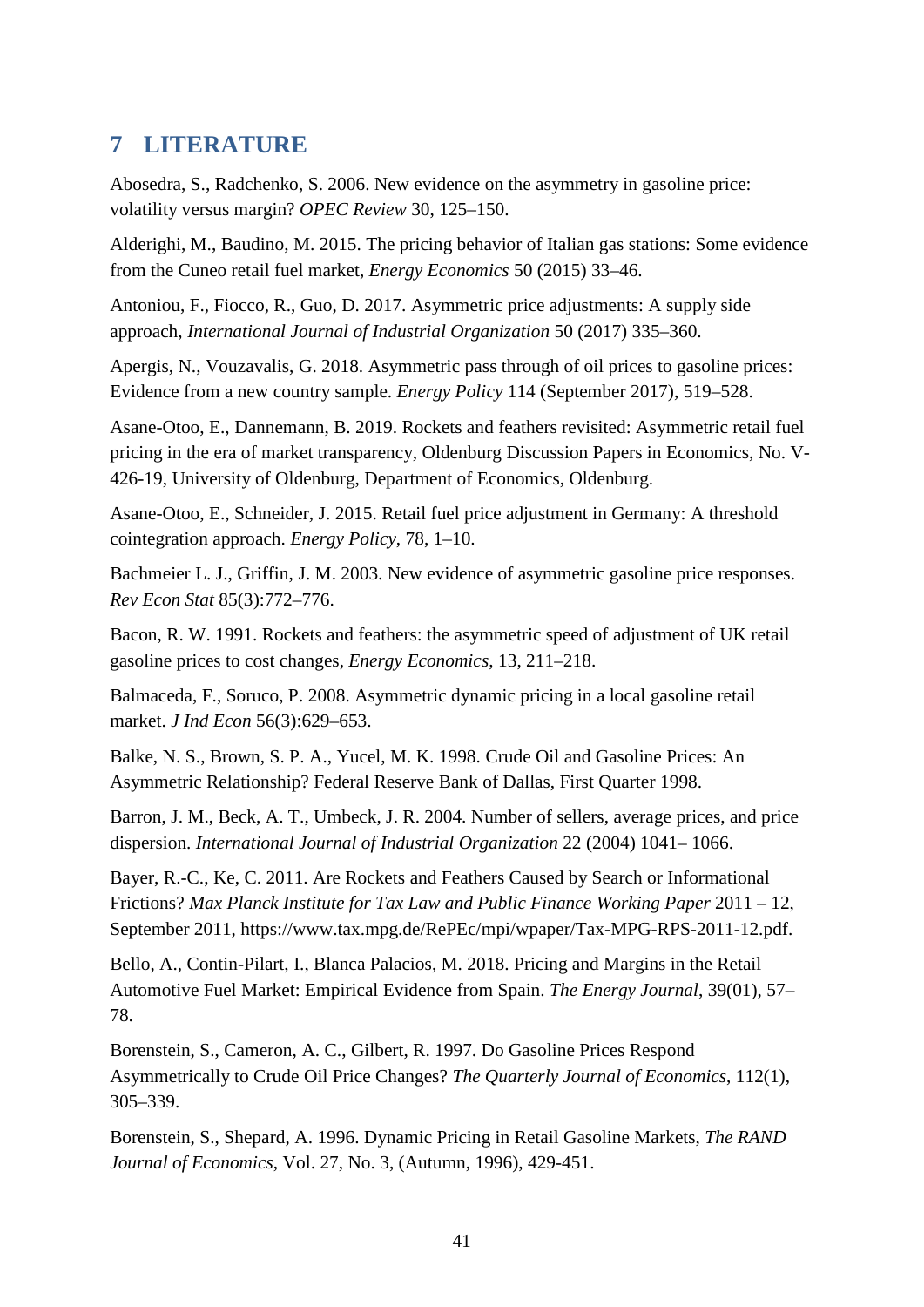Borenstein, S., Shepard, A. 2002. Sticky Prices, Inventories, and Market Power in Wholesale Gasoline Markets. *The RAND Journal of Economics*, Vol. 33, No. 1 (Spring, 2002), 116-139.

Byrne, D. P., de Roos, N. 2017. Consumer Search in Retail Gasoline Markets. *The Journal Of Industrial Economics* Volume LXV, No. 1, March 2017.

Chesnes, M. 2016. Asymmetric Pass-Through in U.S. Gasoline Prices. *The Energy Journal* Vol. 37, No. 1.

Clemenz, G., Gugler, K. 2006. Locational choice and price competition: some empirical results for the Austrian retail gasoline market, Empirical Economics 31 (2006), 291-312.

Cramon-Taubadel, S. 1998. Estimating asymmetric price transmission with the error correction representation: An application to the German pork market, *European Review of Agricultural Economics* 25 (1998) 1-18.

Contín-Pilart I., Correljé A. F., Blanca Palacios M. 2009. Competition, regulation and pricing behaviour in the Spanish retail gasoline market. *Energy Policy* (2009) 37:219–228.

Deltas, G. 2008. Retail Gasoline Price Dynamics and Local Market power. *The Journal Of Industrial Economics,* Volume LVI, No. 3, September 2008.

Dewenter, R., Heimeshoff, U., Lüth, H. 2017. The impact of the market transparency unit for fuels on gasoline prices in Germany. *Applied Economics Letters* Vol. 24, No. 5, 302–305.

Eckert, A. 2013. Empirical studies of gasoline retailing: A guide to the literature. *Journal of Economic Surveys* 27(1), 140–166.

Ederington, L. H., Fernando, C. S., Hoelscher, S. A., Lee, T. K., Linn, S. C. 2019. A review of the evidence on the relation between crude oil prices and petroleum product prices, *Journal of Commodity Markets* 13 (2019) 1–15.

Eleftheriou, K., Nijkamp, P., Polemis, M. L. 2019. Asymmetric price adjustments in US gasoline markets: impacts of spatial dependence on the 'rockets and feathers' hypothesis, *Regional Studies*, 53:5, 667-680, DOI: 10.1080/00343404.2018.1463093.

Engle, R., & Granger, C. 1987. Co-integration and error correction: representation, estimation and testing, *Econometrica* 55, 251–276.

Faber, R. P. 2015. More new evidence on asymmetric gasoline price responses. *Energy Journal*, 36(3), 287–307. https://doi.org/10.5547/01956574.36.3.rfab

Farkas, R., Yontcheva, B. 2019. Price transmission in the presence of a vertically integrated dominant firm: Evidence from the gasoline market, *Energy Policy* 126 (2019) 223–237.

Federal Cartel Office (Bundeskartellamt) 2011a. Fuel Sector Inquiry (Sektoruntersuchung Kraftstoffe) (B8-200/09), final report from May 2011.

Federal Cartel Office (Bundeskartellamt) 2011b. Fuel Sector Inquiry, English language Final Report in accordance with § 32e GWB, May 2011, Summary.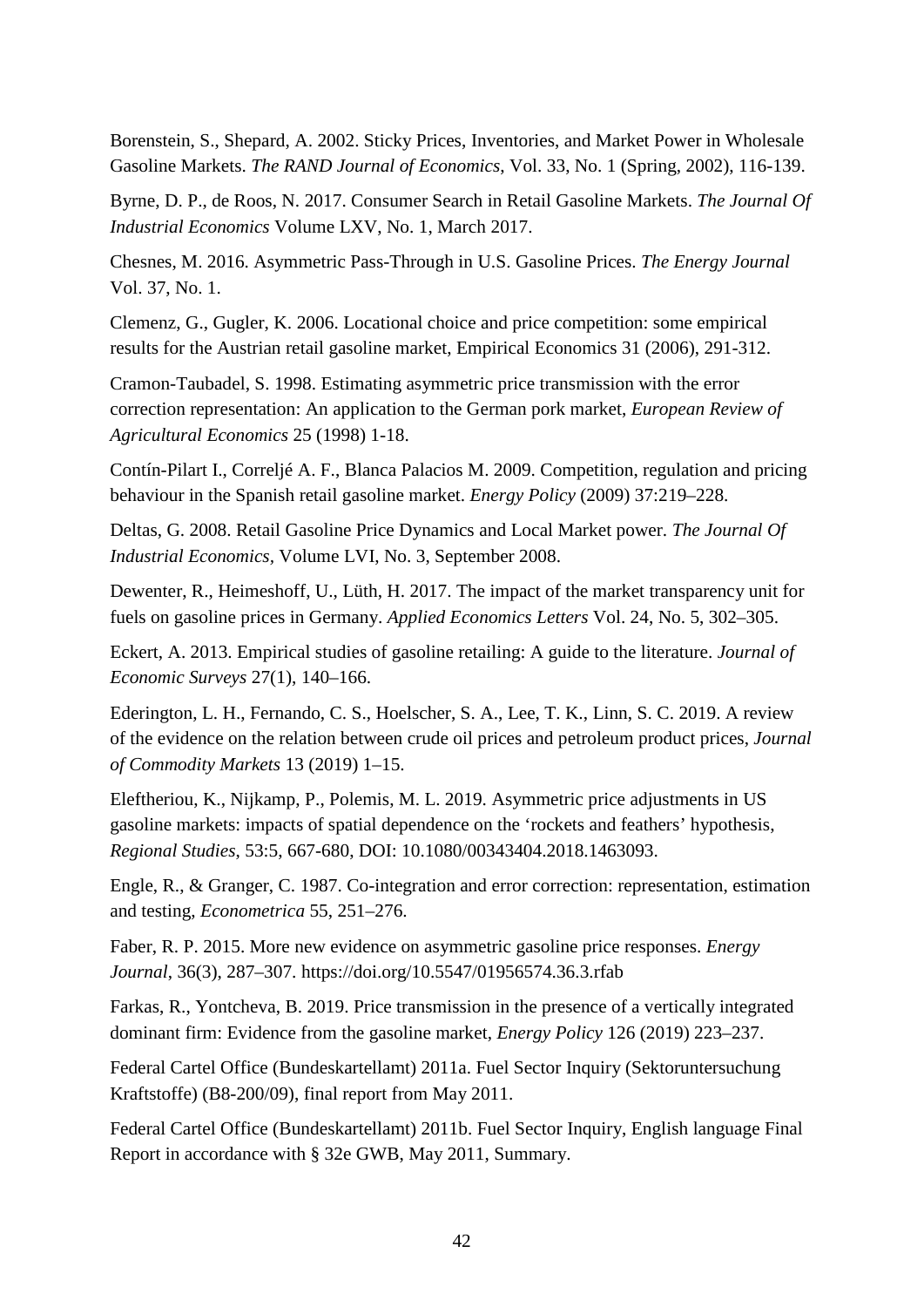Federal Statistical Office (Statistisches Bundesamt) 2013. Population census of German districts (Bevölkerungsstand: Bevölkerung regionale Tiefe: Kreise und kreisfreie Städte), .

Finanzen.net 2019. Historical Brent Crude Oil prices, https://www.finanzen.net/rohstoffe/oelpreis/historisch?type=Brent.

Firgo, M., Pennerstorfer, D., Weiss, C. R. 2015. Centrality and pricing in spatially differentiated markets: The case of gasoline. *International Journal of Industrial Organization* 40 (2015) 81–90.

Frey, G., Manera, M. 2007. Econometric Models of Asymmetric Price Transmission. *Journal Of Economic Surveys* Vol. 21, No. 2, 349-415.

Frondel, M., Horvath, M., Vance, C., Kihm, A. 2019. Increased Market Transparency in Germany's Gasoline Market: What about Rockets and Feathers?, *Ruhr Economic Papers* #810, August 2019, DOI: http://dx.doi.org/10.4419/86788939.

Galeotti, M., Lanza, A., Manera, M. 2003. Rockets and feathers revisited: An international comparison on European gasoline markets. *Energy Economics*, 25(2), 175–190.

General German Automobile Club (Allgemeiner Deutscher Automobil-Club e.V.) 2019. ADAC Vorteilwelt - Tankstellen & Raststätten,

https://www.adac.de/mitgliedschaft/mitglieder-vorteilsprogramm/sonderaktionen/tankenrasten.aspx.

Grasso, M., Manera, M. 2007. Asymmetric error correction models for the oil-gasoline price relationship. *Energy Policy*, 35(1), 156–177.

Haucap, J., Heimeshoff, U., Siekmann, M. 2017. Fuel Prices and Station Heterogeneity on Retail Gasoline Markets; *The Energy Journal*, Vol. 38, No. 6.

Heim, S. 2019. Rockets and Feathers: Asymmetric Pricing and Consumer Search – Evidence from Electricity Retailing. *ZEW - Centre for European Economic Research Discussion Paper*, No. 16-070. Available at SSRN: https://ssrn.com/abstract=2860093.

Helman, C. 2015. Busting the Myth of Oil Storage Hitting 'Tank Tops', *Forbes*, 1st April 2015, https://www.forbes.com/sites/christopherhelman/2015/04/01/busting-the-myth-of-oilstorage-hitting-tank-tops/#5afe0ca854e7.

Hosken, D. S., McMillan, R. S., Taylor, C. S. 2008. Retail gasoline pricing: What do we know?, *International Journal of Industrial Organization* 26 (2008), 1425–1436.

IEA (International Energy Agency) 2014. Energy supply security - Emergency Response of IEA Countries. https://www.ourenergypolicy.org/wpcontent/uploads/2015/04/ENERGYSUPPLYSECURITY2014.pdf

Ivaldi, M., Jullien, B., Rey, P., Seabright, P., Tirole, J. 2003. The Economics of Tacit Collusion. IDEI, Toulouse, Final Report for DG Competition, European Commission, March 2003,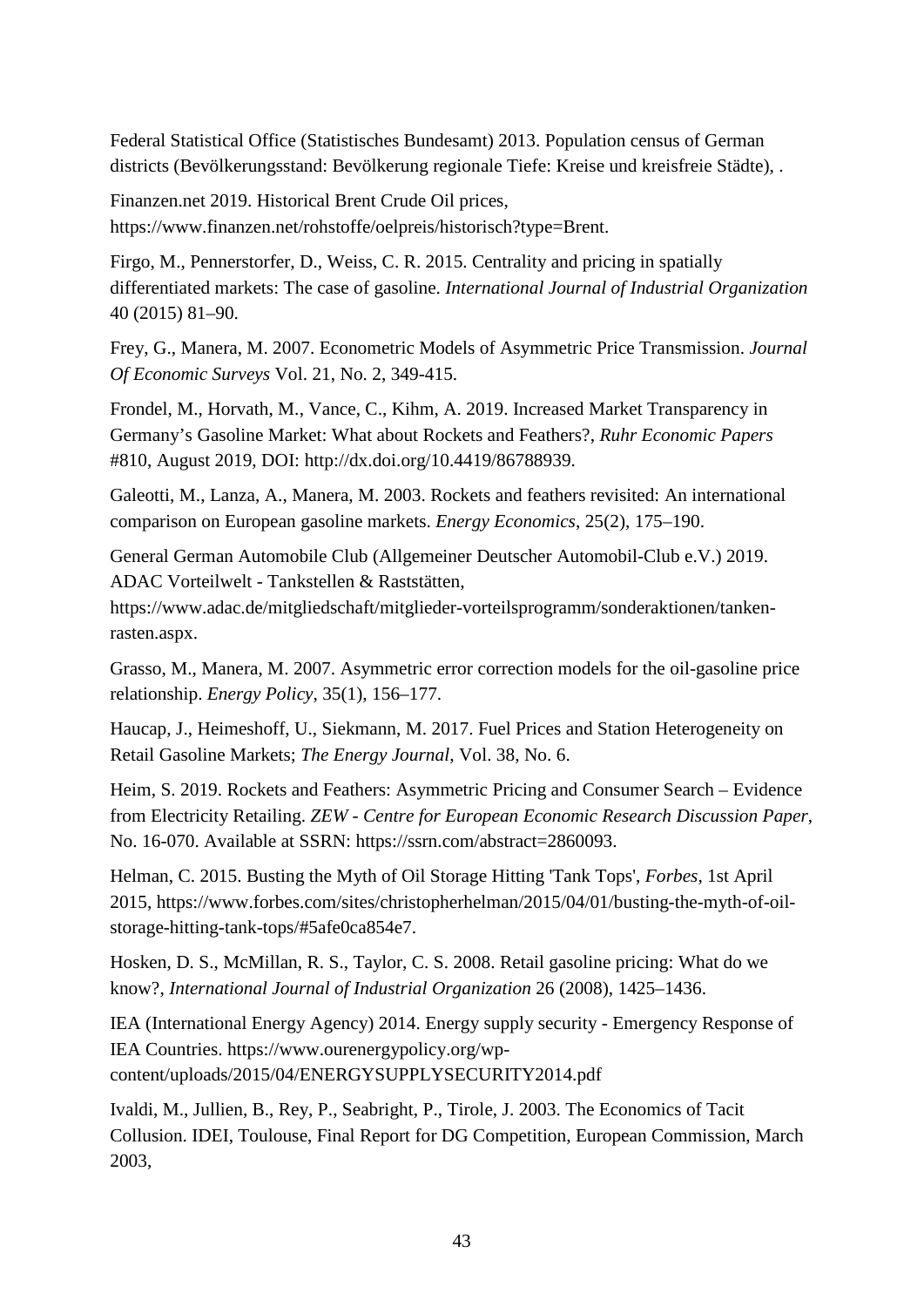https://ec.europa.eu/competition/mergers/studies\_reports/the\_economics\_of\_tacit\_collusion\_e n.pdf.

Johnson, R. N. 2002. Search costs, lags and prices at the pump. *Review of Industrial Organization*, 20(1), 33–50.

Kaufman, R. K., Laskowski C. 2005. Causes for an asymmetric relation between the price of crude oil and refined petroleum products. *Energy Policy* (2005) 33:1587–1596.

Kpodar, K., Abdallah, C. 2017. Dynamic fuel price pass-through: Evidence from a new global retail fuel price database. *Energy Economics* 66 (2017), 303–312.

Kreuz, S., Müsgens, F. 2016. Asymmetries in the German diesel retail market. International Conference on the European Energy Market (EEM), July 2016, https://doi.org/10.1109/EEM.2016.7521192.

Kreuz, S., Müsgens, F. 2019. Asymmetric Diesel Retail Pricing Strategies: Depending on Brands and Population Densities? *Zeitschrift für Energiewirtschaft*, June 2019, Volume 43, Issue 2, 117–130.

Kvasnička, M., Staněk, R., Krčál, O. 2018. Is the Retail Gasoline Market Local or National? *J Ind Compet Trade* (2018) 18:47–58.

Lewis, M. S. 2011. Asymmetric Price Adjustment and Consumer Search: An Examination of the Retail Gasoline Market. *Journal of Economics and Management Strategy*, 20(2), 409– 449.

Lewis, M. S., Marvel, H. P. 2011. When Do Consumers Search? *The Journal Of Industrial Economics*, Volume LIX, No. 3, September 2011.

Linder, M. 2018. Price cycles in the German retail gasoline market - Competition or collusion?, *Economics Bulletin*, Volume 38, Issue 1, 593-602.

Liu, M.-H., Margaritis, D., Tourani-Rad, A. 2010. Is there an asymmetry in the response of diesel and petrol prices to crude oil price changes? Evidence from New Zealand. *Energy Economics* 32 (2010) 926–932.

Loy, J.-P., Weiss, C. R., Glauben, T. 2016. Asymmetric cost pass-through? Empirical evidence on the role of market power, search and menu costs. *Journal of Economic Behavior & Organization* 123 (2016) 184–192.

Luco, F. 2018. Who Benefits from Information Disclosure? The Case of Retail Gasoline. *American Economic Journal: Microeconomics* 2019, 11(2): 277–305.

MacKinnon, J. G. 2010. Critical values for cointegration tests. Queen's Economics Department Working Paper, No. 1227, http://qed.econ.queensu.ca/working\_papers/papers/qed\_wp\_1227.pdf.

Meyer, J., Cramon-Taubadel, S. 2005. Asymmetric Price Transmission: A Survey. *Journal of Agricultural Economics*, Volume 55, Number 3, November 2004, 581-611.

NACS (National Association of Convenience Stores) 2016. 2016 NACS Retail Fuels Report.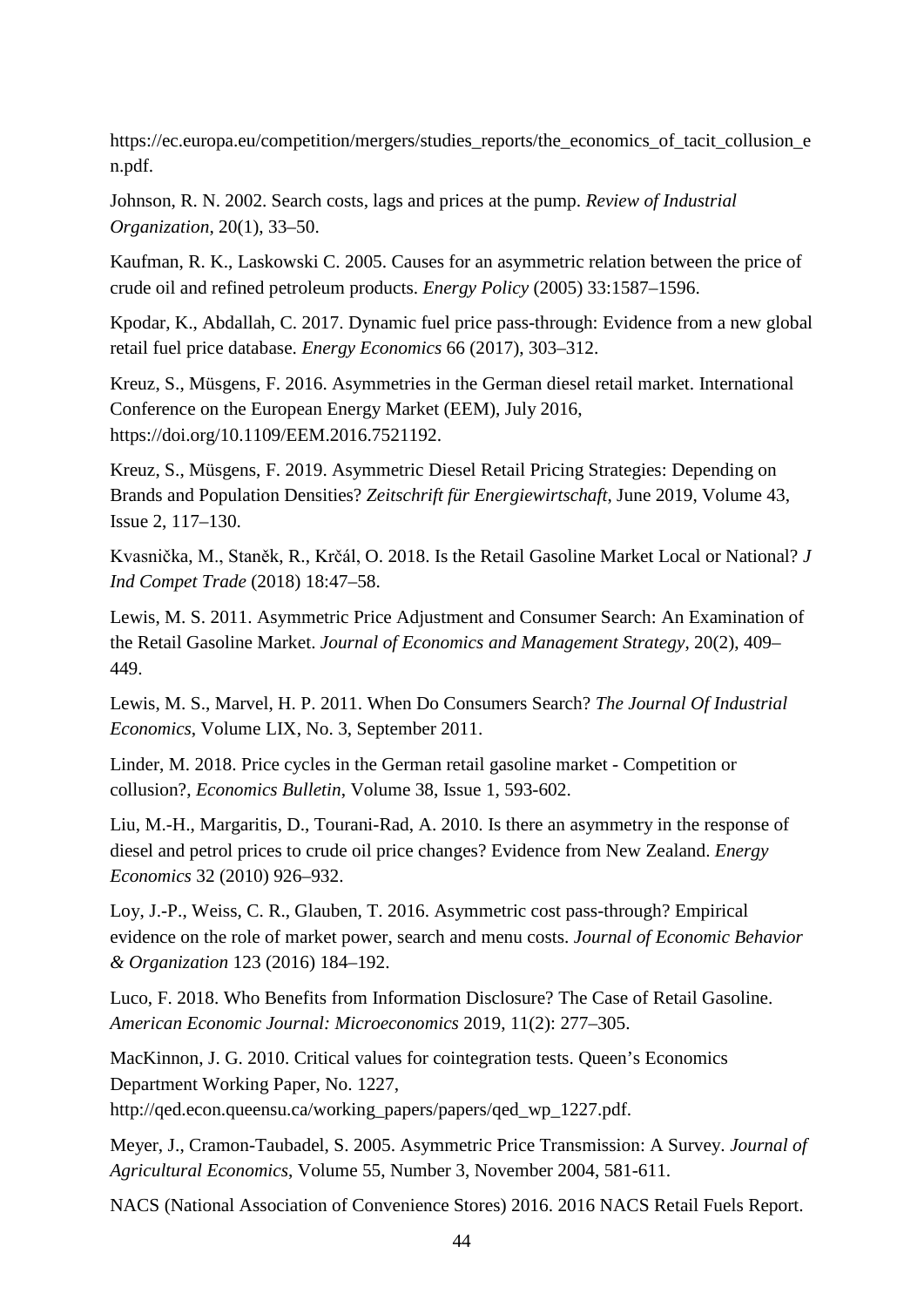Neumark, D., Sharpe, S. A. 1992. Market Structure and the Nature of Price Rigidity: Evidence from the Market for Consumer Deposits. *The Quarterly Journal of Economics*, 107(2), 657–680.

O'Brien, J. M. 2000. Estimating the Value and Interest Rate Risk of Interest-Bearing Transactions Deposits. Division of Research and Statistics, Board of Governors, Federal Reserve System, https://www.federalreserve.gov/Pubs/FEDS/2000/200053/200053pap.pdf.

Peltzman, S. 2000. Prices Rise Faster than They Fall. *Journal of Political Economy*, 108(3), 466–502.

Perdiguero-García, J. 2013. Symmetric or asymmetric oil prices? A meta-analysis approach. *Energy Policy*, 57, 389–397. https://doi.org/10.1016/j.enpol.2013.02.008

PIA (Petroleum Industry Association, Mineralölwirtschaftsverband - MWV) 2019a. Market shares of retail fuel stations brands, https://www.mwv.de/statistiken/tankstellenbestand.

PIA (Petroleum Industry Association, Mineralölwirtschaftsverband - MWV) 2019b. Historical demand for Diesel, https://www.mwv.de/statistiken/mineraloelabsatz.

PIA (Petroleum Industry Association, Mineralölwirtschaftsverband - MWV) 2019c. Diesel demand in Germany 2012–2018. Annual review 2019 (Jahresbericht 2019), https://www.mwv.de/wp-

content/uploads/2019/11/MWV\_Jahresbericht\_2019\_Web\_191219.pdf.

Radchenko, S. 2005. Oil price volatility and the asymmetric response of gasoline prices to oil price increases and decreases. *Energy Economics* 27 (2005) 708–730.

Remer, M. 2015. An empirical investigation of the determinants of asymmetric pricing. *International Journal of Industrial Organization*, 42, 46–56. https://doi.org/10.1016/j.ijindorg.2015.07.002

Ritz, R. A. 2015. The Simple Economics of Asymmetric Cost Pass-Through. University of Cambridge, Energy Policy Research Group, Working Paper 1511, Cambridge Working Paper in Economics, Judge Business School & Faculty of Economics.

Slade, M. E. 1987. Interfirm Rivalry in a Repeated Game: An Empirical Test of Tacit Collusion. *The Journal of Industrial Economics*, Vol. 35, No. 4, The Empirical Renaissance in Industrial Economics (Jun., 1987), 499-516.

Stiglitz, J. E., Walsh, C. E. 2006. Economics, Fourth edition.

Stock, J. H., Watson, M. W. 1993. A simple estimator of cointegrating vectors in higher order integrated systems. *Econometrica* 61, No. 4, 783–820.

Tankerkönig 2018. http://tankerkoenig.de; Creative-Commons-Lizenz (CC BY 4.0).

Tappata, M. 2009. Rockets and feathers: Understanding asymmetric pricing. *RAND Journal of Economics*, Vol. 40, No. 4, Winter 2009, 673–687.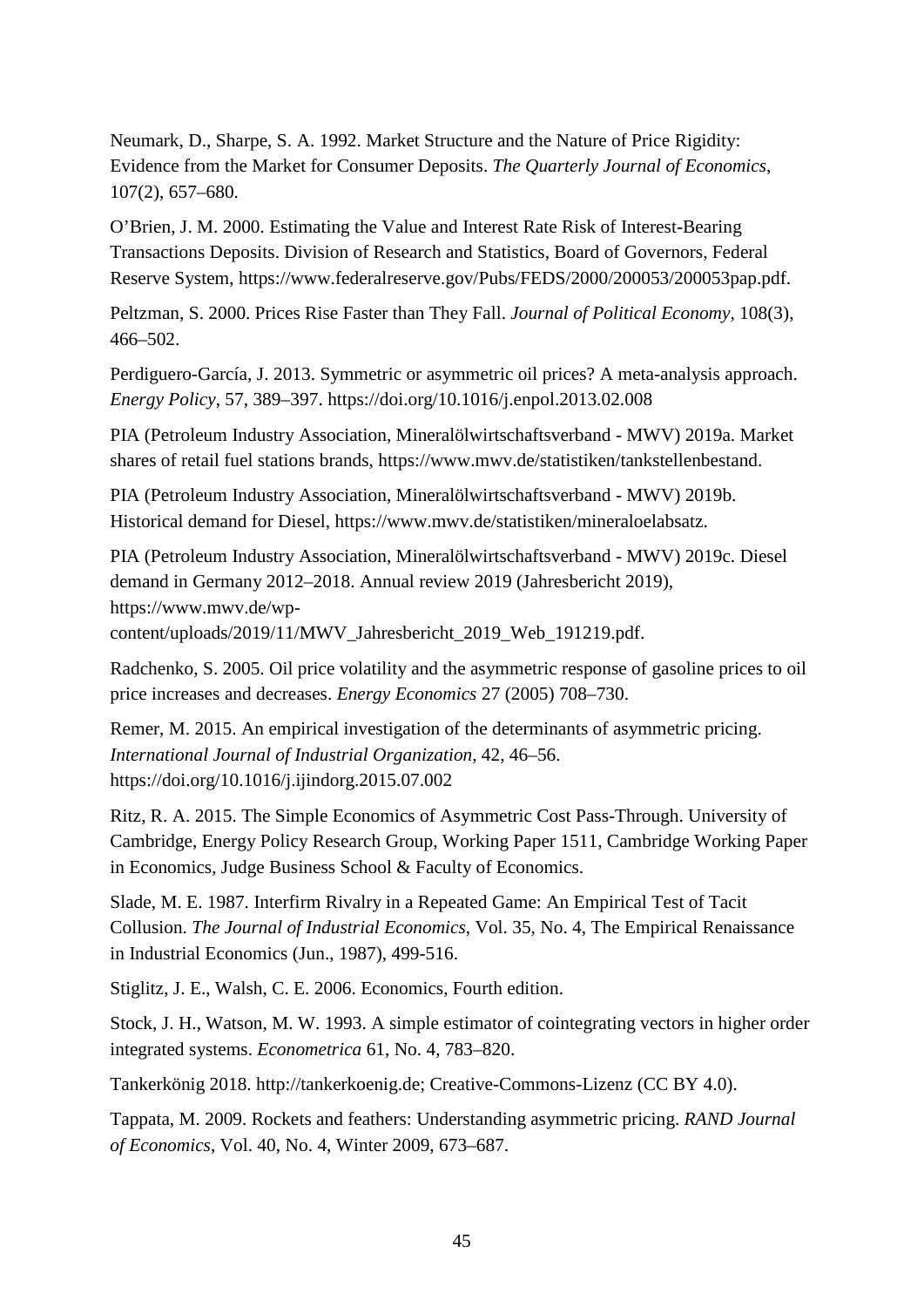Verlinda, J. A. 2008. Do Rockets Rise Faster and Feathers Fall Slower in an Atmosphere of Local Market power? Evidence from the Retail Gasoline Market. *The Journal Of Industrial Economics*, Volume LVI, No. 3, September 2008.

Yang, H., Ye, L. 2008. Search with learning: understanding asymmetric price adjustments. *RAND Journal of Economics*, Vol. 39, No. 2, Summer 2008, 547–564.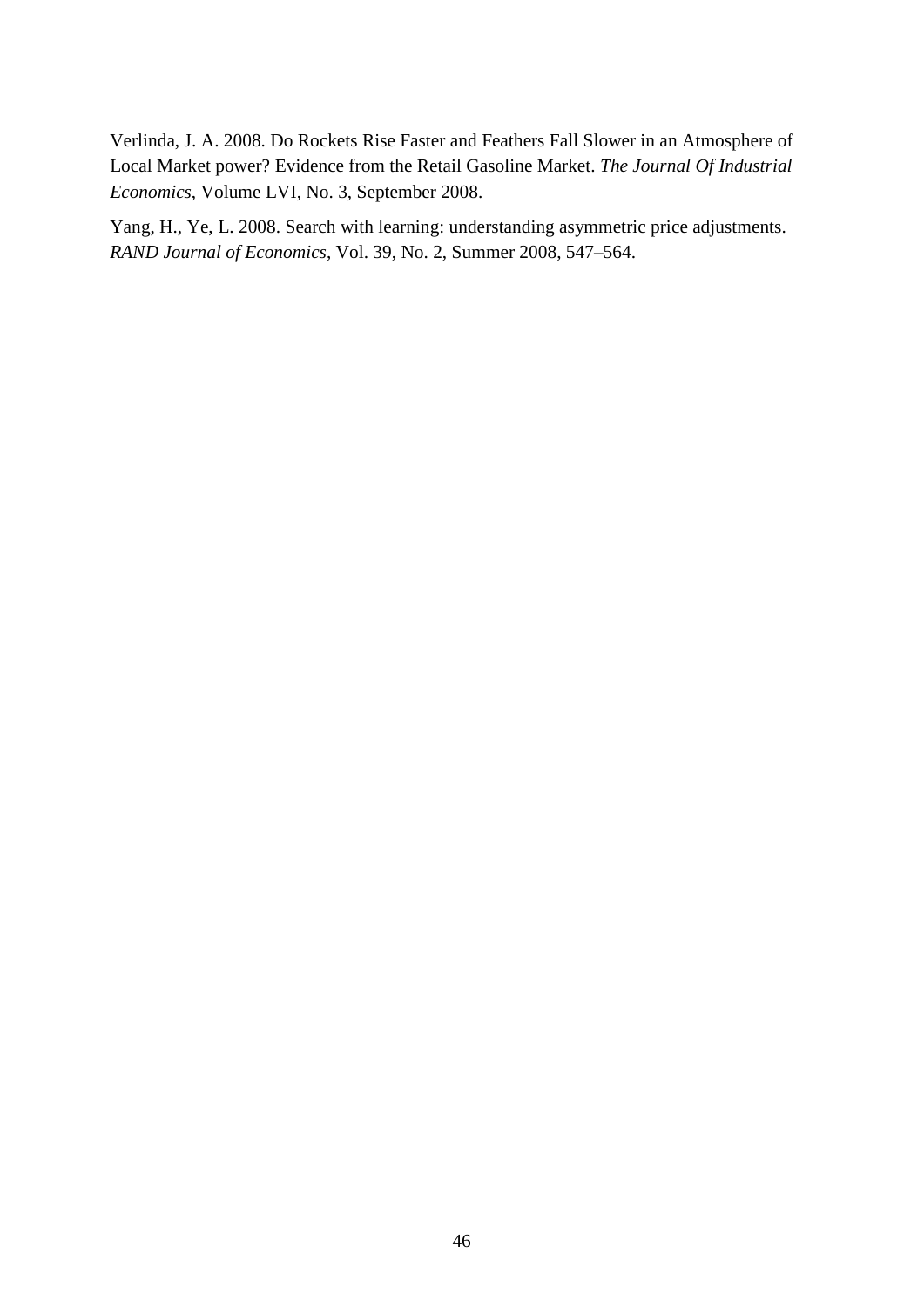## <span id="page-46-0"></span>**8 APPENDIX**

<span id="page-46-1"></span>

| Table 6: Monthly oil prices and diesel demand in Germany from June 2014 to April 2016 (PIA 2019b, |  |
|---------------------------------------------------------------------------------------------------|--|
| Finanzen.net 2019).                                                                               |  |

| Month            | Diesel demand [tons] | Oil price [€litre] |
|------------------|----------------------|--------------------|
| June 2014        | 2,865,079            | 0.5212             |
| <b>July 2014</b> | 3,099,960            | 0.5033             |
| August 2014      | 3,021,168            | 0.4894             |
| September 2014   | 3,172,503            | 0.4813             |
| October 2014     | 3,322,786            | 0.4378             |
| November 2014    | 3,010,469            | 0.4034             |
| December 2014    | 2,776,953            | 0.3241             |
| January 2015     | 2,627,178            | 0.2728             |
| February 2015    | 2,607,247            | 0.3285             |
| March 2015       | 3,082,262            | 0.3321             |
| April 2015       | 3,026,468            | 0.3565             |
| May 2015         | 2,925,256            | 0.3714             |
| June 2015        | 3,116,925            | 0.3564             |
| <b>July 2015</b> | 3,442,480            | 0.3268             |
| August 2015      | 3,148,720            | 0.2739             |
| September 2015   | 3,205,514            | 0.2734             |
| October 2015     | 3,327,369            | 0.2777             |
| November 2015    | 3,303,431            | 0.2708             |
| December 2015    | 2,943,547            | 0.2253             |
| January 2016     | 2,679,631            | 0.1901             |
| February 2016    | 2,848,550            | 0.1925             |
| March 2016       | 3,167,124            | 0.2285             |
| April 2016       | 3,262,320            | 0.2389             |